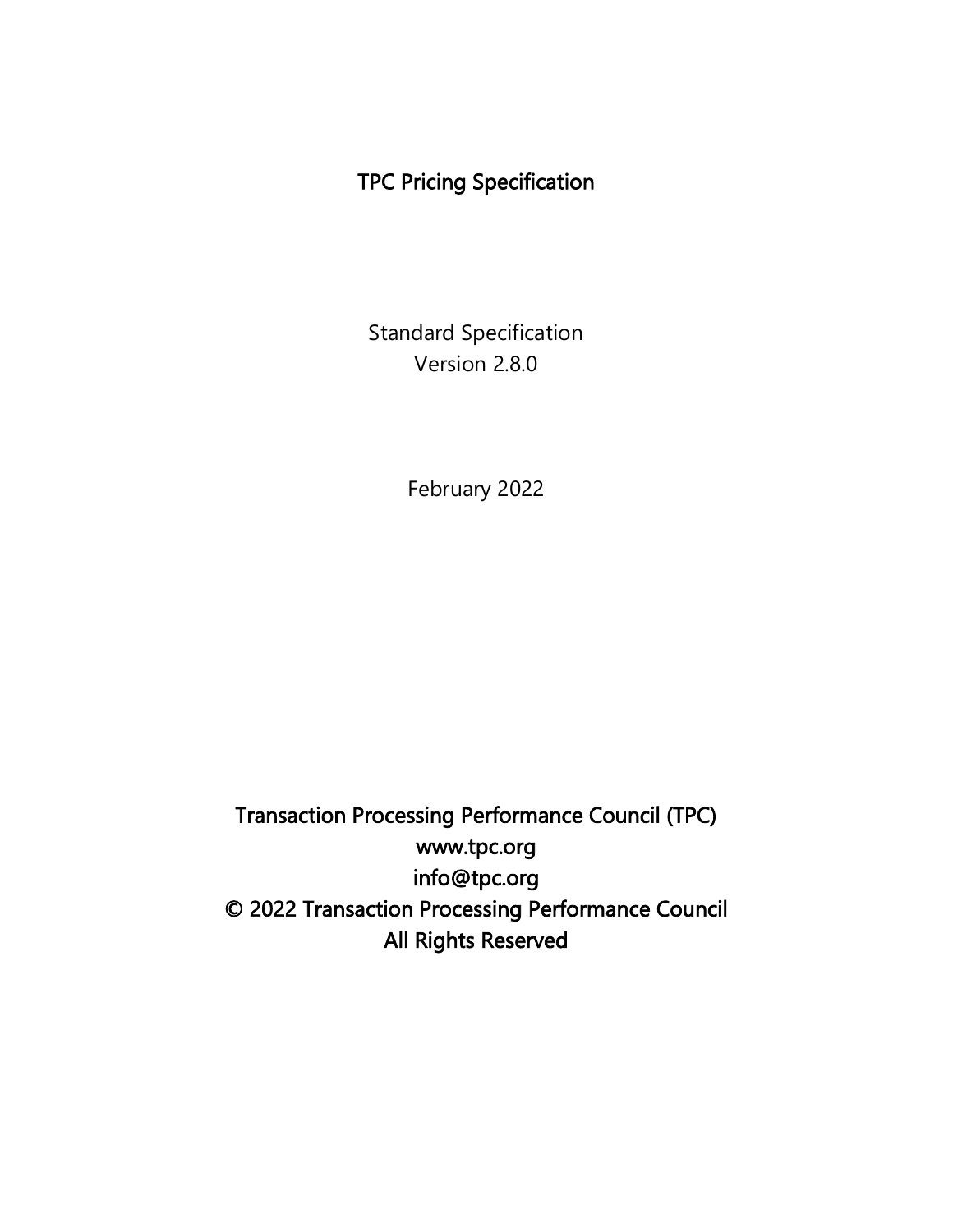# Legal Notice

The TPC reserves all right, title, and interest to this document and associated source code as provided under U.S. and international laws, including without limitation all patent and trademark rights therein.

Permission to copy without fee all or part of this document is granted provided that the TPC copyright notice, the title of the publication, and its date appear, and notice is given that copying is by permission of the Transaction Processing Performance Council. To copy otherwise requires specific permission.

## No Warranty

TO THE MAXIMUM EXTENT PERMITTED BY APPLICABLE LAW, THE INFORMATION CONTAINED HEREIN IS PROVIDED "AS IS" AND WITH ALL FAULTS, AND THE AUTHORS AND DEVELOPERS OF THE WORK HEREBY DISCLAIM ALL OTHER WARRANTIES AND CONDITIONS, EITHER EXPRESS, IMPLIED OR STATUTORY, INCLUDING, BUT NOT LIMITED TO, ANY (IF ANY) IMPLIED WARRANTIES, DUTIES OR CONDITIONS OF MERCHANTABILITY, OF FITNESS FOR A PARTICULAR PURPOSE, OF ACCURACY OR COMPLETENESS OF RESPONSES, OF RESULTS, OF WORKMANLIKE EFFORT, OF LACK OF VIRUSES, AND OF LACK OF NEGLIGENCE. ALSO, THERE IS NO WARRANTY OR CONDITION OF TITLE, QUIET ENJOYMENT, QUIET POSSESSION, CORRESPONDENCE TO DESCRIPTION OR NON-INFRINGEMENT WITH REGARD TO THE WORK.

IN NO EVENT WILL ANY AUTHOR OR DEVELOPER OF THE WORK BE LIABLE TO ANY OTHER PARTY FOR ANY DAMAGES, INCLUDING BUT NOT LIMITED TO THE COST OF PROCURING SUBSTITUTE GOODS OR SERVICES, LOST PROFITS, LOSS OF USE, LOSS OF DATA, OR ANY INCIDENTAL, CONSEQUENTIAL, DIRECT, INDIRECT, OR SPECIAL DAMAGES WHETHER UNDER CONTRACT, TORT, WARRANTY, OR OTHERWISE, ARISING IN ANY WAY OUT OF THIS OR ANY OTHER AGREEMENT RELATING TO THE WORK, WHETHER OR NOT SUCH AUTHOR OR DEVELOPER HAD ADVANCE NOTICE OF THE POSSIBILITY OF SUCH DAMAGES.

## **Trademarks**

The TPC-Benchmark is a trademark of the Transaction Processing Performance Council.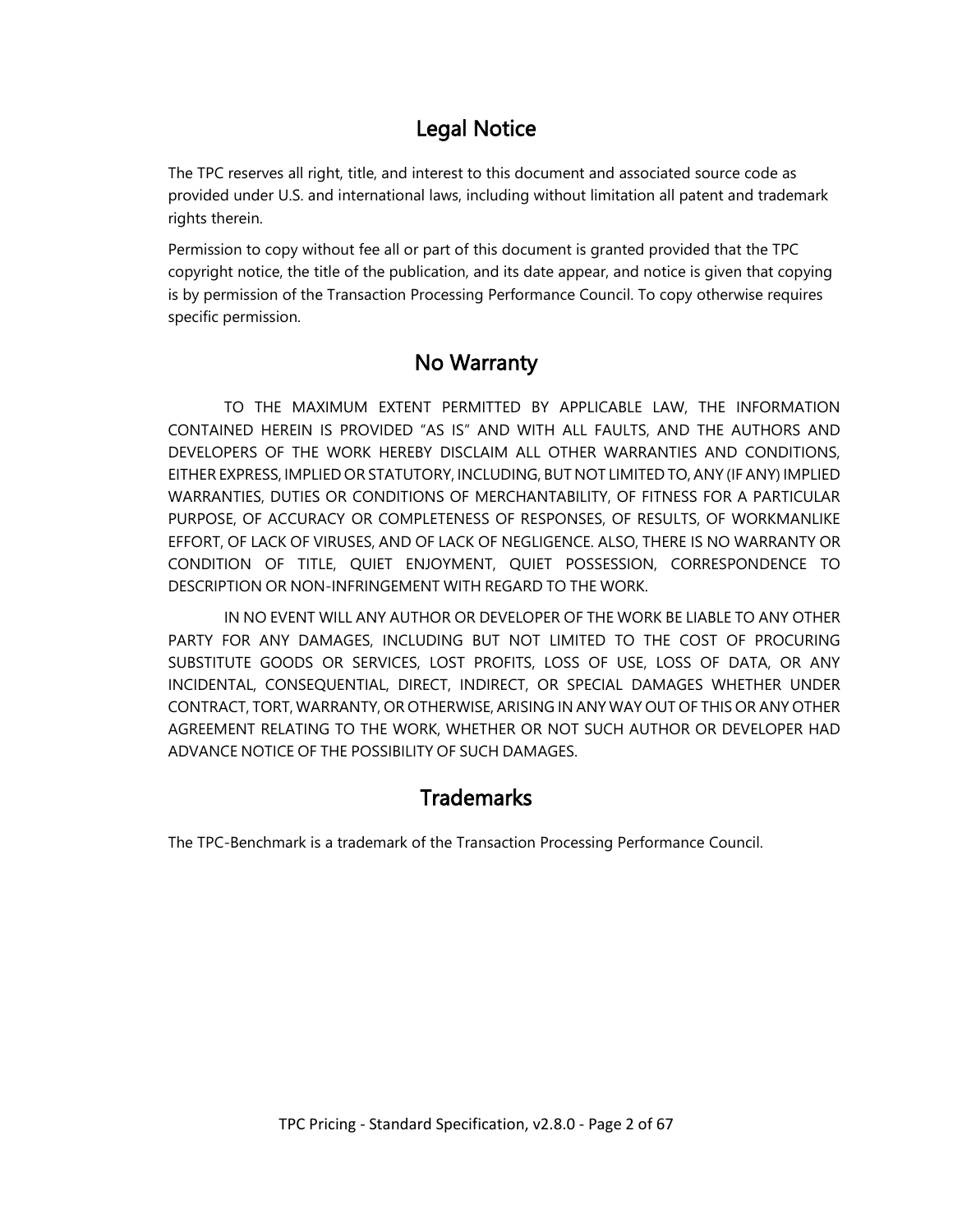TPC Pricing - Standard Specification, v2.8.0 - Page 3 of 67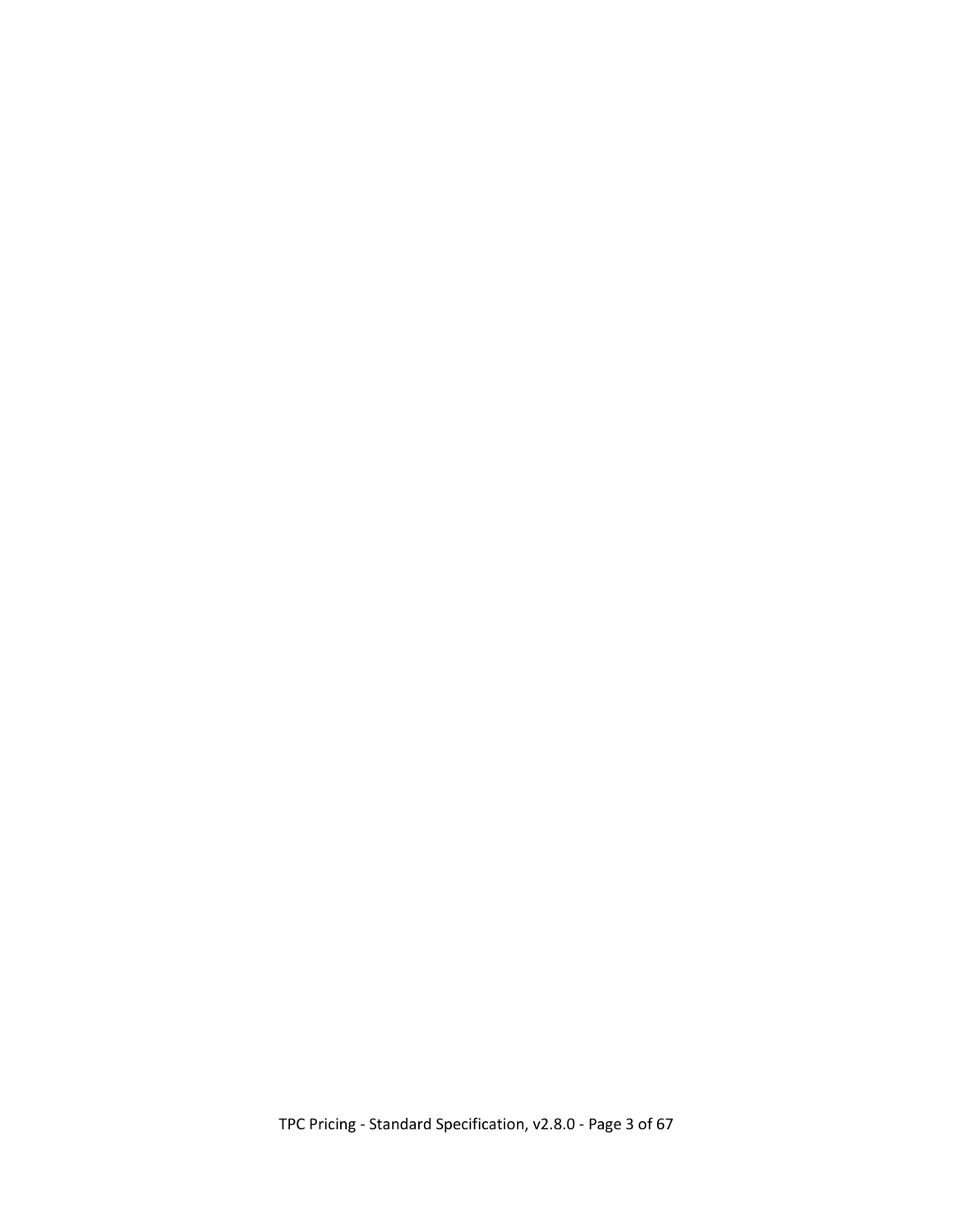# Acknowledgments

The TPC acknowledges the work and contributions of the Pricing subcommittee member companies: Dell, HP, IBM, Microsoft, NCR, Network Appliance, Oracle, SGI, Sun and Unisys.

# **TPC Membership**

A list of the current TPC Member companies can be found at http://www.tpc.org/TPC\_Documents\_Current\_Versions/pdf/TPC\_Membership.pdf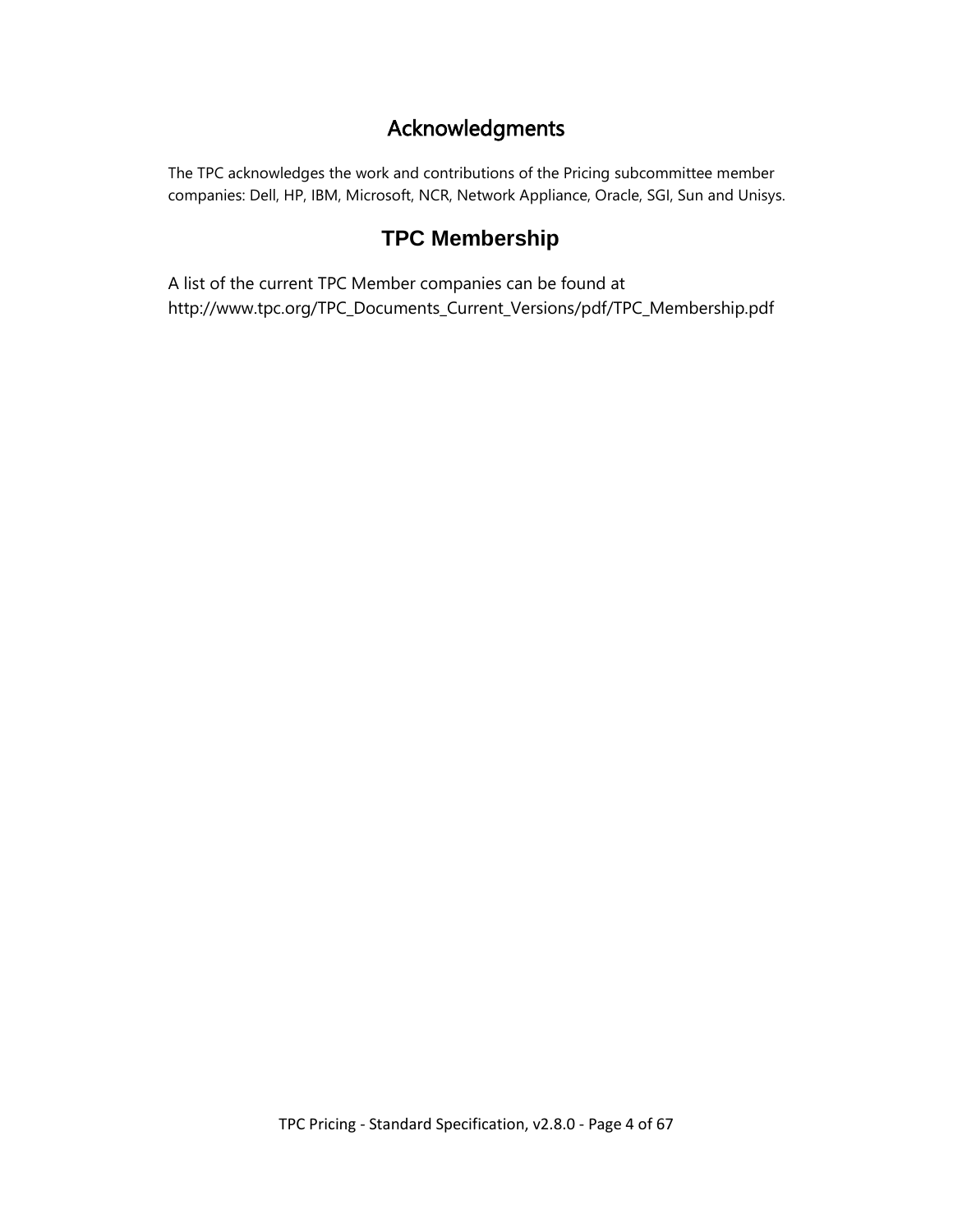## **Document History**

| <b>Date</b>            | <b>Version</b> | <b>Description</b>                                                                                   |
|------------------------|----------------|------------------------------------------------------------------------------------------------------|
| February 16, 2005      | 1.1.0          | Version 1.0.0 approved by mail<br>ballot of the TPC membership                                       |
| April 13-June 27, 2005 | 1.0.1          | minor text updates from<br>4/13/05 through 6/27/05 -<br>updated index, improved clause<br>references |
| March 1, 2006          | 1.1            | Altered hardware orderability<br>requirement in 7.1.2.1                                              |
| December 11, 2006      | 1.1.0 A        | Change to 7.1.2.3 and related<br>clauses to change 6 months to<br>185 days                           |
| February 6, 2007       | 1.2.0          | Changes to 8.3.3 associated<br>with rules for substitution                                           |
| April 17, 2007         | $1.2.1$ draft  | Added Appendix D for Price<br><b>Verification Flows</b>                                              |
| December 3, 2007       | 1.3.0 draft    | updated substitution rules                                                                           |
| December 6, 2007       | 1.3.0 final    |                                                                                                      |
| February 8, 2007       | 1.3.0 final    | Accepted changes and posted<br>on TPC site                                                           |
| February 27, 2008      | 1.3.1 draft    | Changing to sequential clause<br>numbers                                                             |
| October 8, 2008        | 1.4.0 draft    | Accepted June 2008 changes<br>related to availability of new<br>products                             |
| October 9, 2008        | 1.4.0.B draft  | Accepted October 2008 changes<br>related to maintenance<br>response time                             |
| November 20, 2008      | 1.4.0 final    | Minor revision including above<br>changes, 3rd party<br>requirements, editorial changes              |
| April 14, 2009         | 1.4.1 draft    | Included wording to supersede<br>TAB interpretations on "similar<br>configuration" and to allow      |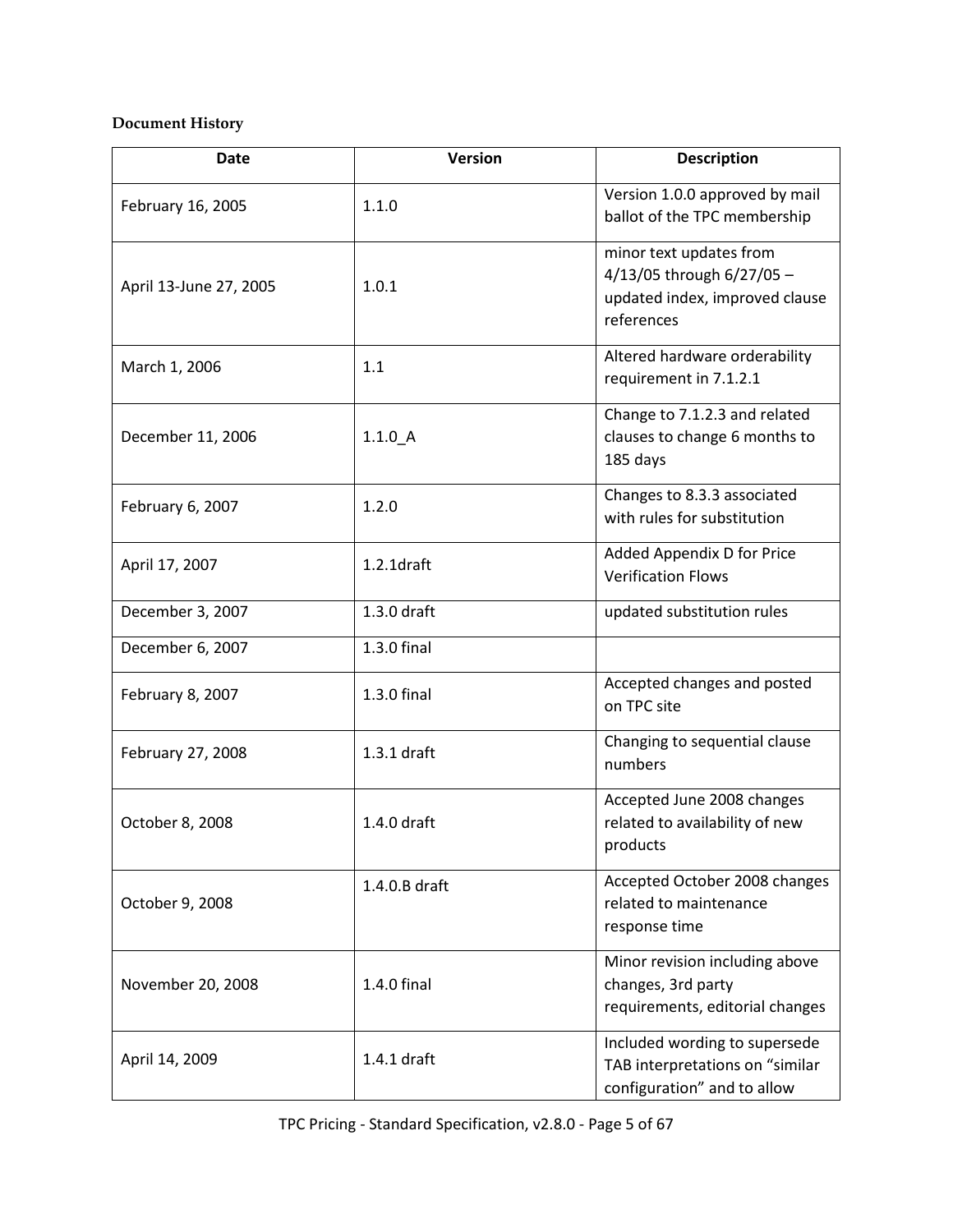|                             |             | flexibility in declaration of<br>pricing source                                                                                                                                                                                                                                                                                                             |
|-----------------------------|-------------|-------------------------------------------------------------------------------------------------------------------------------------------------------------------------------------------------------------------------------------------------------------------------------------------------------------------------------------------------------------|
| June 8, 2009                | 1.5.0 final | Reformatted to use uniform<br>clause numbering                                                                                                                                                                                                                                                                                                              |
| November 11, 2010           | 1.6.0 final | Enhanced requirements for<br>availability of maintenance<br>terms                                                                                                                                                                                                                                                                                           |
| November, 2011              | 1.7.0 draft | Added wording to clarify<br>between active and historical<br>results and to include notion of<br>SSDs and other storage devices<br>instead of just rotating disk.                                                                                                                                                                                           |
| November 2014 - August 2015 | 2.0.0       | Added or modified wording to<br>support TPC benchmarking in<br>cloud environments                                                                                                                                                                                                                                                                           |
| February 2017               | 2.1.0       | Updated member list<br>$\bullet$<br>Corrected typo in the<br>$\bullet$<br>definition of Priced<br>Configuration<br>Added Licensed Compute<br>$\bullet$<br>Services to Clause 3<br>preamble<br>Modified 5.6.3.3 to not<br>require auditor review of<br>pricing changes<br>Modified 5.2.2 to require an<br>indicator if the line item has<br>been substituted |
| April 2017                  | 2.1.1       | Corrected date on cover<br>$\bullet$<br>page<br>Clarified the definition of<br>$\bullet$<br>Physically Acquired and<br>modified 1.3.1 and 1.3.5 to<br>reflect the clarifications                                                                                                                                                                            |
| December 2017               | 2.2.0       | Updated member list<br>$\bullet$                                                                                                                                                                                                                                                                                                                            |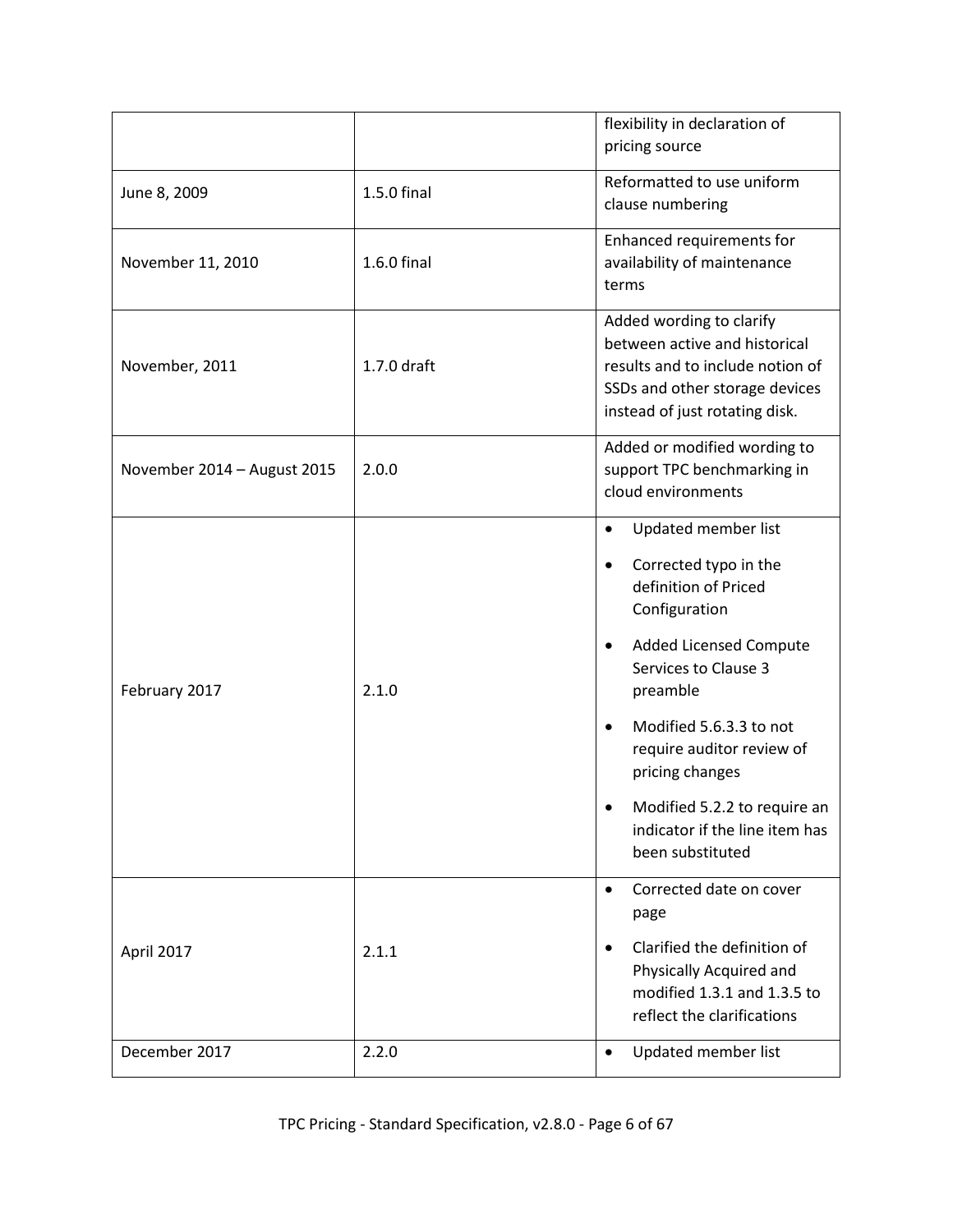|               |       | Modified 1.7.6, 1.8.6, and<br>$\bullet$<br>1.9.6 to allow the use of an<br>auditor or pre-publication<br>board for auditing pricing                                                                                                |
|---------------|-------|------------------------------------------------------------------------------------------------------------------------------------------------------------------------------------------------------------------------------------|
|               |       | Updated member list<br>$\bullet$<br>Added clause 1.10 to allow<br>$\bullet$<br>a Pay As You Go pricing<br>methodology                                                                                                              |
| February 2018 | 2.3.0 | Added definitions for Pre-<br><b>Publication Board and</b><br><b>Pricing Period</b>                                                                                                                                                |
|               |       | Modified 4.1, 5.5.1, 5.5.2,<br>$\bullet$<br>5.6.3.1, 5.6.3.2, 5.6.3.3,<br>5.6.4.3, 5.7.1, 5.7.3, 5.7.3.4,<br>5.7.4.1, 5.7.4.5, 6.1.1, 6.1.2,<br>6.2.1.3, and Appendix D to<br>support Pre-Publication<br>Board usage               |
|               |       | Updated member list<br>$\bullet$                                                                                                                                                                                                   |
|               |       | Added a definition of<br>$\bullet$<br>formatted capacity                                                                                                                                                                           |
| December 2018 | 2.4.0 | Modified 5.7.1, 5.7.3,<br>$\bullet$<br>5.7.3.4, 5.7.4.1, and 5.7.4.5<br>to disallow the usage of a<br><b>Pre-Publication Board</b><br>certifying submissions using<br>component substitution                                       |
|               |       | Modified 5.7.3.3 to clarify<br>$\bullet$<br>characteristics of durable<br>media for substitution                                                                                                                                   |
| November 2019 | 2.5.0 | Add definitions for<br>$\bullet$<br><b>Conversion Rate, Currency</b><br>Conversion, Currency<br>Conversion Source, Non-<br>Local Currency, Price<br>Performance, Priced<br>Currency, Priced Locale, and<br><b>Primary Currency</b> |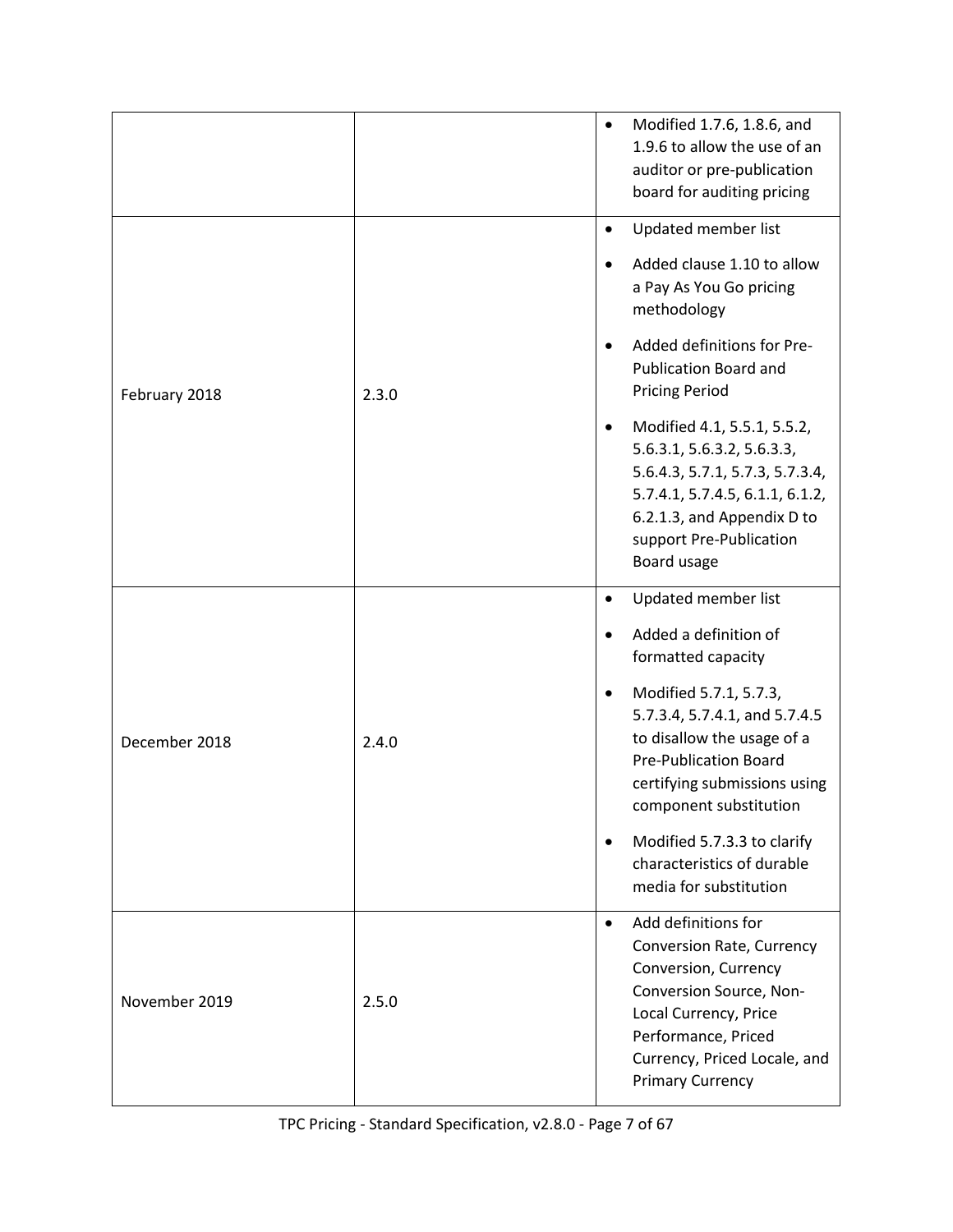|                  |       | $\bullet$ | Modified definitions for<br>Available, Component,<br>Customer, Discount, ISO<br>Currency Code, List Price,<br>Line Item, Pricing, Pricing<br>Spreadsheet, and Similar<br>Discount                 |
|------------------|-------|-----------|---------------------------------------------------------------------------------------------------------------------------------------------------------------------------------------------------|
|                  |       | $\bullet$ | Modified clauses 1.3.4,<br>1.3.11, 1.3.17, 1.4.4, 4.3,<br>5.1.4, 5.2.2, 5.2.3, 5.2.5,<br>5.3.2, 5.3.3, 5.3.4, 5.3.6,<br>5.4.1, 5.4.4, 5.4.10, 5.4.11,<br>5.6.11, 5.6.2.4, 5.7.3.3, and<br>6.2.1.3 |
|                  |       | $\bullet$ | Added clauses 1.3.12,<br>1.3.13, 1.3, 14, 1.5.9, 5.1.6,<br>5.3.1, 5.3.5, 5.4.5, 5.6.2.3,<br>and 6.2.1.5                                                                                           |
|                  |       | $\bullet$ | Updated Appendix B with<br>new pricing sheet examples                                                                                                                                             |
| <b>July 2020</b> | 2.6.0 | $\bullet$ | Updated 5.7.3.2 and 5.7.3.3                                                                                                                                                                       |
|                  |       | $\bullet$ | Added definition for<br>Software Maintenance<br>Update                                                                                                                                            |
|                  |       | $\bullet$ | Modified definition for<br><b>Pricing Period</b>                                                                                                                                                  |
| February 2021    | 2.7.0 |           | Added 5.7.3.2 Bullet 6                                                                                                                                                                            |
|                  |       | $\bullet$ | Updated clauses 1.7.1,<br>1.7.2, 1.7.6, 1.8.1, 1.8.2,<br>1.8.6, 1.9.1, 1.9.2, 1.9.6,<br>1.10.1, 1.10.2, 1.10.6, 4.1,<br>4.2, 4.5, 4.5.3, 4.5.4, 5.7.4.2,<br>Appendix D                            |
| February 2022    | 2.8.0 | $\bullet$ | Added definition for Current<br>Version<br>Removed definition of<br><b>Customer Application</b>                                                                                                   |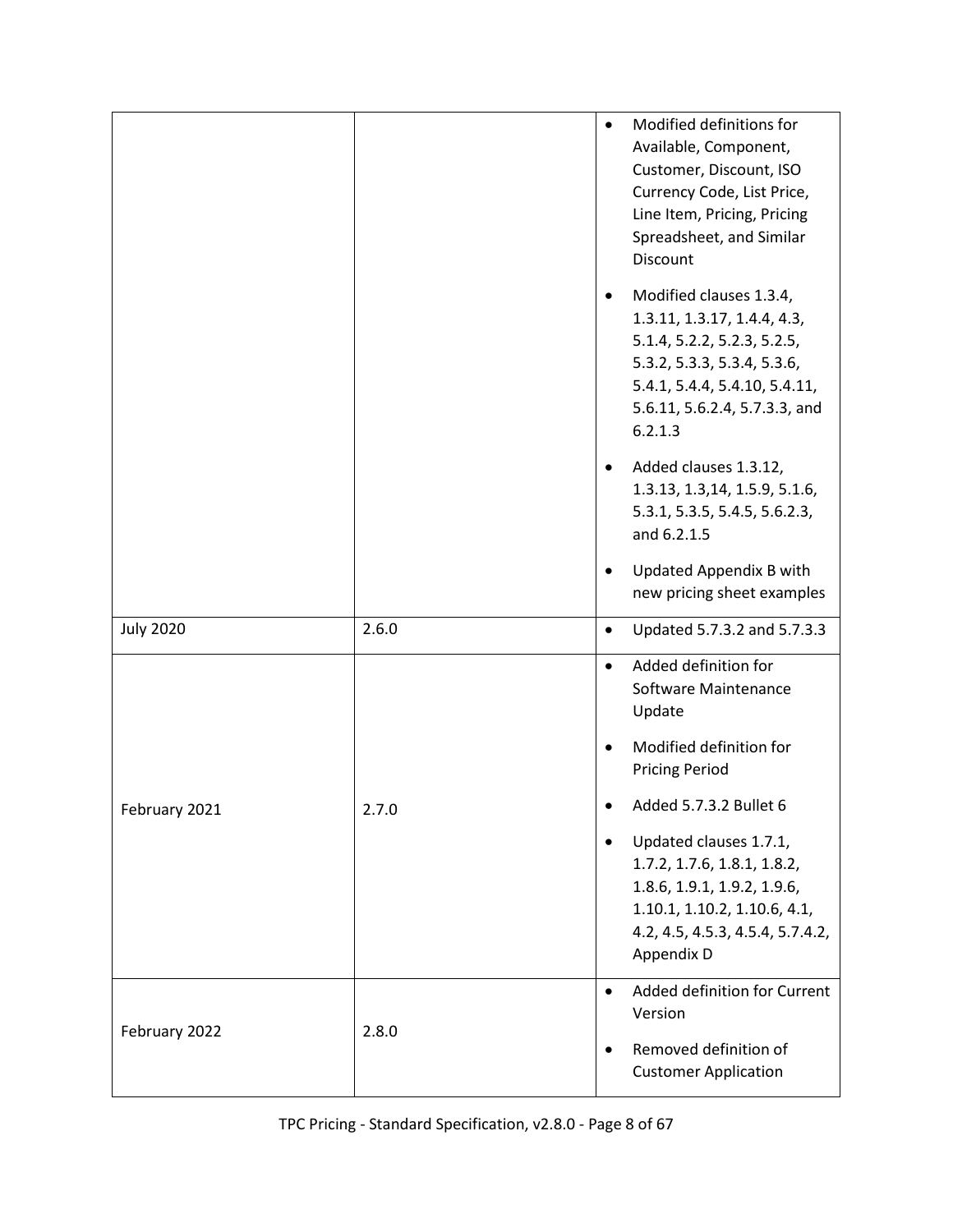|  | Modified definitions for<br>Defect, Fix, Licensed   |
|--|-----------------------------------------------------|
|  | Compute Services, and<br><b>Physically Acquired</b> |
|  | Added clause 1.3.1                                  |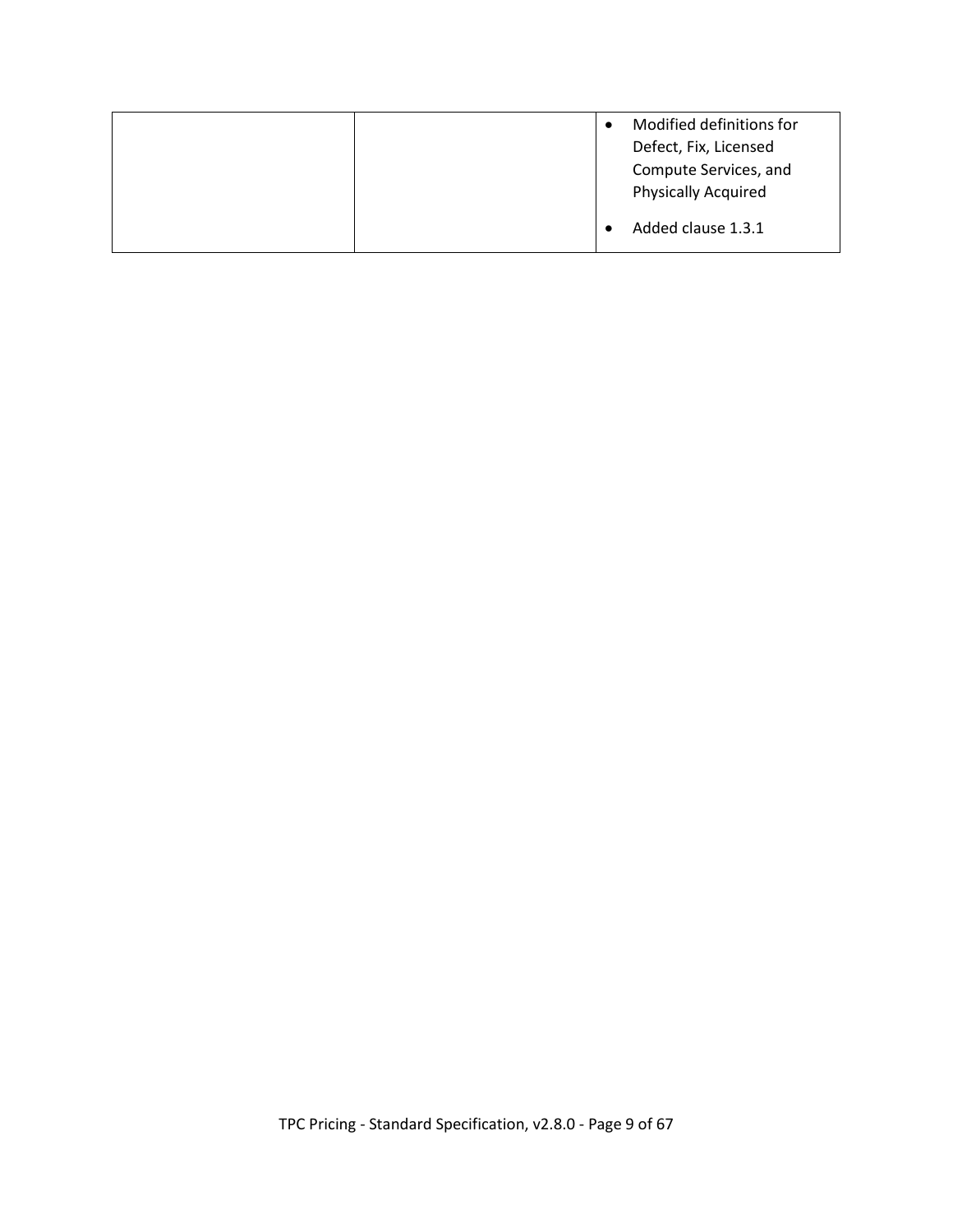# **Table of Contents**

| Clause 0        |  |
|-----------------|--|
| 0.1             |  |
| 0.2             |  |
| Clause 1        |  |
| 1.1             |  |
| 1.2             |  |
| 1.3             |  |
| 1.4             |  |
| 1.5             |  |
| 1.6             |  |
| 1.7             |  |
| 1.8             |  |
| 1.9             |  |
| 1.10            |  |
| <b>Clause 2</b> |  |
| 2.1             |  |
| 2.2             |  |
| Clause 3        |  |
| 3.1             |  |
| 3.2             |  |
| 3.3             |  |
| Clause 4        |  |
| 4.1             |  |
| 4.2             |  |
| 4.3             |  |
| 4.4             |  |
| 4.5             |  |
| <b>Clause 5</b> |  |
| 5.1             |  |
| 5.2             |  |

TPC Pricing - Standard Specification, v2.8.0 - Page 10 of 67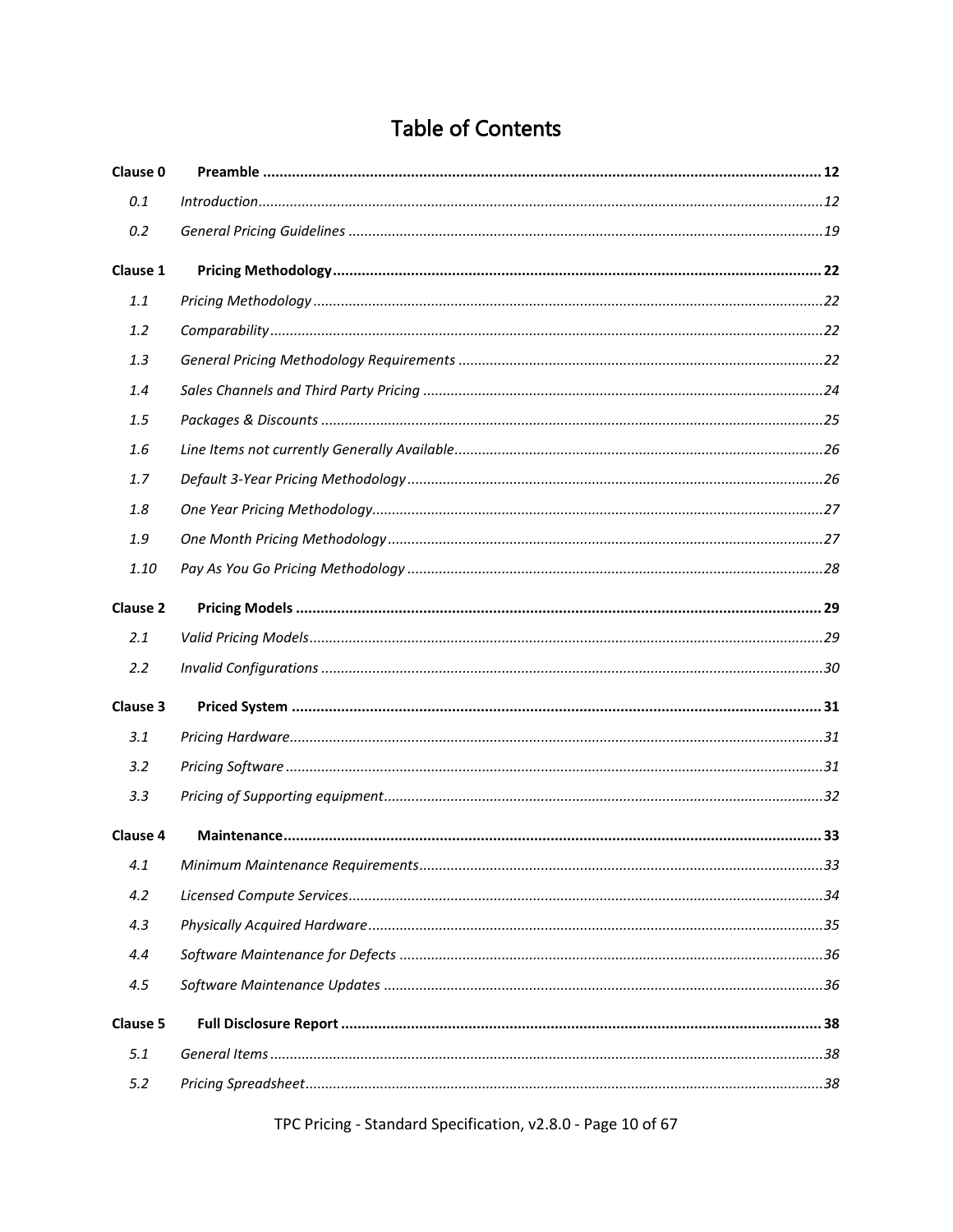| 5.3      |                                                                                           |  |
|----------|-------------------------------------------------------------------------------------------|--|
| 5.4      |                                                                                           |  |
| 5.5      |                                                                                           |  |
| 5.6      |                                                                                           |  |
| 5.7      |                                                                                           |  |
| 5.8      |                                                                                           |  |
| Clause 6 |                                                                                           |  |
| 6.1      |                                                                                           |  |
| 6.2      |                                                                                           |  |
|          |                                                                                           |  |
|          |                                                                                           |  |
|          | APPENDIX C -- EXAMPLE OF INTEGRATING PRICING SPECIFICATION IN BENCHMARK SPECIFICATIONS 61 |  |
|          |                                                                                           |  |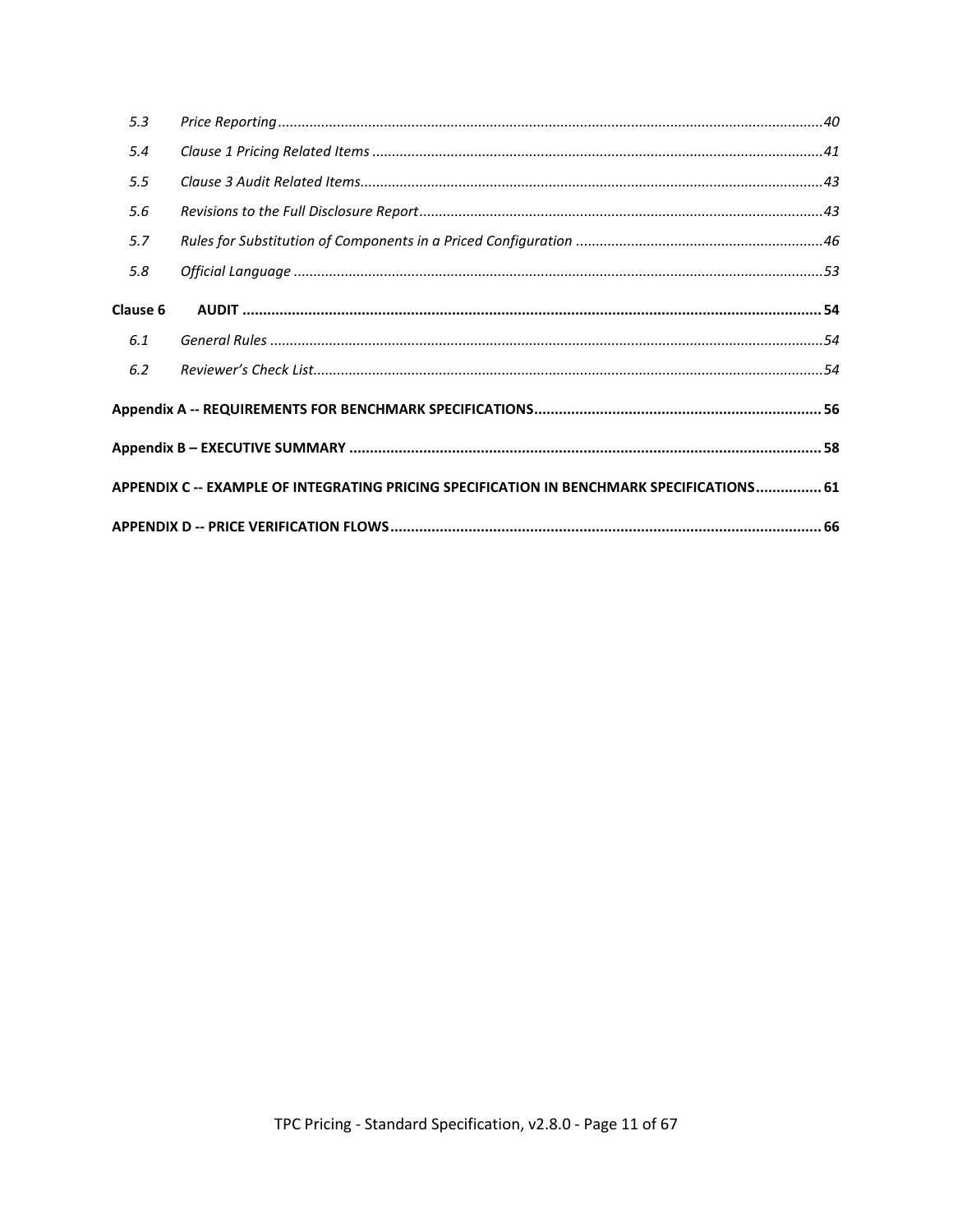## CLAUSE 0 PREAMBLE

### <span id="page-11-1"></span><span id="page-11-0"></span>0.1 Introduction

#### 0.1.1 Purpose

TPC Benchmarks™ are intended to provide a fair and honest comparison of various vendor implementations to accomplish an identical, controlled, and repeatable task. The pricing for these implementations must also allow a fair and honest comparison for customers to review. The Transaction Processing Performance Council is providing this specification to guide the sponsors implementing a benchmark and the reviewers on what is acceptable pricing for the purposes of publication. It is not attempting to dictate or exclude business practices in the marketplace. There may be some restrictions on pricing for publication (such as excluding sales and closeouts) that are different from some business transactions that take place in the marketplace, but those restrictions are intended to make publication both tractable and comparable during the lifetime of the publication for the majority of customers and vendors.

#### 0.1.2 Definitions

**Active Result -** A **Result** that is under review or has been **Accepted**, according to the TPC Policies and maintains current **Availability** and **Pricing**. Withdrawn and **Historical Result**s are not **Active Result**s.

**Archive Operation Requirement** - The period of time for which data generated by the **Priced Configuration** as required by the benchmark specification must be maintained in on-line storage.

**Available** – The **Line Item** is **Orderable** and shipping to **Customer**s in the Priced Locale.

**Availability Date** - The date when all **Line Item**s of the **Priced Configuration** are **Generally Available**.

**Benchmark Special Pricing** - A price that is submitted for publication that uses methods or values that would not likely be found in an actual **Purchase Agreement** with a **Customer**, as defined here in Clause 0.1.2.

Benchmark Standard – The Benchmark Standard as defined by the TPC Policies.

**Commercially Available Product** - A product that:

TPC Pricing - Standard Specification, v2.8.0 - Page 12 of 67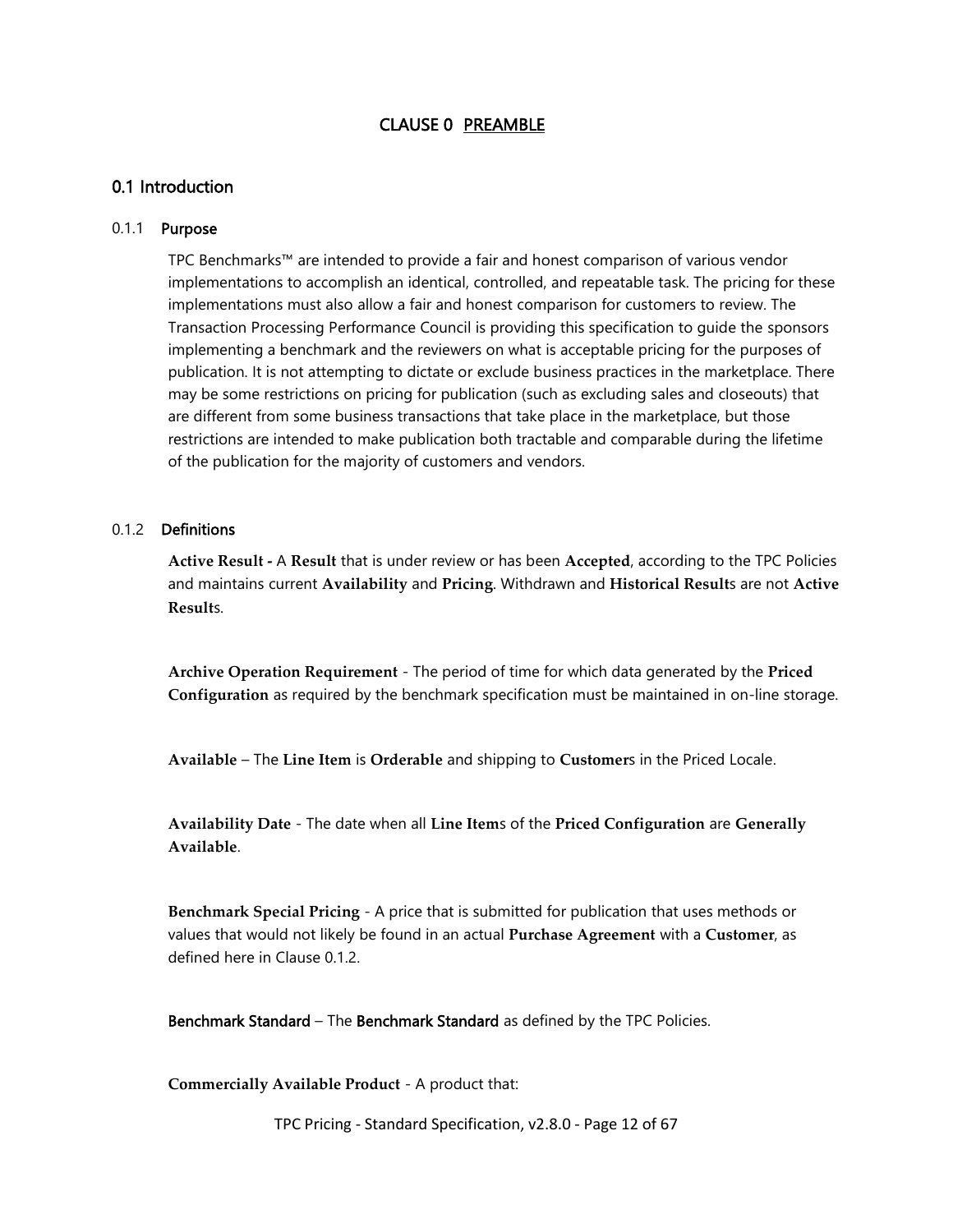- 1. Is **Orderable**,
- 2. Is maintained as defined in this specification,
- 3. Has a non-zero price for at least one of purchase, license, or maintenance support, and
- 4. Is designed for **Customer** uses other than running the benchmark.

**Component** – A product, Licensed Compute Service, maintenance, or license without any specific relationship to whether it is a specific **Line Item.** For example, a power cord is a **Component** that may be separately priced as a **Line Item** with a **Part Number** or may be included in the price of a larger **Component**.

**Continuous Operation Requirement** - The period of time when the **Priced Configuration** must be able to support the full operation at the performance levels claimed in the **Benchmark** Standard.

**Conversion Rate** – The conversion ratio between two **ISO Currencies** on a given date, as published by the **Currency Conversion Source**.

**Currency Conversion** – The conversion of a monetary amount from a **Priced Currency** to the **Primary Currency** using the associated **Conversion Rate**.

**Currency Conversion Source** – The TPC approved source for calculating all currency **Conversion Rate**s. The **Currency Conversion Source** and the process for determining the **Conversion Rate** can be obtained from the TPC Administrator.

**Current Version** – Any version of the **Pricing Specification** that is valid for publication.

**Customer** - Any individual or business, in the **Priced Locale**, that could plausibly and legally purchase the products listed in the **FDR**.

**Customer Replaceable Unit (CRU)** - A **Component** of the **Priced Configuration** that can be removed and installed by the customer. **CRU**s may be serviced as if they are **FRU**s.

**Defect** - A behavior of the system that prevents the normal operation of the **Customer**'s application.

TPC Pricing - Standard Specification, v2.8.0 - Page 13 of 67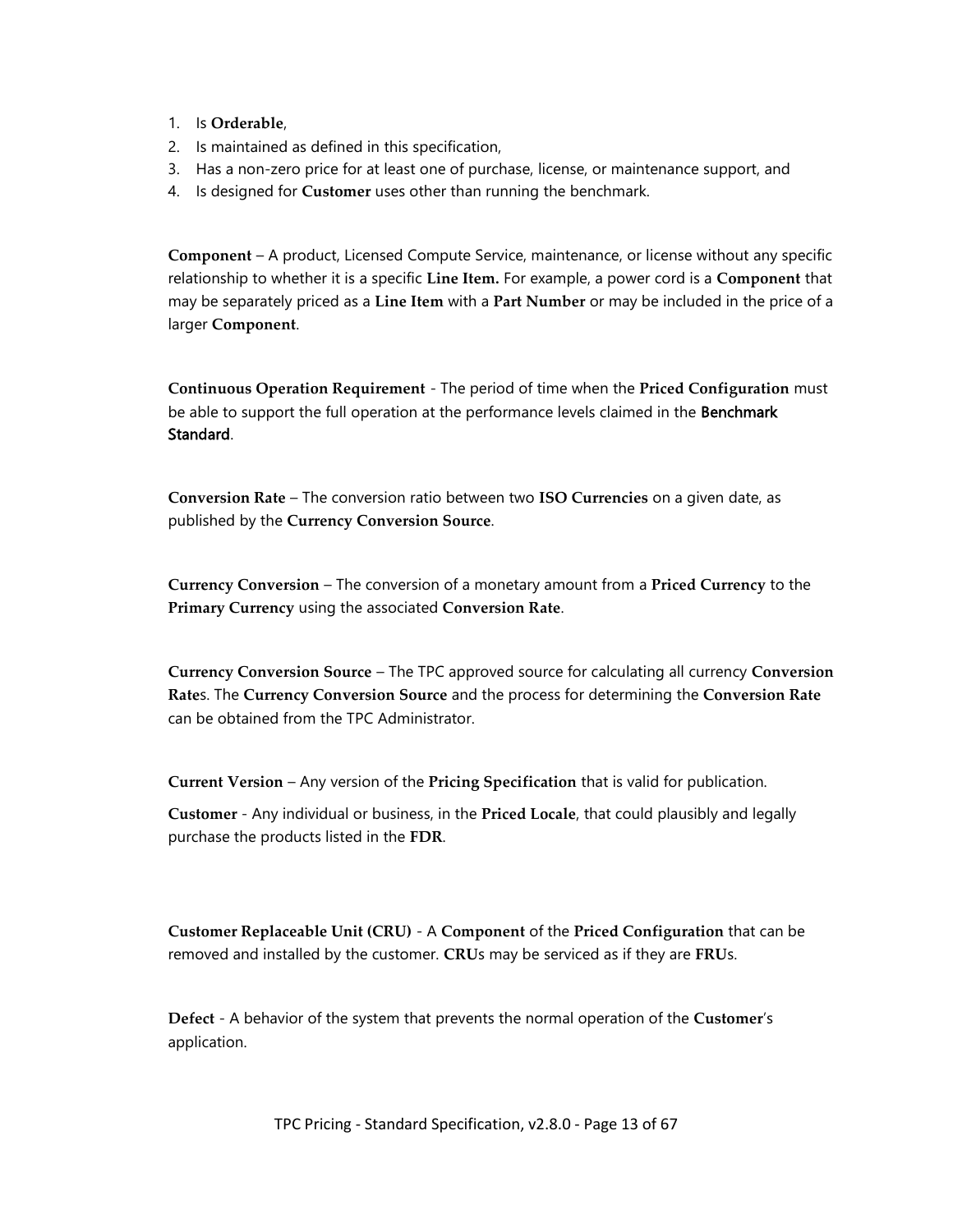**Discount** - A reduction in price, stated in a Priced Currency, from the **List Price** of a **Line Item** or group of **Line Item**s.

**Failure** - A condition that prevents the system under test from performing benchmark operations at the performance and functional levels required by the Benchmark Standard and claimed in the **FDR**.

**Full Disclosure Report (FDR)** - See definition in official TPC Policies document.

**Field Replaceable Unit (FRU)** - A **Component** of the **Priced Configuration** that must be removed and/or installed by personnel of the maintenance provider.

**Fix** - Any resolution (including "workarounds") that restores the **Customer**'s application to normal operation.

**Formatted Capacity** - the capacity of a durable media device as defined by the manufacturer of the device.

**Generally Available** - A product is **Available** to any **Customer**.

**ISO Currency Code** – An officially recognized ISO 4217 currency identified by a 3-letter currency code. The ISO codes for each currency can be obtained from the Internet or the TPC Administrator.

**Licensed Compute Services** - Publicly offered processing, storage, network, and software services that are hosted on remote computer servers accessed via a Wide Area Network (e.g., the Internet), which are not located or installed on a **Customer's** premises. A **Customer** pays a license fee to the **Licensed Compute Services** vendor for the use of the processing, storage, network, and software services

**List Price** - The price, stated in a Priced Currency, for which any **Customer** could purchase one unit of a **Line Item** from a **Sales Channel** without any other purchase (other than specific prerequisite or other required products that are documented in association with the product).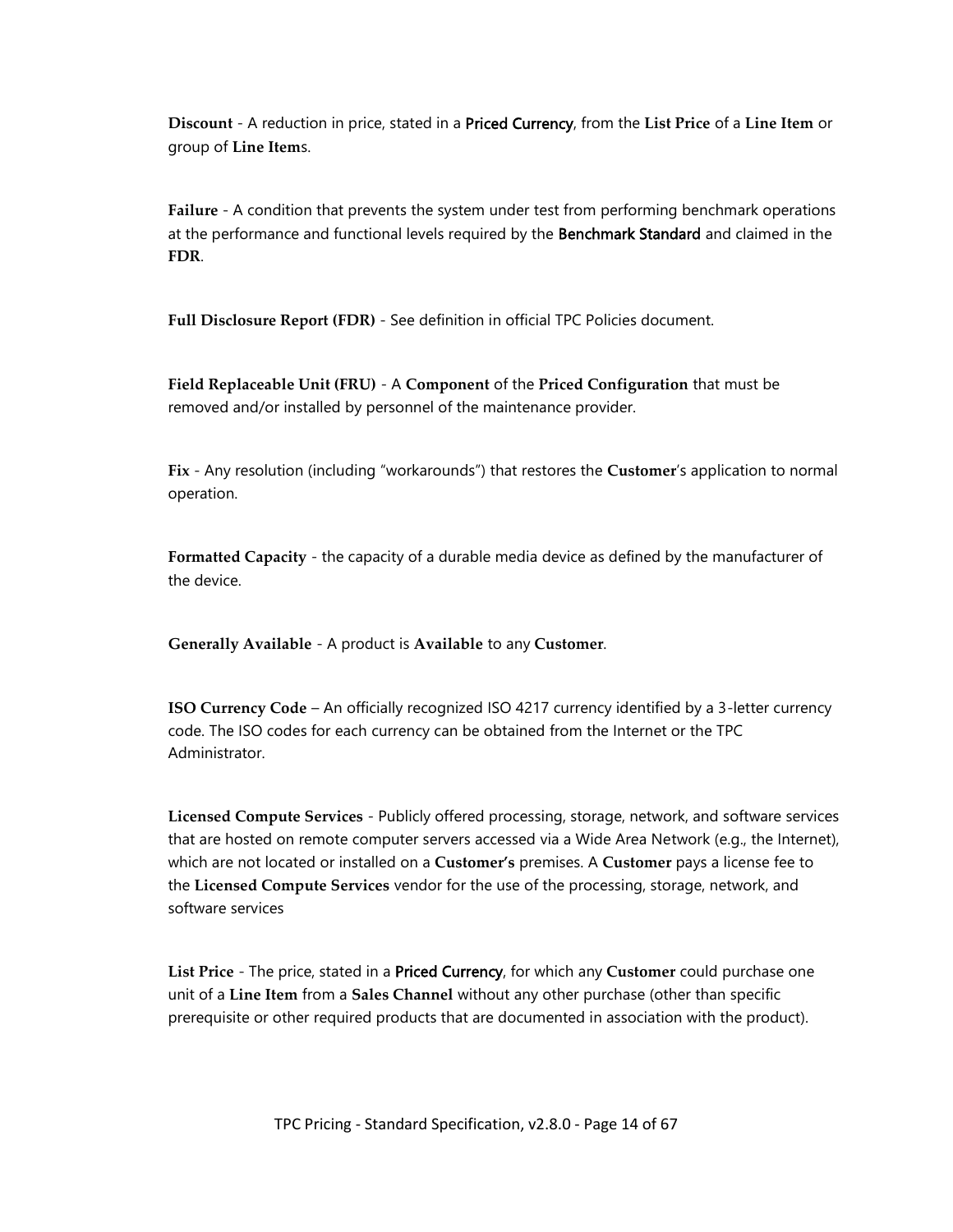**Line Item** – A **Component** or bundle of **Component**s uniquely identified (by one or more **Part Number**s or descriptions) and priced as a unit.

**Measured Configuration** – The **Component**s or environment necessary to generate the **Benchmark Standard** performance metrics.

**Non-Local Currency** – A **Priced Currency** that is not an official **ISO Currency** of the entire **Priced Locale**. A **Priced Currency** that is an official **ISO Currency** of only a portion of the **Priced Locale** is considered a **Non-Local Currency**.

**Orderable** - A method exists for the specified **Sales Channel** and a **Customer** to establish a **Purchase Agreement** for the product at a specific price.

**Part Number** - An alphanumeric string used by a supplier to uniquely identify a **Line Item** of a **Priced Configuration**. The **Sales Channel** should be able to identify the **Line Item** by the **Part Number** when generating a price.

**Physically Acquired** – Publicly offered hardware, software, and maintenance services installed on a **Customer's** premises. i.e., on-prem. A **Customer** executes a one-time purchase of the **Physically Acquired** hardware, software, and maintenance services.

**Pre-Publication Board** - The **Pre-Publication Board** as defined by the TPC Policies.

**Price Performance** – The ratio of the **Total Price** over the primary metric for performance, as defined by the **Benchmark Standard**.

**Priced Configuration** - The **Line Item**s to be priced as defined in the Benchmark Standard.

**Priced Currency** – A currency that a Customer commonly uses in the Priced Locale. The Priced Currency must be identified by an **ISO Currency Code**.

**Comment:** The intent is the **Priced Currency** is one commonly used in the **Priced Locale**.

**Priced Locale** – The geographical area where the entire **Priced Configuration**, including all **Line Item**s and associated maintenance, are **Generally Available** in the **Priced Currency**(s) and from the documented **Pricing Source**s.

TPC Pricing - Standard Specification, v2.8.0 - Page 15 of 67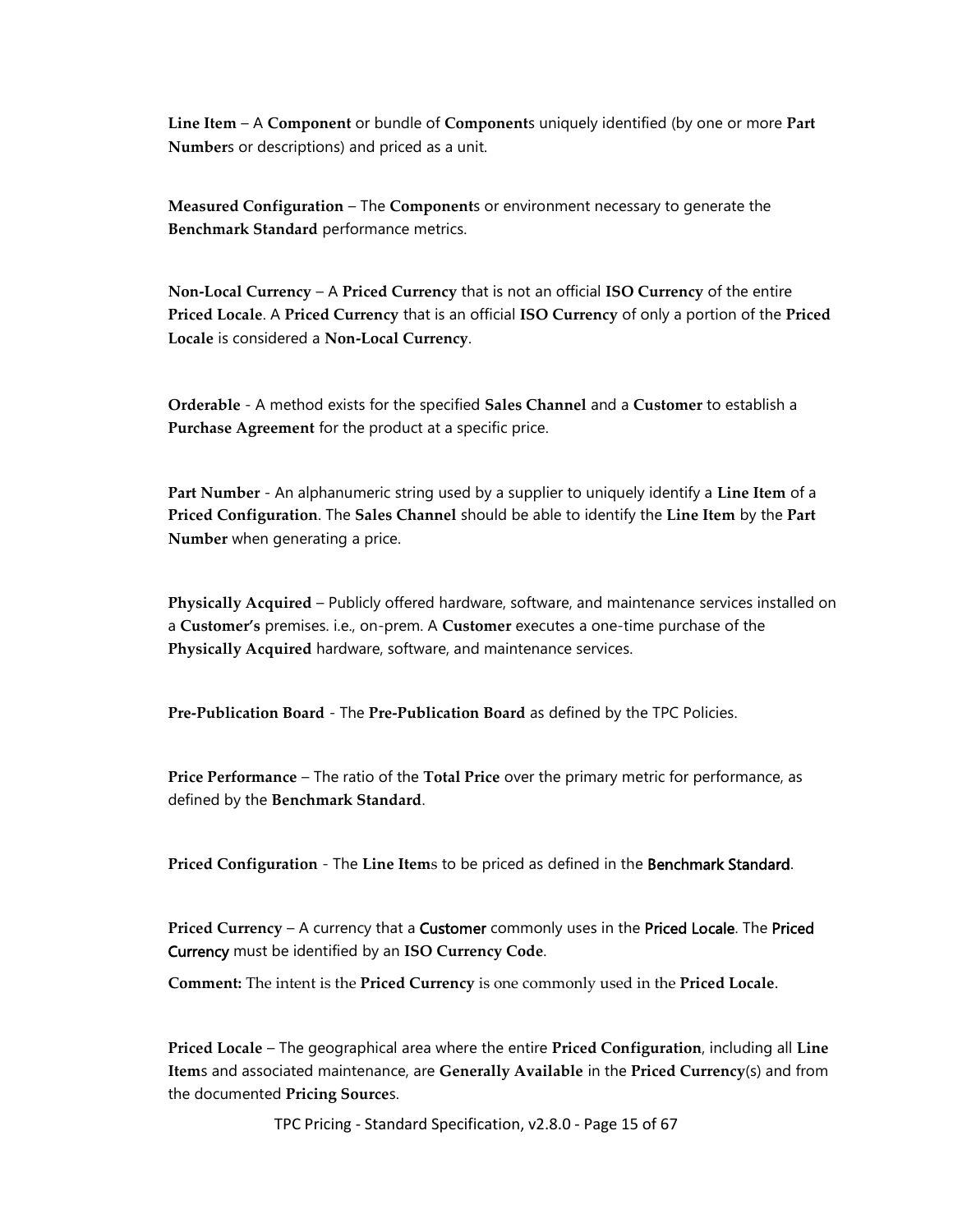**Pricing** - The methods and documentation used to obtain a **Total Price** for the **Priced Configuration**, including all items specified in Clause 1.

**Pricing Convention** - The algorithm or process used by a vendor to set or compute prices. There can be many **Pricing Convention**s within a single vendor pertaining to the same products or group of products. **Pricing Convention**s are often aimed at specific markets.

**Pricing Methodology** - The methodology to be used to calculate the price and the price/performance Result of the Benchmark Standard.

**Pricing Model –** A representation of the relationship between the **Region**s used for the driver and System Under Test in both the **Measured Configuration** and the **Priced Configuration.**

**Pricing Period –** The period of time for which the pricing of all hardware (purchase price), software (license charges), **Licensed Compute Services**, and hardware maintenance/**Software Maintenance Update**s must be priced. The **Pricing Period** must be defined in the **Benchmark Standard**.

**Pricing Source** - A group or individual that would normally generate a price quotation for the **Sales Channel** specified in the **FDR**. For example, if the **Sales Channel** is a web-based tool that automatically generated a price quotation, then the **Pricing Source** is that tool.

**Pricing Spreadsheet** - The **Pricing Spreadsheet** is a table that lists the individually priced **Line Item**s of the **Priced Configuration**, including the **Pricing Source** of the price, quantities, the computation of extended price, maintenance, and any applied **Discount**s.

**Primary Currency** – The single **ISO Currency** used for reporting all primary metrics.

**Purchase Agreement** - A **Purchase Agreement** must be a document (electronic or paper) that would be interpreted in a court of law as a commitment to deliver product (for example, **Physically Acquired** products, software licenses, or **Licensed Compute Services**).

**Real-World Pricing** - The price that **Customer**s would pay in a real sales situation.

TPC Pricing - Standard Specification, v2.8.0 - Page 16 of 67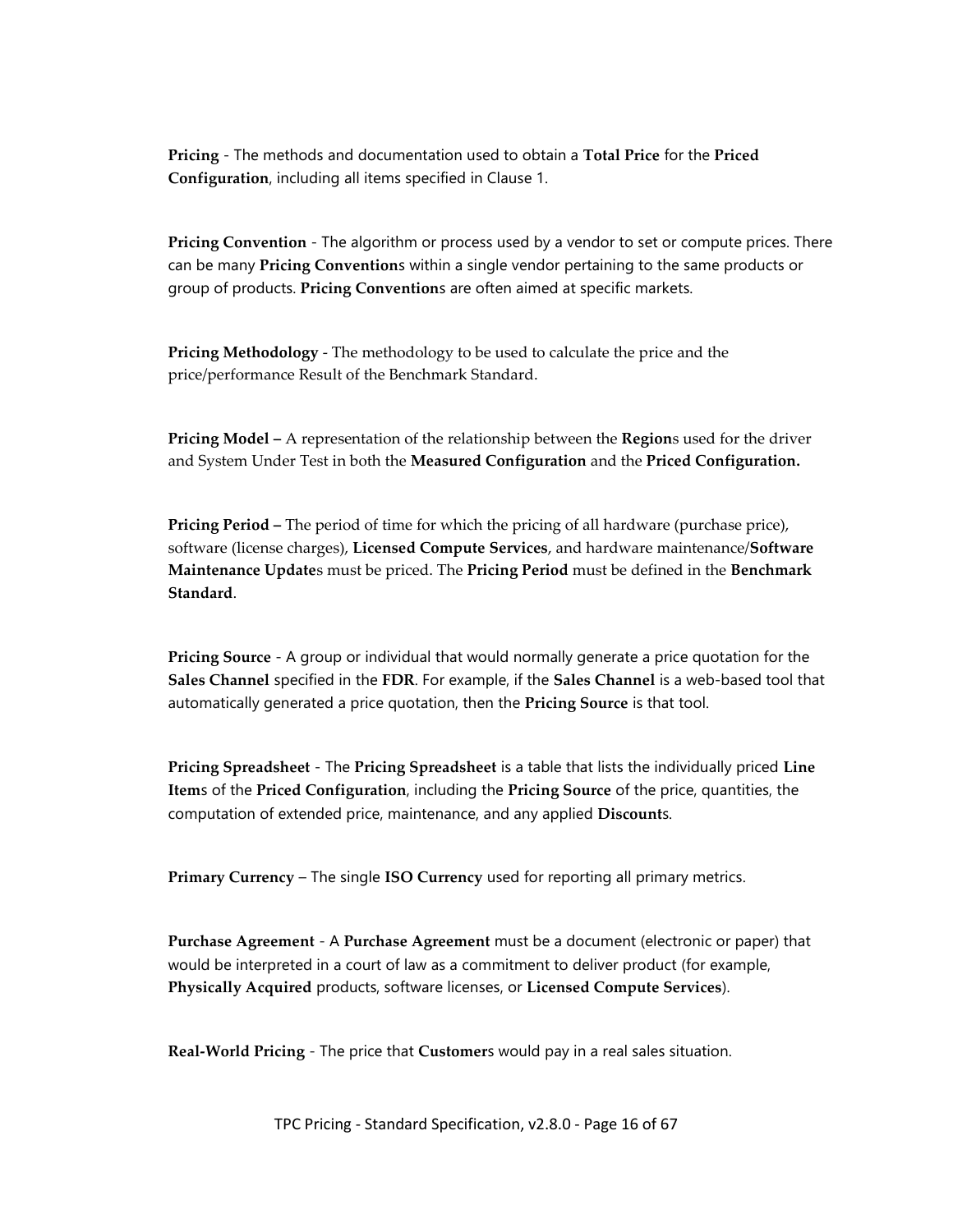**Region** – An area defined by the **Line Item** provider.

**Response Time for Problem Recognition** - The period of time it takes from **Customer** request until an active process is underway to classify the problem and, if it is at a level that would qualify as a **Failure** in this document, initiate the isolation and eventual resolution of the problem. There must be ownership of the problem. Simply having it in a queue is not sufficient. Direct interaction with the **Customer** or their computer must underway. The resumption of **Customer** operations need not be guaranteed within the response period.

**Comment**: Companies use different terms for areas that a customer might consider a "problem". Service request, issue, **Defect,** and bug are among these terms.

**Result** - See definition in official TPC Policies document.

**Sales Channel** - The organization or tool that enters into a **Purchase Agreement** with a **Customer**. For example, the **Sales Channel** could be a web-based tool, a particular sales organization, or a general sales organization.

**Similar Configuration** - A configuration is "similar" to the **Priced Configuration** if the quantities of the **Component**s in the "similar" configuration that are from a single **Pricing Source** are at least the quantities shown in the **FDR** of the **Result** and no more than 10 percent more than those quantities.

**Similar Discount** - A **Discount** is "similar" if the value (in the **Priced Currency**) of the **Discount** for a **Similar Configuration** is at least as much as it is in the **FDR** of the **Result**.

**Software Maintenance Update** – A software distribution, either a service release or a version upgrade, which include **Fixes** and documentation for **Defect**s that have been identified and resolved.

**Test Sponsor** – The Test Sponsor as defined by the TPC Policies.

**Third Party (3rd Party)** - A company that provides a **Line Item** priced in the Result and that is neither the primary Test Sponsor (first party) nor the **Customer** (second party). In the situation where more than one company are sponsors of a Result, only one of these may be considered the primary Test Sponsor and the other(s) must be treated as 3rd parties.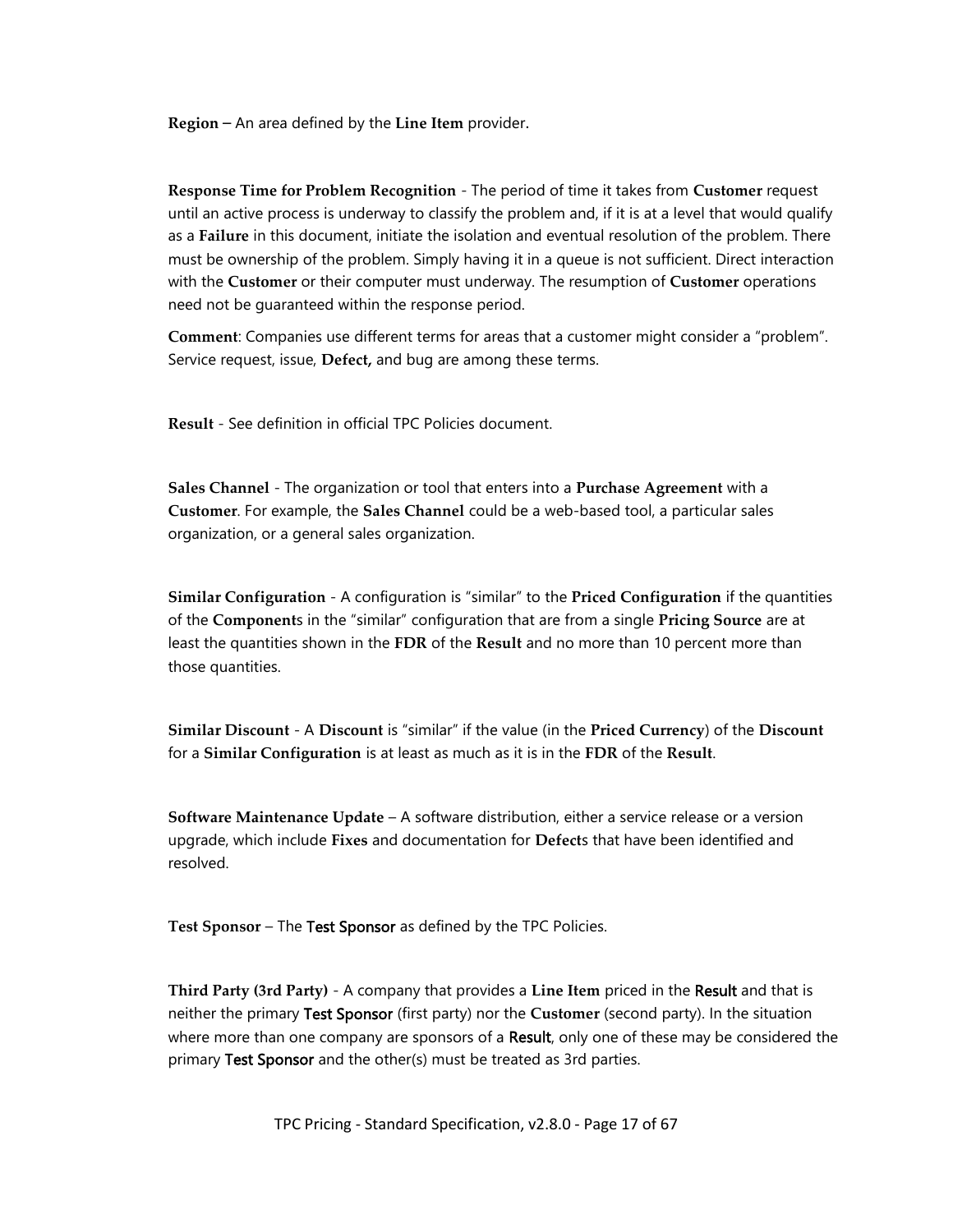**Time for Defect Isolation** - The period of time when the cause of a **Defect** is investigated, and the probable solution is identified, coded, and tested, as appropriate. This time begins after the **Response Time for Problem Recognition** and precedes the **Time for Problem Resolution Availability**.

**Time for Problem Resolution Availability** - The period of time from when the probable **Defect** resolution is identified to when the resolution is delivered to the **Customer** for implementation on the system. The resumption of customer operations need not be guaranteed within the response period for this phase.

**Total Price** – Price of the **Priced Configuration** for the duration specified by the **Pricing Methodology** of the **Benchmark Standard**.

#### 0.1.3 Basic Requirements

To meet the requirements of being fair, honest, and comparable, while allowing for a variety of **Pricing** and business strategies, the following requirements exist for the **Pricing** information in all TPC Benchmark publications:

- 1) **Pricing** must be based upon some **Pricing Convention** that the vendor actually employs with **Customer**s.
- 2) The published price must be a price that any **Customer** would pay for the **Priced Configuration**.
- 3) The **Pricing** used must generate a similar price for a **Similar Configuration** for any **Customer**.
- 4) **Pricing** must be verifiable. In a competitive environment, aggressive discounting may occur in certain situations. The **Pricing Convention** employed for TPC Benchmark publications might not represent the best or lowest price some **Customer** would pay. The **Pricing Convention** must represent the **Pricing** that could be obtained by any **Customer** in a request for bid to a single vendor. Situations that occur when requests for bids go out to multiple vendors and then those bids are used in multiple negotiations to get a better price are not being represented.

Benchmark sponsors are permitted several possible **Pricing Convention**s to construct a price for the **Priced Configuration**. The **Pricing Convention**s used must adhere to Clause 1 and the **Pricing Spreadsheet** must be formatted to adhere to the disclosure requirements in Clause 2 as illustrated in the appendix.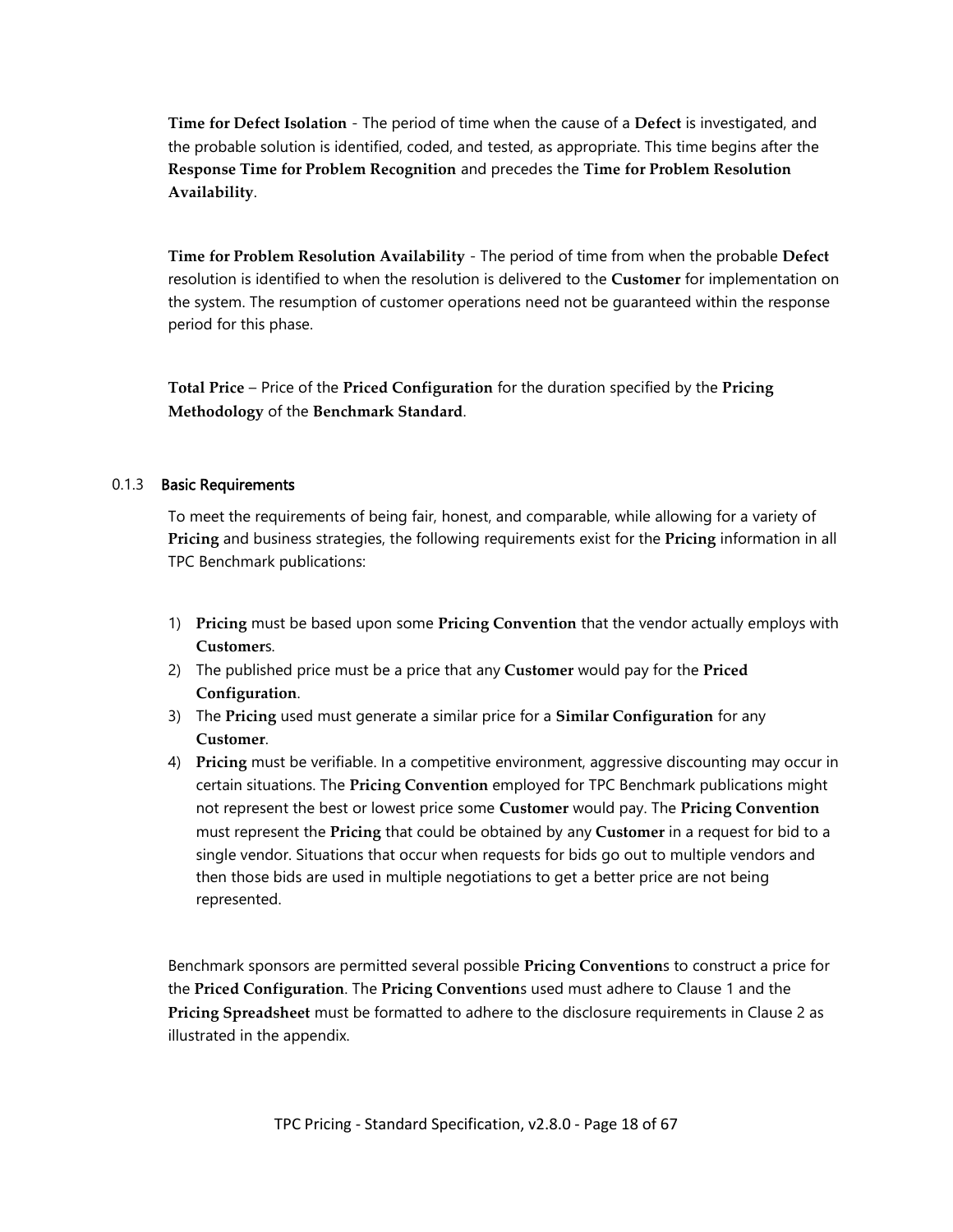#### 0.1.4 Binding Sections of the Specification

Every portion of this specification (including comments and appendices) must be satisfied by any **Pricing Convention** used for publication unless the portion is expressly identified as non-binding.

### 0.1.5 Specification Precedence

If there is a conflict between the **Benchmark Standard** and the pricing specification, the pricing specification is the controlling document. The benchmark subcommittee is required to bring any issues with the pricing specification to the pricing subcommittee for resolution. The benchmark and pricing subcommittees shall cooperate to resolve the conflict.

- 0.1.5.1 If there is a conflict that is not explicitly called out in the **Benchmark Standard**, the pricing specification wording prevails.
- 0.1.5.2 If there is language in the pricing specification and not in the Benchmark Standard, the pricing specification prevails.
- 0.1.5.3 If there is language in the Benchmark Standard and not in the pricing specification, the Benchmark Standard prevails.

## <span id="page-18-0"></span>0.2 General Pricing Guidelines

#### 0.2.1 Pricing in the Marketplace

The purpose of TPC benchmarks is to provide relevant, objective information to industry users. To achieve that purpose, publication of a TPC benchmark that includes **Pricing** requires that:

- 1) Is no lower than what would be quoted to any **Customer** from the date of publication of the **FDR** until the **Result** ceases to be an **Active Result**.
- 2) Is actively used by the vendor in the market segment that the **Pricing Convention**s or represents (e.g., small business customers, or large corporations, depending on the type of system being priced).
- 3) A significant number of **Customer**s in the market segment that the **Pricing Convention**s or represents would plausibly receive in a **Purchase Agreement**.

**Comment**: The same product may be priced differently through different **Sales Channel**s. The price specified in the **Benchmark Result** must be **Available** to any **Customer** within the **Sales Channel** used for the **Result**.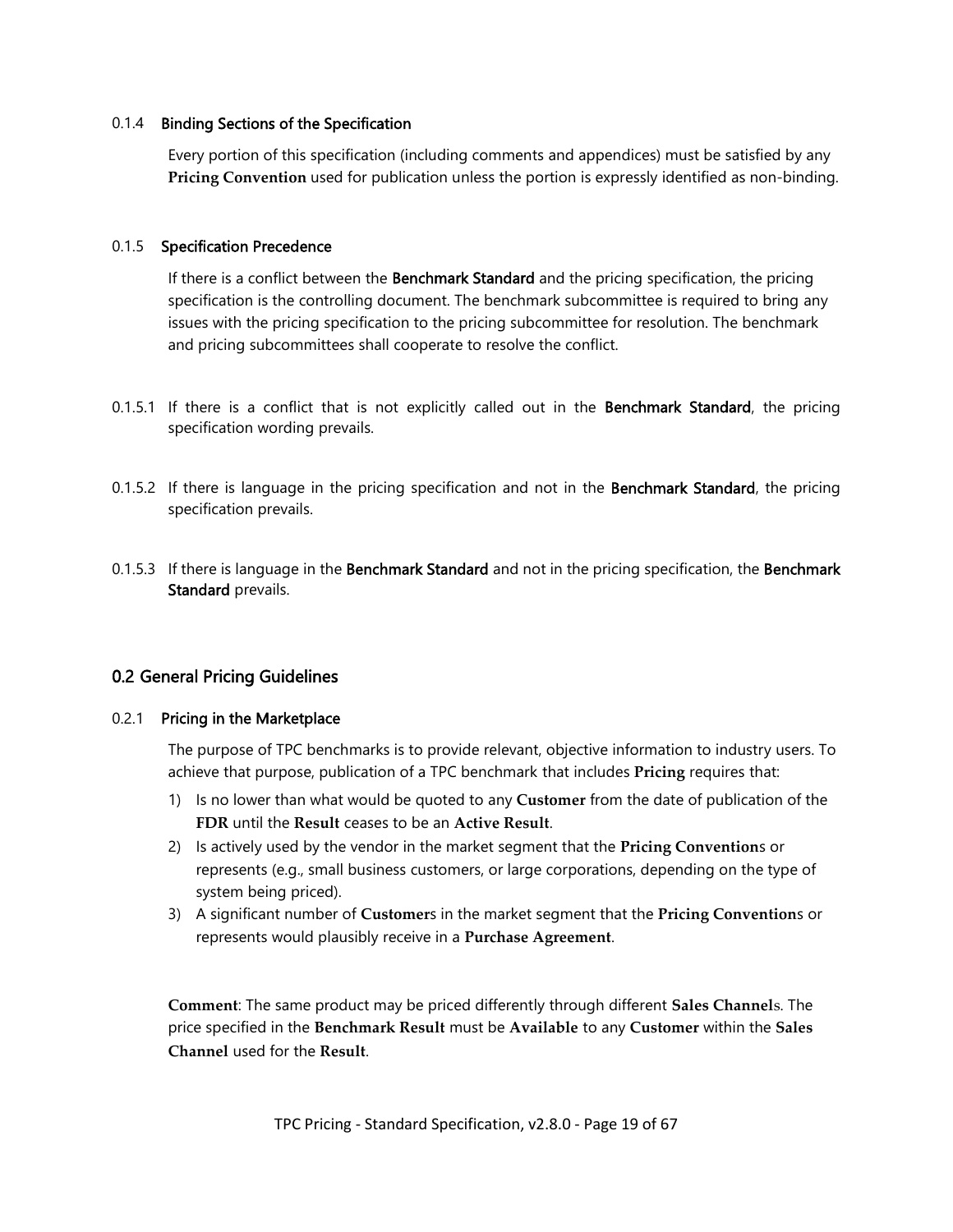#### 0.2.2 Benchmark Specials

The use of innovative systems, products, technologies (hardware or software) and **Pricing** is encouraged as long as they meet the requirements above. Specifically prohibited is **Pricing** whose primary purpose is optimization of TPC benchmark **Result**s without any corresponding applicability to real-world applications and environments. In other words, all "benchmark specials," that improve benchmark **Pricing** but are not **Real-World Pricing**, are prohibited.

The following characteristics, while not exhaustive, should be used as a guide to judge whether a particular **Pricing** used is a benchmark special. It is not required that each point below be met, but that the cumulative weight of the evidence be considered to identify unacceptable pricing. Absolute certainty or certainty beyond a reasonable doubt is not required to make a judgment on this complex issue. The question that must be answered is this: based on the available evidence, does the clear preponderance (the greater share or weight) of evidence indicate that this **Pricing** is a benchmark special?

- 1) Is the **Pricing** not documented (publicly or privately) or are there restrictions that prevent any **Customer** from obtaining the price?
- 2) Is the **Pricing Convention** used inconsistently with **Customer**s that purchase from the specified **Sales Channels**?
- 3) Is the price restricted to a customer set with volume-based negotiated prices, such as GSA, OEM, channel partner, or wholesale pricing?
- 4) Except for **Line Item**s whose combined impact on the price is less than 2%, is the **Priced Configuration** fully **Available** for less than 185 days? (e.g., Some **Line Item**s become unavailable within a few months of the **Availability Date** and no substitution is made, meaning that the likelihood of a **Customer** being able to purchase the **Priced Configuration** is extremely limited.)
- 5) Does the **Pricing** have significant restrictions that limit its use or applicability beyond TPC Benchmarks?
	- a. If the specific TPC **Priced Configuration** or a part of the **Priced Configuration** is priced as a bundle, are there no similar bundles **Available** for other configurations?
	- b. Is the **Discount** applied and the amount of the **Discount** unavailable for all similarly priced, similarly marketed, or other similar models?
- 6) Does the **Pricing** take special advantage of the limited nature of TPC benchmarks (e.g., software required, or limited use of maintenance) in a manner that would not be generally applicable to the real-world environment the benchmark represents?
- 7) Is the use of the **Pricing** discouraged by the vendor?
- 8) Does the **Pricing Convention** require uncommon sophistication on the part of the **Customer**? For example, is a **Discount** only **Available** to **Customer**s who engage in extensive negotiations and who place competitor's bids against the **Pricing** agent? For example, is a **Customer** unable to receive a **Similar Discount** for a **Similar Configuration** when presenting the contact at the disclosed **Sales Channel** with all the price information for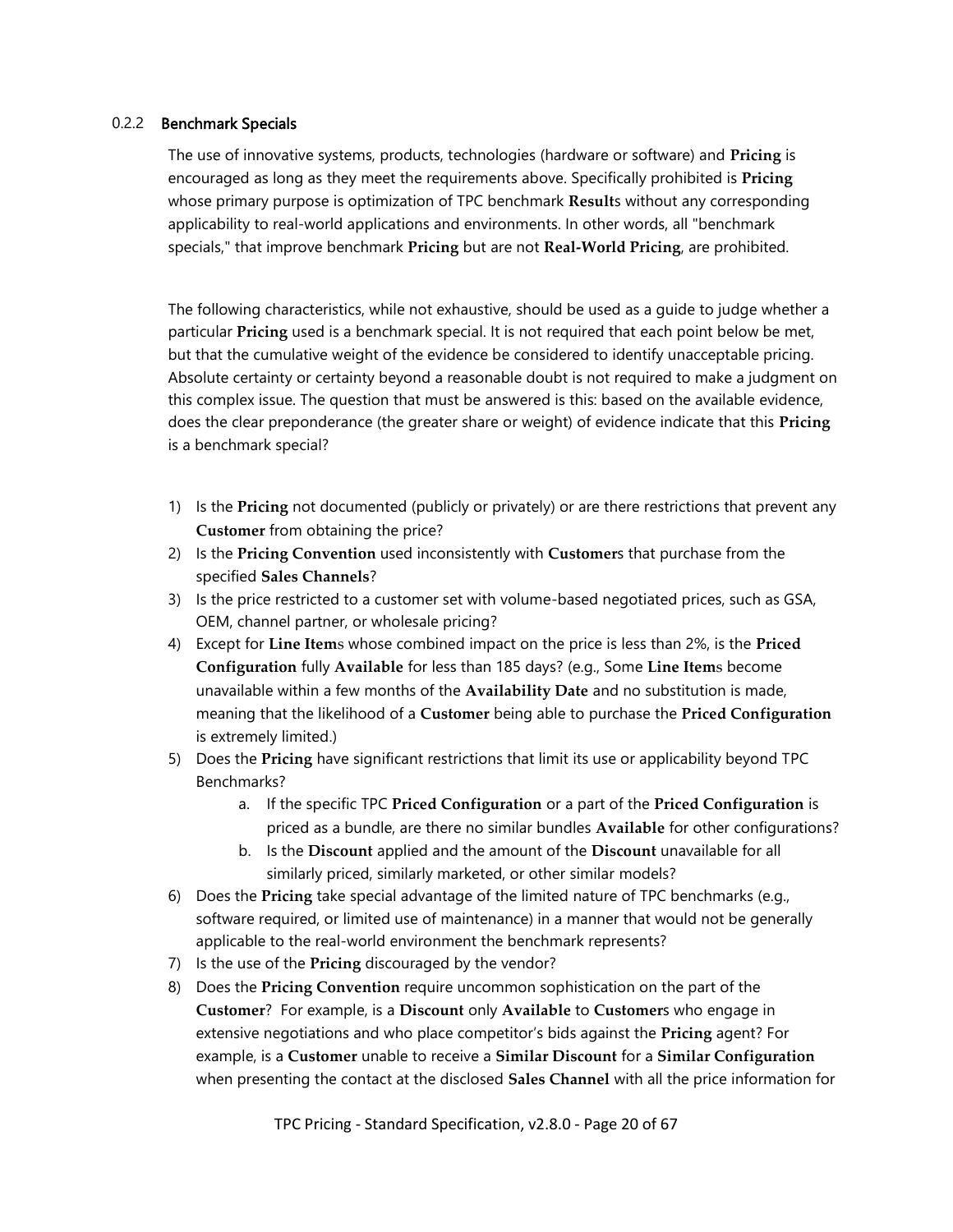a particular **Pricing Source** in the **FDR**, but not necessarily that the information came from an **FDR**?

- 9) Is the **Pricing** unusual or non-customary for the vendor or unusual or non-customary to normal business practices? The following **Pricing** practices are suspect:
	- a. **Availability** of a **Discount** to a small subset of **Customer**s who would normally purchase the kind of system being priced.
	- b. Unusual or non-customary restrictions on transferability of product, warranty or maintenance on **Discount**ed items.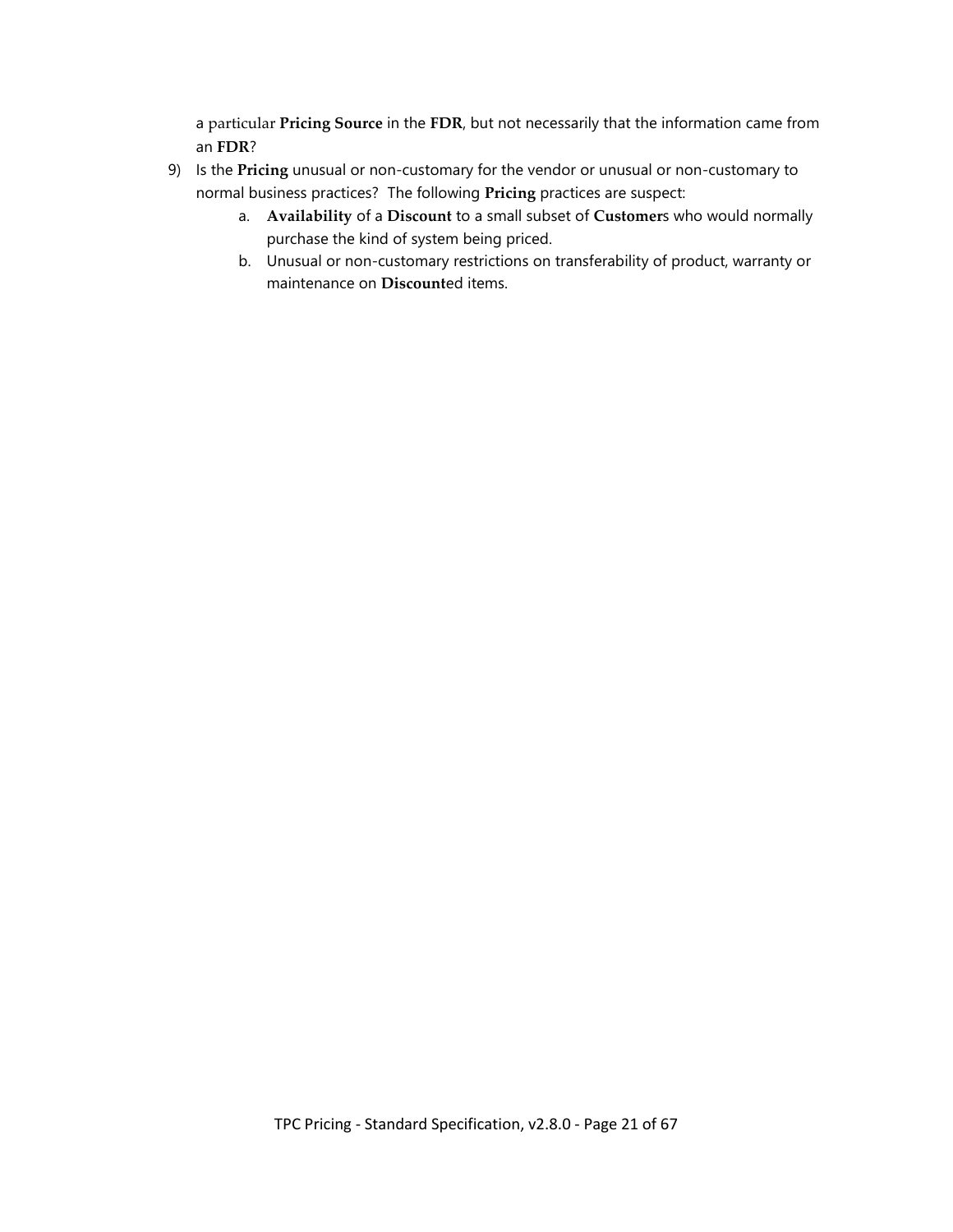## CLAUSE 1 PRICING METHODOLOGY

## <span id="page-21-1"></span><span id="page-21-0"></span>1.1 Pricing Methodology

The intent of this section is to define the methodology to be used to calculate the price and the price/performance Result of the Benchmark Standard.

## <span id="page-21-2"></span>1.2 Comparability

The different Pricing Methodologies are not comparable. A Benchmark Standard may specify one and only one Pricing Methodology.

## <span id="page-21-3"></span>1.3 General Pricing Methodology Requirements

The following requirements are applicable to all Pricing Methodologies.

- 1.3.1 One and only one version of the **Pricing Specification** may be evaluated for compliance of a **Result**.
- 1.3.2 The price listed must be the full price a **Customer** would pay for new **Physically Acquired** hardware or the acquisition of **Licensed Compute Services**, and new software licenses. No other acquisition models are allowed.
- 1.3.3 **Pricing** must be for a one-time, stand-alone purchase. **Pricing** cannot be based upon the acquisition or licensing from past, present, or future **Customer** purchases.
- 1.3.4 The **Pricing** must reflect the price for the acquisition of the system under test, the licensing of software used in the benchmark, and if applicable the contracts for maintenance.
- 1.3.5 The prices must be disclosed in a **Line Item** fashion using a Priced Currency of a Priced Locale where the **Priced Configuration** is **Generally Available**.
- 1.3.6 The **Pricing** for both the **Physically Acquired** hardware or the acquisition of **Licensed Compute Services** is based upon the **Priced Configuration**.
- 1.3.7 All **Pricing** must be good at the time of publication. Price changes are subject to rules for revision as stated in Clause [5.6.](#page-42-1)
- 1.3.8 The **Line Item**s to be priced are defined in the **Benchmark Standard** as the **Priced Configuration** and if applicable, the maintenance on those **Line Item**s.
- 1.3.9 The performance of the **Measured Configuration** and the **Priced Configuration** must be equivalent.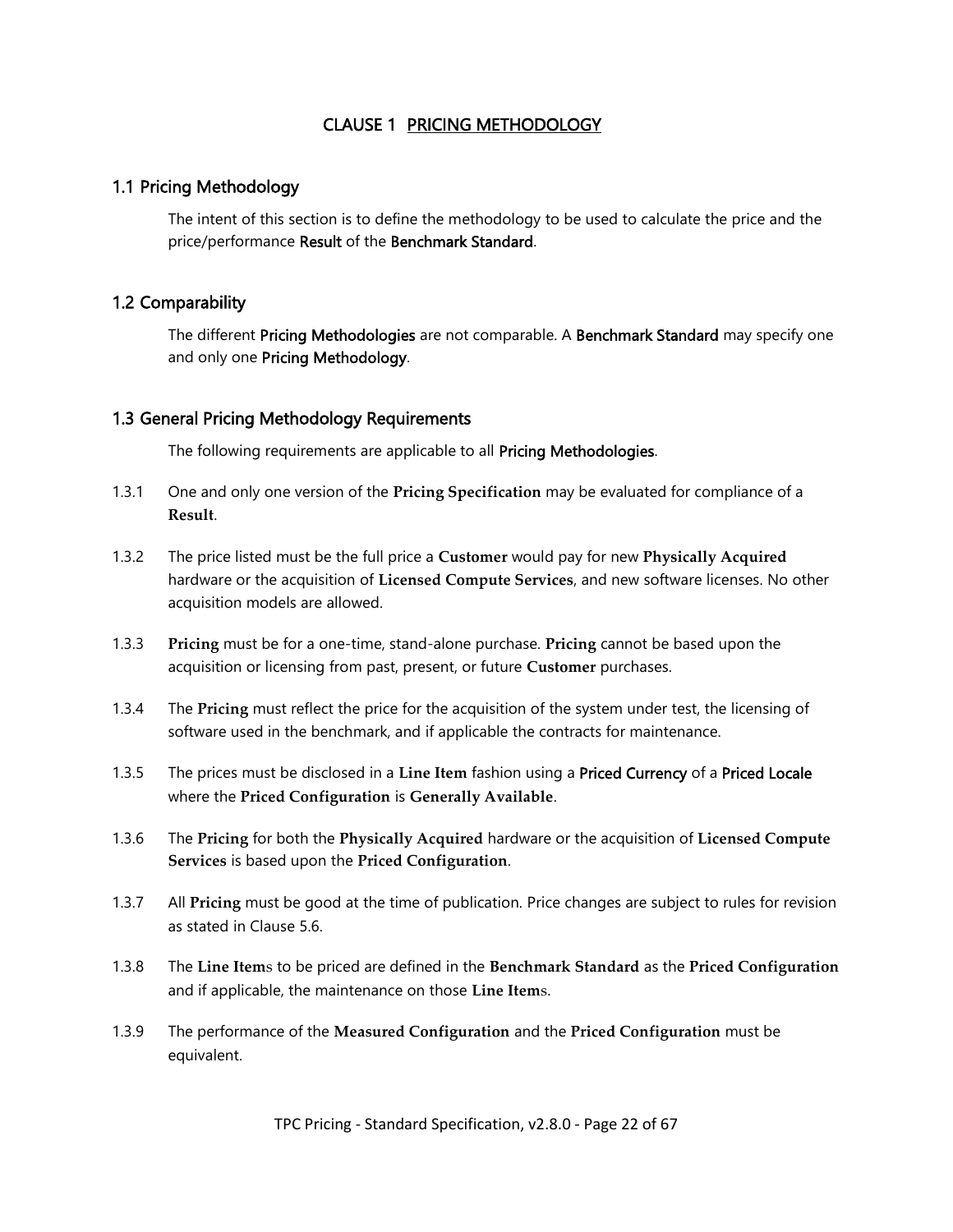- 1.3.10 All hardware or **Licensed Compute Services**, software and support used in the calculations must be **Orderable** by any **Customer** on the **Availability Date**.
- 1.3.11 A Non-Disclosure Agreement or other restriction that prevents any **Customer** from ordering any priced **Line Item** disclosed in an **FDR** is not allowed.

**Comment**: The presence of an NDA does not mean that obtaining the **Pricing** is exclusionary. The actual NDA needs to be examined to determine exclusionary pricing. For instance, there are types of NDA's in an End-User Licensing Agreement (EULA) which prevent end users from disclosing certain things learned about a product.

- 1.3.12 Local **Pricing** and **Discount** structures must be **Available** in each Priced Locale for which the **Result**s are published.
- 1.3.13 For **Line Item**s, or associated maintenance, that are priced using a **Non-Local Currency**, a price quote must be provided by the **Pricing Source**, regardless if the **Pricing Source** is the **Sponsor** or a **Third Party**.
- 1.3.14 If one or more **Line Item**s are priced using a **Priced Currency** that is different from the **Primary Currency**, **Currency Conversion** must be applied to these **Line Item**s. If more than one **Line Item** uses the same **Priced Currency**, **Currency Conversion** must be applied to the total amount of all **Line Item**s using that **Priced Currency**, rather than to the price of each of those **Line Item**s or to a sub-total amount of a subset of those **Line Item**s.
- 1.3.15 Currency Conversions

Results using **Currency Conversion** must do the following:

- All **Discount**s must be applied prior to any **Currency Conversion**
- The **Discount** must be in the same **Priced Currency** as the **Line Item**(s)
- The **Sponsor** must use the same **Currency Conversion Source** for all **Currency Conversion**s
- **Currency Conversion** must be done no earlier than twenty-one (21) days prior to the **Result** submission
- All **Currency Conversion**s must be done no earlier than the latest price quote date
- All **Currency Conversion**s must occur on the same date
- The date of the **Currency Conversion** must be disclosed in the **Full Disclosure Report**
- 1.3.16 All **Line Item**s of **Physically Acquired** hardware used in the **Priced Configuration** must be new (i.e., not reconditioned or previously owned).

#### 1.3.17 Line Item Pricing

**Pricing** shown in the **Full Disclosure Report** must reflect **Line Item Pricing** for hardware, software, **Licensed Compute Services**, and if applicable maintenance from the vendor's price books.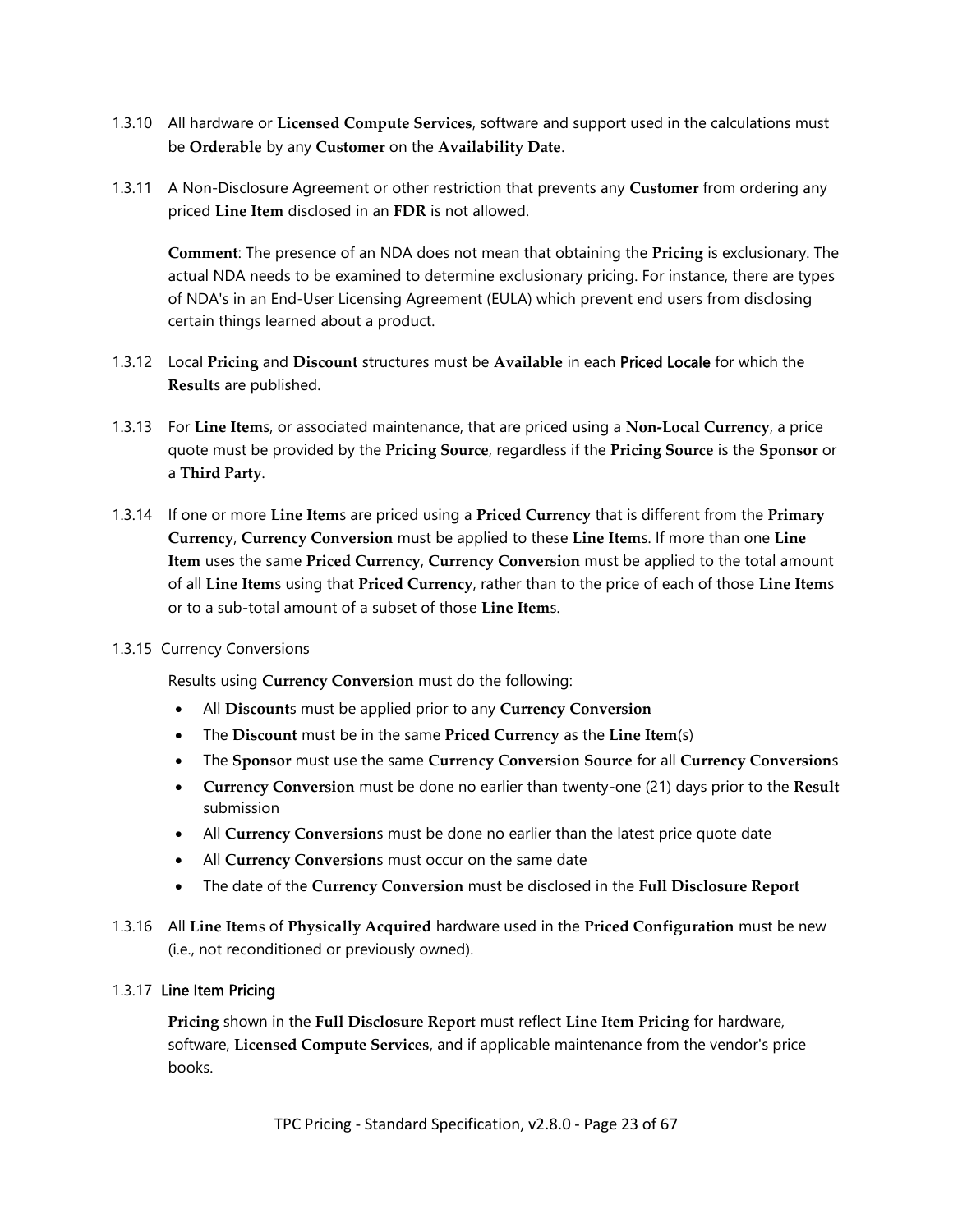**Comment 1**: The intent of this clause is that the **Pricing** reflects the level of detail that an actual **Customer** would see on an itemized billing. If the **Pricing Source** of multiple **Line Item**s is a **Third Party**, the level of **Pricing** information available in the **Third Party** price quotation is sufficient. For example, a **Third Party** might provide only a **Total Price** line for a configuration.

**Comment 2**: In the case where the standard practice for a vendor is to price maintenance coverage as a single price covering a group of items, it is permissible to show this coverage as the maintenance price of the first item in the list.

#### 1.3.18 National Considerations

For publishing in another Priced Locale other than the Priced Locale for which the **Result**s are originally published, it is permitted to substitute local **Component**s for those in the original report, providing the substituted products are sold to the same product description or specifications.

The **Pricing** excludes domestic taxes and shipping charges that would be incurred in the Priced Locale for which the **Result**s are published. It must include tariffs, custom duties/fees and shipping to a domestic port of entry if the **Component** originates in another Priced Locale.

**Comment**: The intent of this clause is to encourage local Priced Locale **Pricing** by allowing substitution of equipment for local reasons such as voltage, product numbering, industrial/safety, keyboard differences, etc., which do not affect performance.

## <span id="page-23-0"></span>1.4 Sales Channels and Third Party Pricing

The following **Sales Channel** and **Third Party Pricing** requirements are applicable to all Pricing Methodologies.

1.4.1 The **Test Sponsor** must disclose the **Pricing Source** for all **Line Item**s. Any vendor providing **Line Item**s that, in total, comprise 2% or more of the total system price after any allowed **Discount**s have been applied must list the **Sales Channel** that a **Customer** would use to obtain the price. If the **Sales Channel** requires the use of a separate **Pricing** organization to obtain the price, that organization must also be disclosed.

**Comment 1**: Sufficient information must be provided in the **FDR** to allow any **Customer** to access the **Sales Channel**.

**Comment 2**: The disclosure requirement can be satisfied by providing a price quotation with a direct sales contact point, as is required for third-party providers (see Clause [1.4.4\)](#page-24-1).

1.4.2 Each supplier's items and prices, including any allowed **Discount**s, must be listed separately. **Discount**s may not be dependent on purchases from any other suppliers.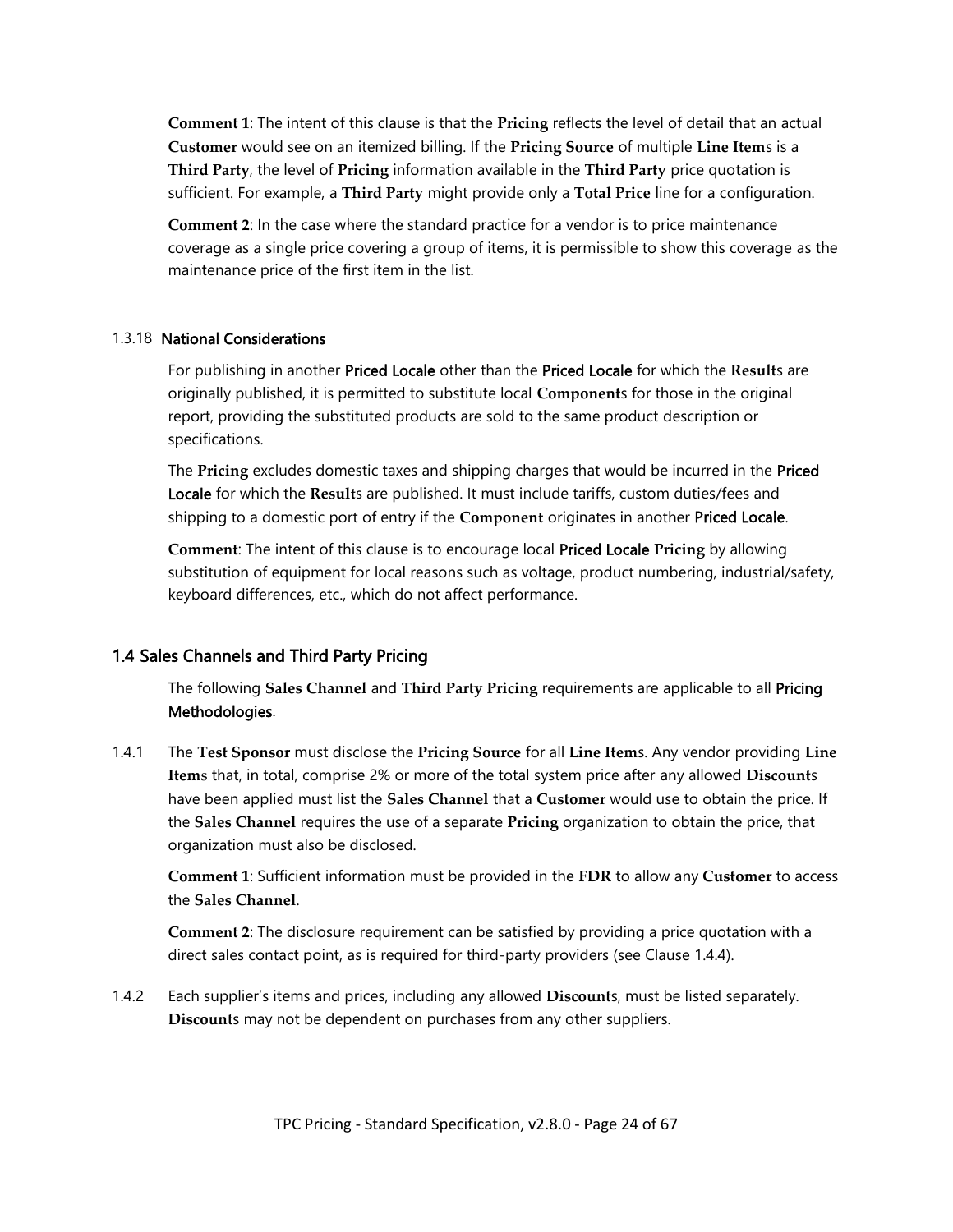1.4.3 Price quotes from any vendor providing **Line Item**s that, in total, comprise 2% or more of the total system price (see Clause 1.4.1) after any allowed **Discount**s have been applied, must be valid for 90 days after the date of publication. However, the compliance of price can be challenged as long as the benchmark is listed as an **Active Result**.

**Comment:** Price quotes comprising less than 2% must be valid at the date of publication.

- <span id="page-24-1"></span>1.4.4 In the event that any hardware, software, **Licensed Compute Services**, or maintenance is provided by a **Third Party**, the **Pricing** must satisfy all requirements for **Availability**, **Discount**s, **Currency Conversion**, and full disclosure. Prices must be guaranteed by the **Third Party** in a written price quotation. The quotation must include:
	- **Part Number** corresponding to the **Line Item**(s) in the TPC **Pricing Spreadsheet**
	- All **Line Item**s in a given price quote must be in a single **Priced Currency**, including the **ISO Currency Code**
	- **Total Price**, including the **ISO Currency Code**, for the items in the quotation
	- **Discount, if any**
	- the name and contact information of the **Third Party** vendor

Comment: This requirement may be satisfied with a copy of a publicly **Available** price from a **Pricing Source** such as a web-based tool or a hard-copy document.

- 1.4.5 For **Pricing** from a **Third Party** that has a total contribution of more than 2% of the price of the **Priced Configuration** after any allowed **Discount**s, the **Third Party** must be either an OEM (original equipment manufacturer) or an approved reseller/distributor of the priced **Line Item**(s). The **Test Sponsor** must still comply with price changes as described in Clause [5.6.](#page-42-1)
- <span id="page-24-0"></span>1.4.6 The **Test Sponsor** must ensure that all **Third Party Pricing** complies with this specification.

## 1.5 Packages & Discounts

If allowed by the **Pricing Methodology**, the following package pricing and **Discount** pricing requirements must be used by the Test Sponsor.

- 1.5.1 **Generally Available Discount**s for the **Priced Configuration** are allowed. The priced items over which a **Discount** applies must be specified (see Claus[e 5.1.2\)](#page-37-3).
- 1.5.2 **Generally Available** packaged **Pricing** is allowed. Packages must adhere to the requirements of Clause [0.2.](#page-18-0)

**Comment**: The intent is to allow packaging and **Pricing** that is **Generally Available** to **Customer**s and to explicitly exclude closeouts, promotional **Pricing** and/or limited time offerings.

1.5.3 Packages and **Discount**s must be for a one-time, stand-alone purchase. Packages and **Discount**s cannot be based upon the acquisition or licensing from past, present, or future **Customer** purchases.

TPC Pricing - Standard Specification, v2.8.0 - Page 25 of 67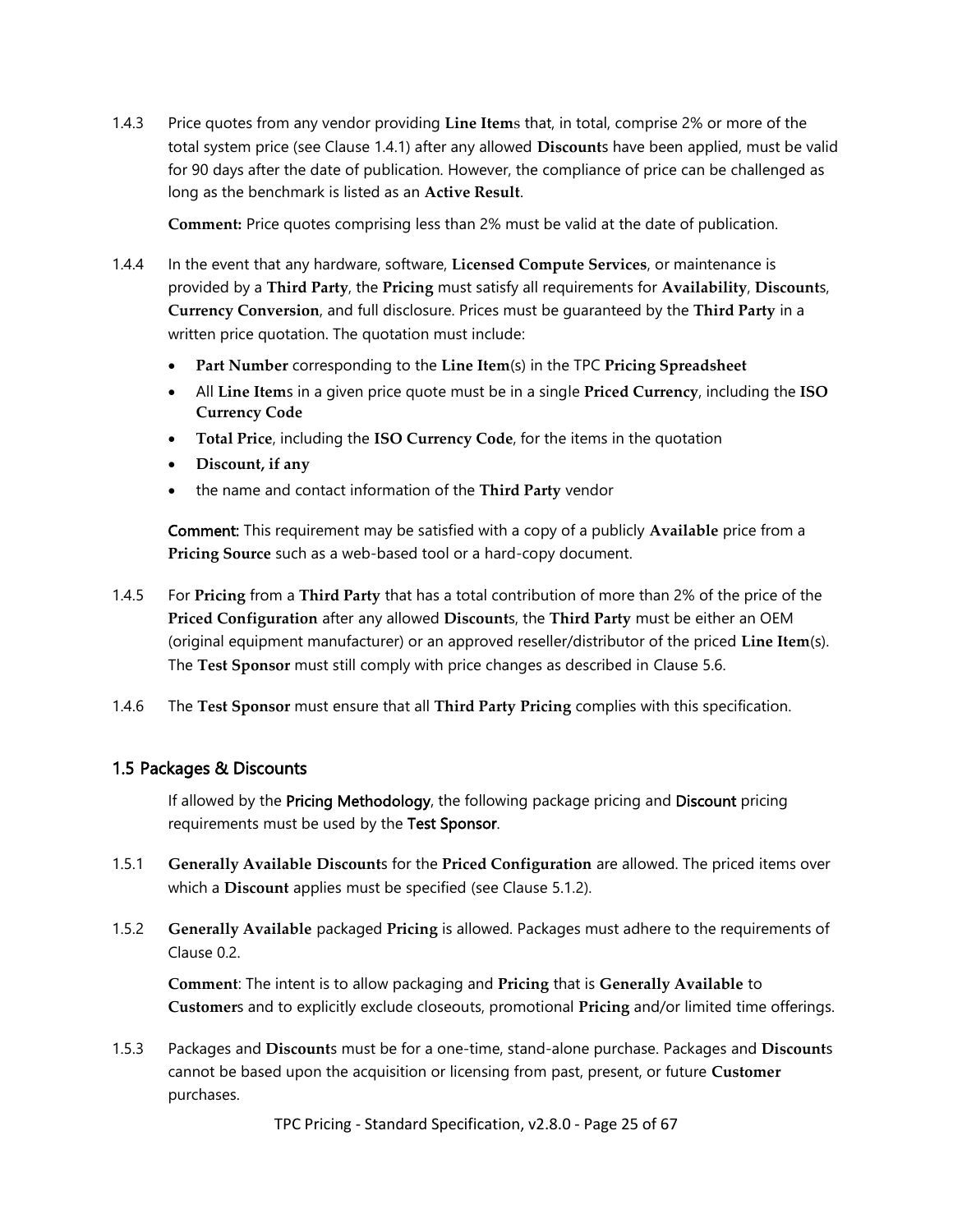- 1.5.4 **Discount**s that are associated with only a subset of the **Line Item**s of the **Priced Configuration** must be independent of the configuration and quantities of the other **Line Item**s of the configuration. For example, a **Discount** applied specifically to storage must be **Generally Available** for the storage priced, regardless of what system or software is configured.
- 1.5.5 **Discount**s that are based on terms that require payment faster than 30 days after invoicing are prohibited.
- 1.5.6 Revenue **Discount**s based on **Total Price** from a **Pricing Source** are allowed.
- 1.5.7 Individually negotiated **Discount**s are prohibited.
- 1.5.8 Special **Customer Discount**s, such as GSA (U.S. General Services Administration) schedule or an educational schedule, are prohibited.
- <span id="page-25-0"></span>1.5.9 Any **Discount** must be in the same **Priced Currency** as the **Line Item(s)** to which it applies.

## 1.6 Line Items not currently Generally Available

If allowed by the Pricing Methodology, the following requirements must be followed for Priced Line Items that are not Generally Available at the time of publication.

- 1.6.1 It is realized that vendors may announce new products and disclose **Result**s before the products have shipped to **Customer**s. This is allowed, but any use of benchmark-special implementations is specifically disallowed (see Clause [0.2\)](#page-18-0).
- 1.6.2 For any **Line Item** that is not currently **Available**, any **Customer** must be able to order some product from the same vendor that is **Generally Available** that is of the same type and has similar functionality as the product used in the **Result**. The means for ordering the existing product must be the same as the means disclosed by the **Test Sponsor** for the product used in the **Result**.

A supplier with an existing product, such as a computer, server, storage, database, transaction monitor, or operating system, may price a newly announced product offering that is not currently **Available**. A supplier that has not offered a predecessor product in the past must make the product **Generally Available** prior to its inclusion in an **FDR**.

## <span id="page-25-1"></span>1.7 Default 3-Year Pricing Methodology

If the Benchmark Standard does not specify the allowed **Pricing Methodology**, then the **Default Pricing Methodology** will apply.

1.7.1 The price of the entire **Priced Configuration** must be used, including all hardware (purchase price), software (license charges), **Licensed Compute Services,** and hardware maintenance/**Software Maintenance Update** charges over a period of 3 years (36 months).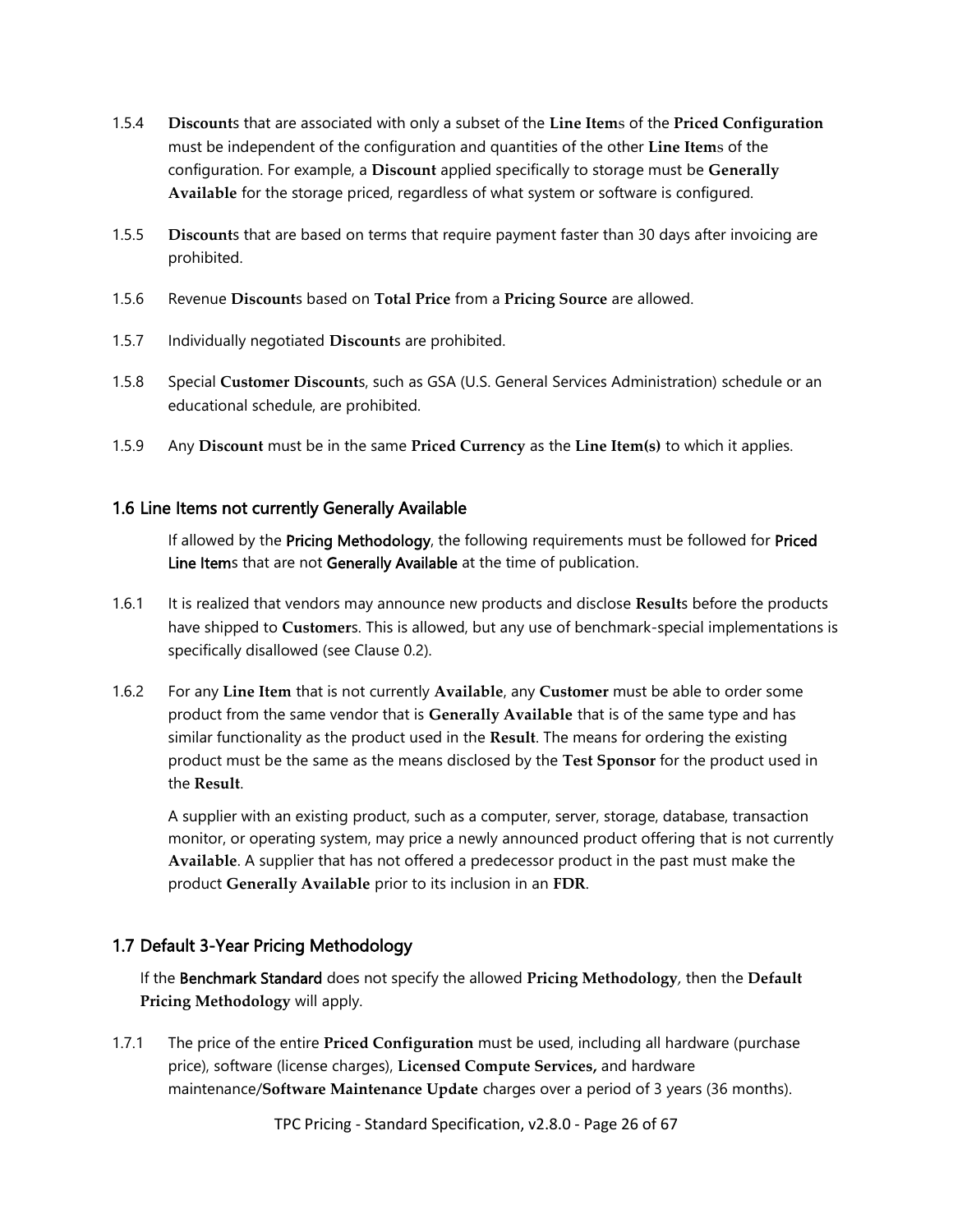**Comment**: If the Licensed Compute Services pricing does not include a 3-year price, the Test Sponsor may multiply the Licensed Compute Services 1-year price by 3 in order to satisfy this requirement.

- 1.7.2 **Maintenance Pricing** must cover a period of 3 years (see [Clause 4 \)](#page-32-0).
- 1.7.3 The **Benchmark Standard** will specify those **Component**s that can be substituted (see Clause [5.7\)](#page-45-0).
- 1.7.4 **Pricing** may use packages and **Discount**s that are **Generally Available** (see Clause [1.5\)](#page-24-0).
- 1.7.5 **Pricing** may include **Line Item**s not currently **Generally Available** (see Clause [1.6\)](#page-25-0).
- 1.7.6 Auditing of the benchmark **Pricing** for a **Result** must be conducted by either a certified TPC auditor or a **Pre-Publication Board**. The **Benchmark Standard** determines whether a certified TPC auditor and/or a **Pre-Publication Board** may be used (see [Clause 6 \)](#page-53-0).

## <span id="page-26-0"></span>1.8 One Year Pricing Methodology

1.8.1 The price of the entire **Priced Configuration** must be used, including all hardware (purchase price), software (license charges), **Licensed Compute Services,** and hardware maintenance /**Software Maintenance Update** charges over a period of 1 year (12 months).

**Comment**: If the Licensed Compute Services pricing does not include a 1-year price, the Test Sponsor may multiply the Licensed Compute Services 1-month price by 12 in order to satisfy this requirement.

- 1.8.2 Maintenance Pricing must cover a period of 1 year (see [Clause 4 \)](#page-32-0).
- 1.8.3 The **Benchmark Standard** will specify those **Component**s that can be substituted (see Clause [5.7\)](#page-45-0).
- 1.8.4 **Pricing** may use packages and **Discount**s that are **Generally Available** (see Clause [1.5\)](#page-24-0).
- 1.8.5 **Pricing** may include **Line Item**s not currently **Generally Available** (see Clause [1.6\)](#page-25-0).
- 1.8.6 Auditing of the benchmark **Pricing** for a **Result** must be conducted by either a certified TPC auditor or a **Pre-Publication Board**. The **Benchmark Standard** determines whether a certified TPC auditor and/or a **Pre-Publication Board** may be used (see [Clause 6 \)](#page-53-0).

## <span id="page-26-1"></span>1.9 One Month Pricing Methodology

- 1.9.1 The price of the entire **Priced Configuration** must be used, including all hardware (purchase price), software (license charges), **Licensed Compute Services,** and hardware maintenance /**Software Maintenance Update** charges over a period of 1 month.
- 1.9.2 Maintenance **Pricing** must cover a period of 1 month (see [Clause 4 \)](#page-32-0).

```
TPC Pricing - Standard Specification, v2.8.0 - Page 27 of 67
```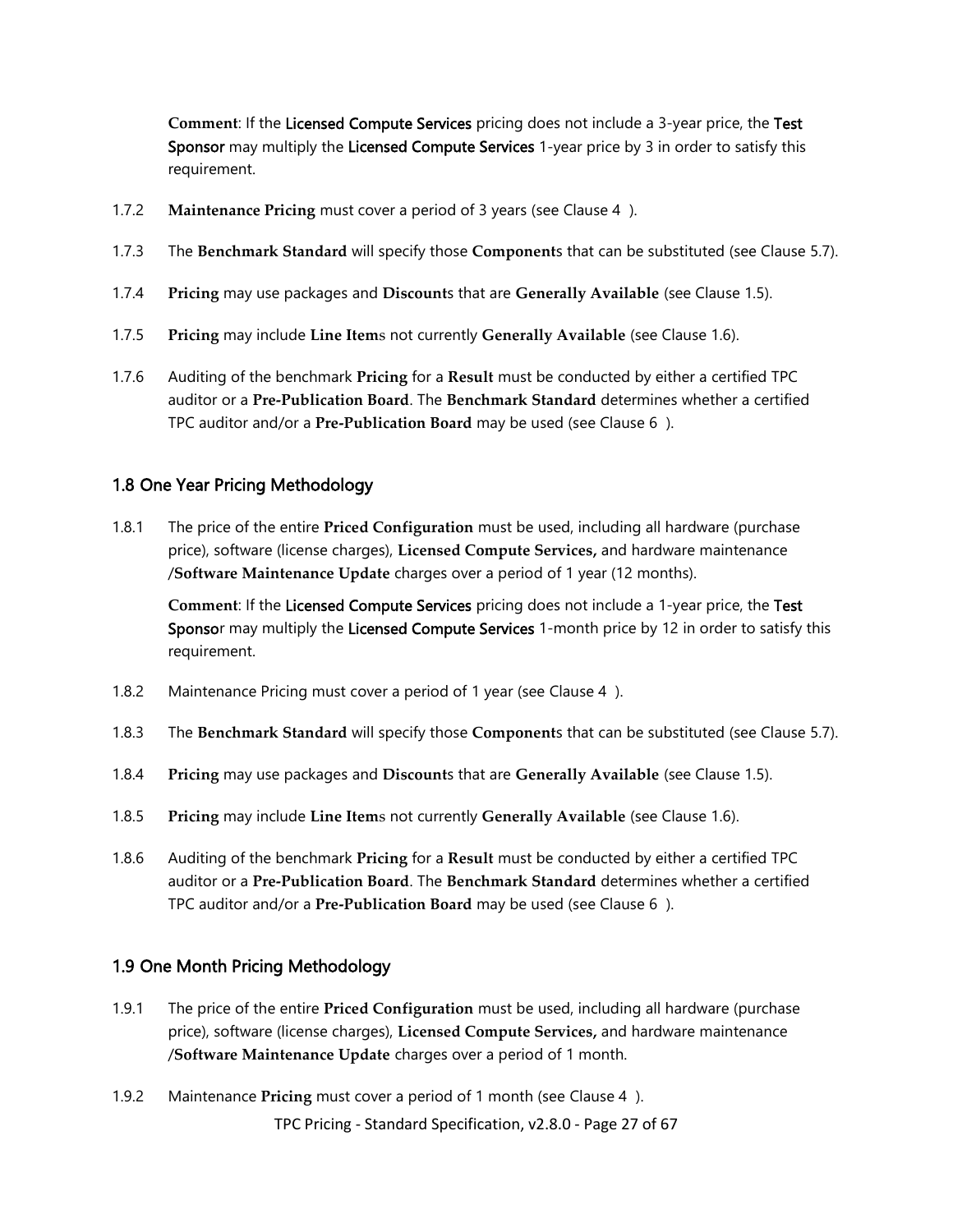- 1.9.3 The **Benchmark Standard** will specify those **Component**s that can be substituted (see Clause [5.7\)](#page-45-0).
- 1.9.4 **Pricing** may use packages and **Discount**s that are **Generally Available** (see Clause [1.5\)](#page-24-0).
- 1.9.5 **Pricing** may include **Line Item**s not currently **Generally Available** (see Clause [1.6\)](#page-25-0).
- 1.9.6 Auditing of the benchmark **Pricing** for a **Result** must be conducted by either a certified TPC auditor or a **Pre-Publication Board**. The **Benchmark Standard** determines whether a certified TPC auditor and/or a **Pre-Publication Board** may be used (see [Clause 6 \)](#page-53-0).

#### <span id="page-27-0"></span>1.10 Pay As You Go Pricing Methodology

- 1.10.1 The price of the entire **Priced Configuration** must be used, including all hardware (purchase price), software (license charges), **Licensed Compute Services**, and hardware maintenance /**Software Maintenance Update** charges to cover the **Pricing Period** as defined in the **Benchmark Standard**.
- 1.10.2 Maintenance **Pricing** must cover the **Pricing Period** as defined in the **Benchmark Standard** (see [Clause 4 \)](#page-32-0).
- 1.10.3 Substitution of **Component**s is not allowed (see Clause [5.7\)](#page-45-0).
- 1.10.4 **Pricing** may not use packages and **Discounts** (see Clause [1.5\)](#page-24-0).
- 1.10.5 All the Line Items must be Generally Available at the time of publication of the Result (see Clause [1.6\)](#page-25-0).
- 1.10.6 Auditing of the benchmark **Pricing** for a **Result** must be conducted by either a certified TPC auditor or a **Pre-Publication Board**. The **Benchmark Standard** determines whether a certified TPC auditor and/or a **Pre-Publication Board** may be used (see [Clause 6 \)](#page-53-0).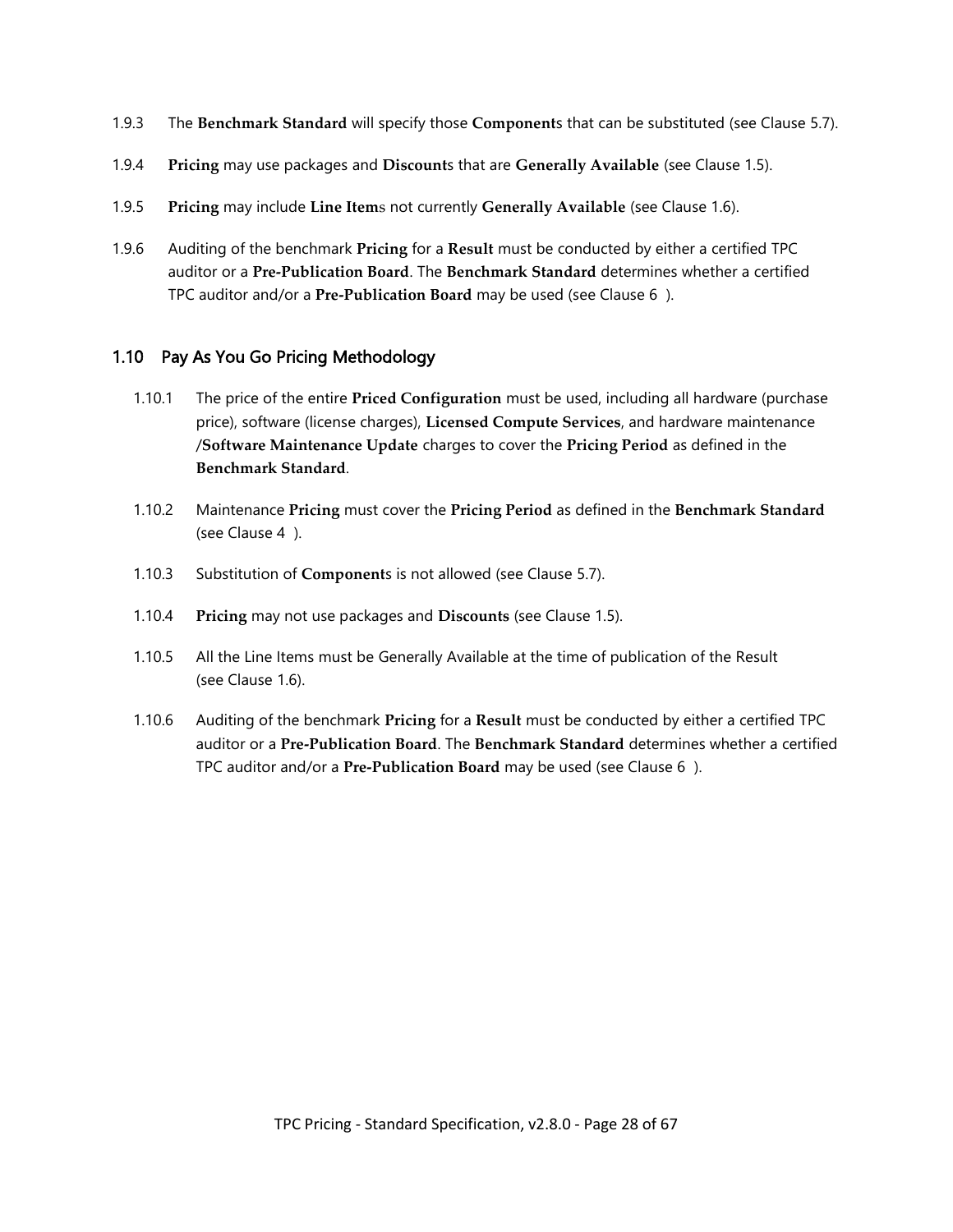## CLAUSE 2 PRICING MODELS

<span id="page-28-0"></span>Refer to the individual Benchmark Standard to determine which **Pricing Models** are allowed.

## <span id="page-28-1"></span>2.1 Valid Pricing Models

The following **Pricing** Models are valid for use in the **Result**.

### 2.1.1 Pricing Model 1 – Default Pricing Model

If the Benchmark Standard does not specify the allowed or dis-allowed **Pricing Model**s, then the default **Pricing Model** will apply.

The default **Pricing Model** consists of a **Measured Configuration** where the benchmark driver(s) and the System Under Test all reside in the same Region and a **Priced Configuration** where the benchmark driver(s) and the System Under Test all reside in the same Region. The Region of the **Priced Configuration** may be different than the Region of the **Measured Configuration**.



**Figure 1 – Pricing Model 1 – Default Model**

## 2.1.2 Pricing Model 2 – Intra-Region

The Intra-Region Pricing Model consists of a **Measured Configuration** where the benchmark driver(s) and the System Under Test reside in different Regions. The **Priced Configuration** may have the benchmark driver(s) and System Under Test co-located in the same Region or in different Regions. When the **Priced Configuration** has the benchmark driver(s) and System Under Test in different Regions, the Test Sponsor must demonstrate that the network latency in the **Measured Configuration** is greater than or equal to the network latency in the **Priced Configuration**.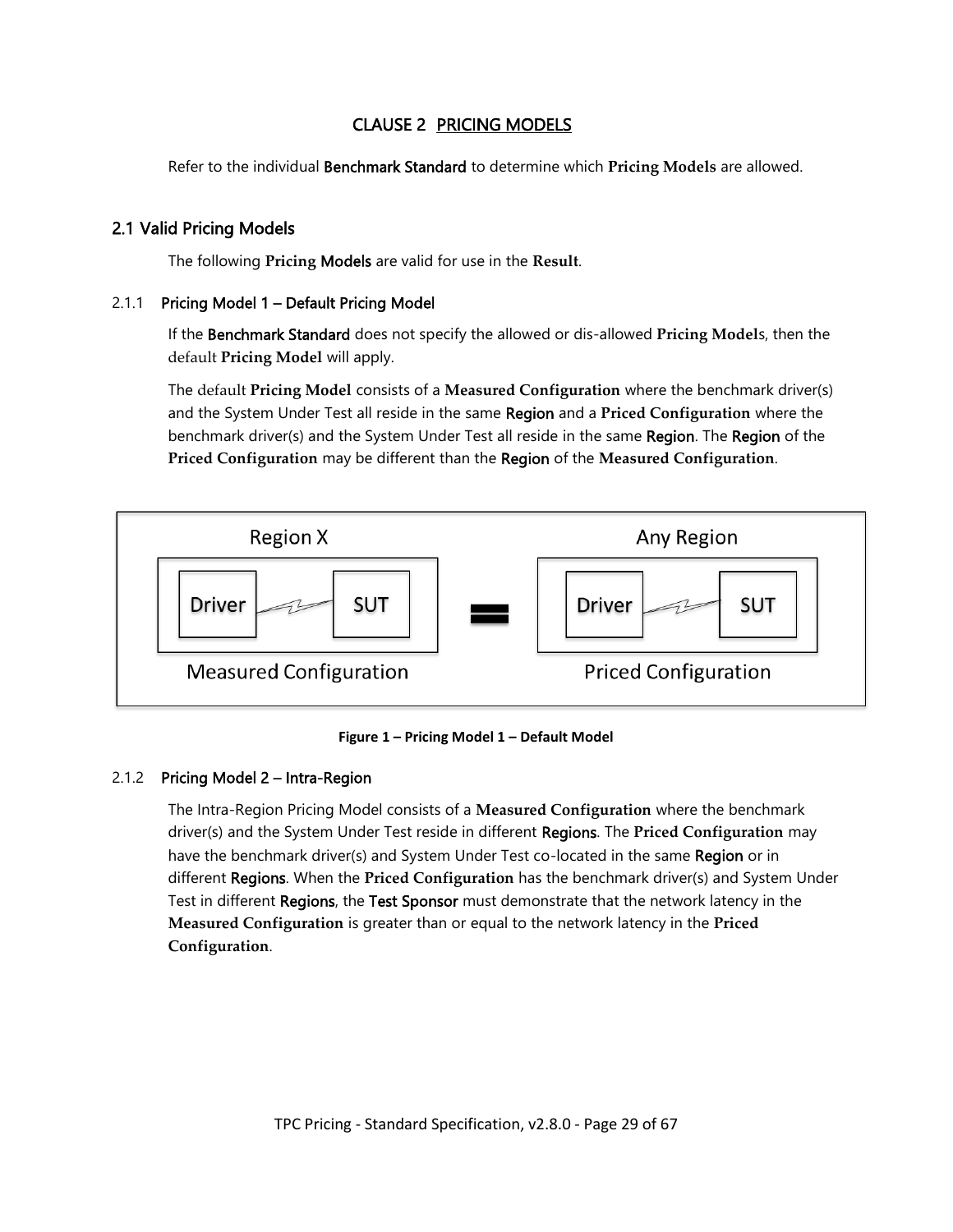

**Figure 2 - Pricing Model 2 - Intra-Region Option 1**



**Figure 3 - Pricing Model 2 - Intra-Region Option 2**

## <span id="page-29-0"></span>2.2 Invalid Configurations

Invalid configurations consist of a **Measured Configuration** where the benchmark driver(s) and the System Under Test are collocated in the same Region and a **Priced Configuration** where the benchmark driver(s) and the System Under Test are in different Regions. This pricing model is not allowed due to the network latency introduced in the **Priced Configuration**.



**Figure 4 - Pricing Model 3 - Invalid Configuration**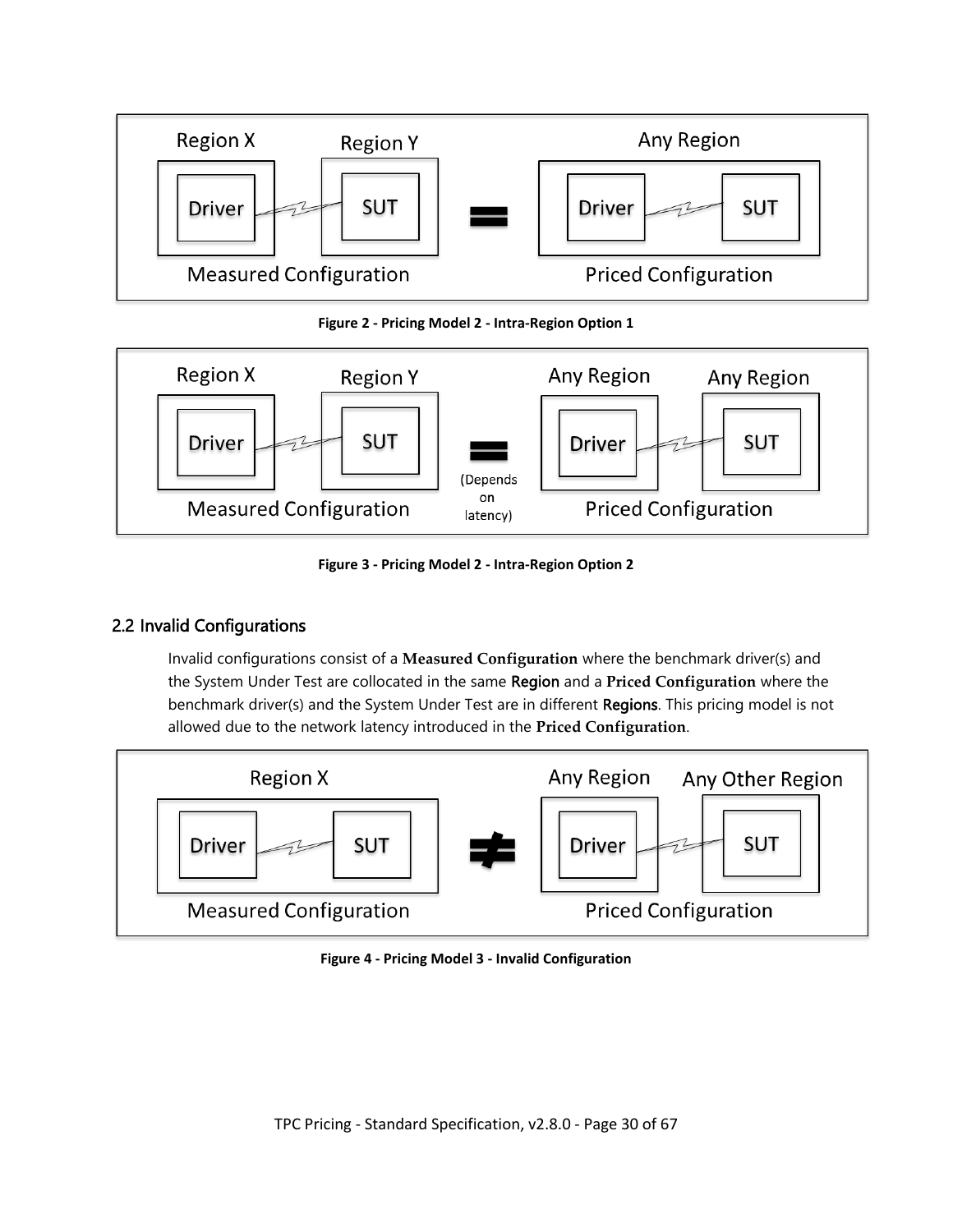## CLAUSE 3 PRICED SYSTEM

<span id="page-30-0"></span>The Priced Configuration, as defined by the Benchmark Standard, must be priced using the latest available Pricing Convention of the **Test Sponsor**, including all applicable hardware, software, **Licensed Compute Services**, and maintenance.

## <span id="page-30-1"></span>3.1 Pricing Hardware

3.1.1 The Line Item being priced must include all necessary activation licenses for the Components.

**Comment**: The **Test Sponsor** must price the required activation licenses to use the **Component**s of the **Line Item** being priced. For example, if the standard shipping configuration for a system is for all sockets of an 8-socket configuration to be populated with processors, and the standard convention for a Customer is to purchase licenses to activate any or all the processors, then the Test Sponsor must price the necessary licenses for the activation of the number of processors used in the Priced Configuration.

3.1.2 The **Line Item** being priced must be for the entire unit or license of the **Component**. The limitation, reduction, or discounting of pricing based solely upon a utilization metric of a resource is not allowed.

**Comment:** The **Test Sponsor** is not allowed to discount or reduce the price of a **Line Item** through the use of resource management or utilization schemes. For example: A system that is configured and tested with 2 TB of memory must be priced for the full 2 TB of memory even if the system is capable of limiting the utilization of the memory to 1 TB. This is because the existence of additional memory DIMMs or larger DIMMs can affect the performance of a system significantly. Another example is using resource management software to limit the utilization of the CPU to an established threshold and possibly reducing the price of the **Line Item**.

## <span id="page-30-2"></span>3.2 Pricing Software

- 3.2.1 The **Line Item** being priced must include all necessary licenses for the use of the software as defined by the **Benchmark Standard**.
- 3.2.2 User-based pricing must be based upon the **Pricing Convention** of the company supplying the licenses for the **Line Item**. The number of licenses to be priced is defined by the **Benchmark Standard**. If the **Benchmark Standard** does not define the number of licenses to price, the **Pricing** must be for an unlimited number of users.
- 3.2.3 Resource-based pricing must be based upon the hardware of the **Priced Configuration** and the **Pricing Convention** of the company supplying the licenses for the **Line Item**. Software licenses must be priced for all the hardware resources that it could execute on in the **Priced Configuration**.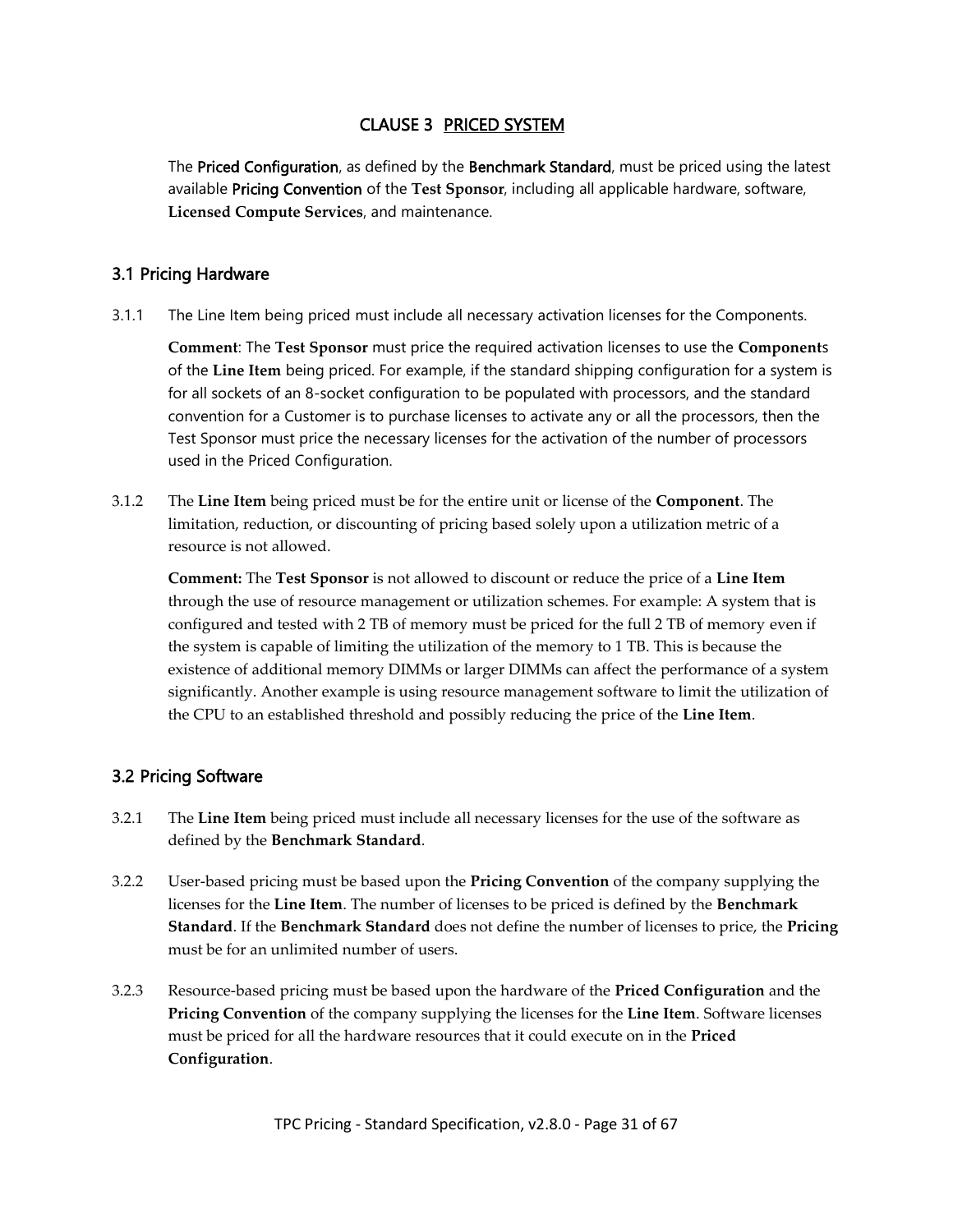**Comment**: For example, in a configuration where the software could execute on an 8-socket, 128 core environment (or 128 virtual CPUs), the software licenses must be priced for the entire 8 socket or 128-cores (or 128 virtual CPUs).

## <span id="page-31-0"></span>3.3 Pricing of Supporting equipment

- 3.3.1 **Component**s that may be needed for the benchmark test but are not included in the **Priced Configuration** are not priced. The price of the load generating system(s) (e.g., Remote Terminal Emulator or Remote Bowser Emulator or Driver) is not included in the total cost calculation. In the case where the system used to generate load provides functionality in addition to the emulation described in Benchmark Standard, then the price of those hardware/software **Component**s are to be included.
- 3.3.2 It is assumed that a **Customer** would purchase the **Priced Configuration** to provide services in a datacenter or remote site. The cost of connecting their users to that data center is not considered as part of the priced system. Network switches, cables, leased lines, or other connectivity costs are assumed to be the same for any possible implementation and are considered separately by a customer. Network **Component**s that are required to interconnect **Component**s of a **Priced Configuration** are to be priced. The defining requirement is the nature of the traffic supported by **Component**s. If parts of the **Priced Configuration** have any communication amongst themselves (e.g., load balancing information, RPC traffic, etc.), then those communication **Component**s must be priced.
- <span id="page-31-1"></span>3.3.3 Communication or network multiplexers and demultiplexers are not considered as part of the priced system if they do not use the contents of the data to make decisions on how to multiplex. For example, a multiplexer can be used without being included in the priced system if it simply allows multiple communication connections for users to be collected and delivered to the **Priced Configuration**. A multiplexer that also did load balancing and used the contents of the data coming from the user connections to decide how to deliver the user connection would have to be included as a **Line Item** of the **Priced Configuration**.
- 3.3.4 Standalone protocol converters (e.g., Ethernet to USB), modems, and other communication devices that are not used to interconnect parts of the **Measured Configuration** and do not draw resources (such as power, memory, or storage for startup) from the **Measured Configuration** are not considered as part of the **Priced Configuration**. If they do require **Measured Configuration** resources for startup or operation, they must be included as a **Line Item** of the **Priced Configuration**.

## 3.3.5 Database Storage and Recovery Log Pricing

Storage and recovery log equipment, if required to be priced, must be included in the **Priced Configuration**.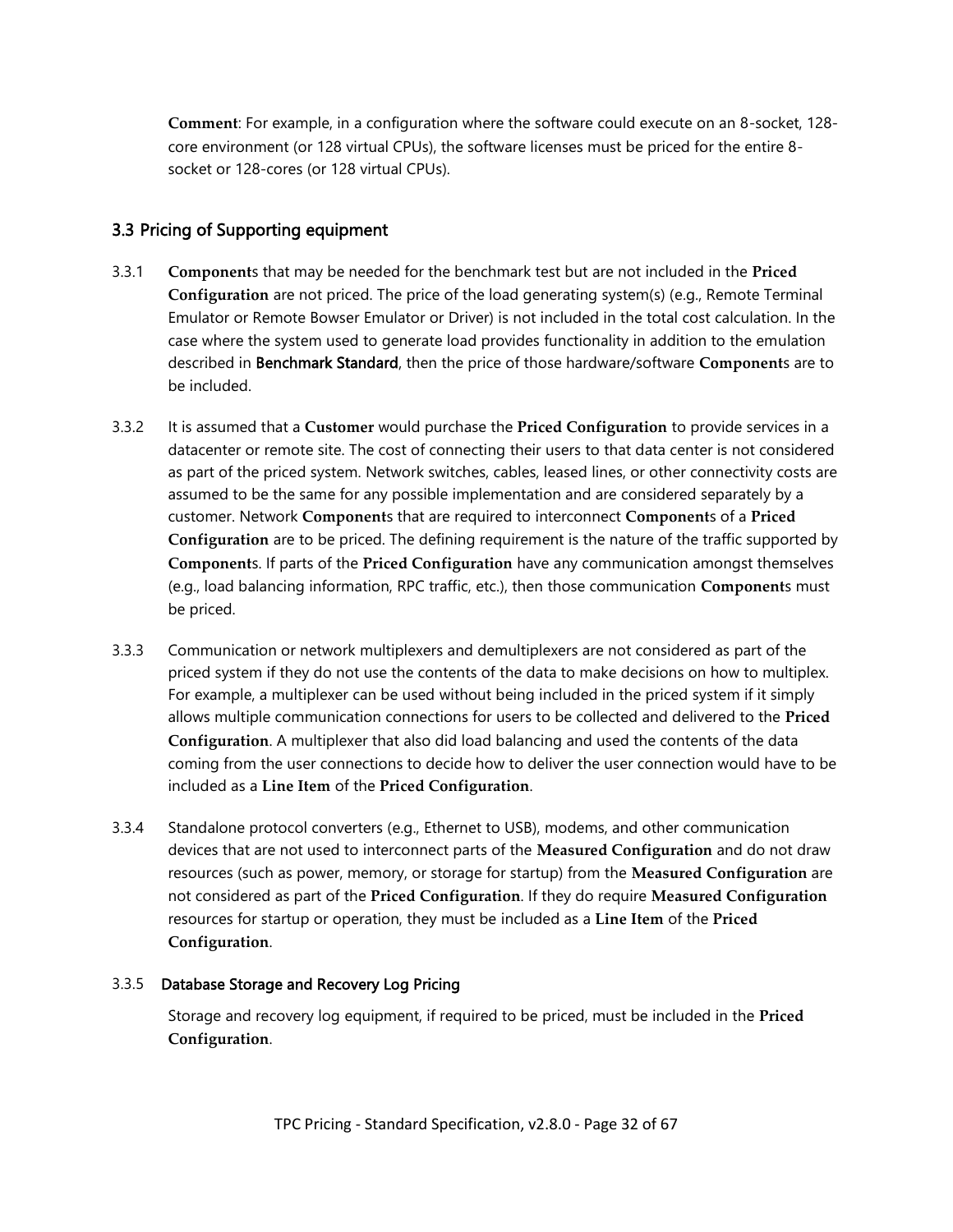## CLAUSE 4 MAINTENANCE

### <span id="page-32-1"></span><span id="page-32-0"></span>4.1 Minimum Maintenance Requirements

**Licensed Compute Services** (see Clause 4.2), **Physically Acquired** hardware (see Clause 4.1.3), and software (see Clause 4.4) maintenance must be figured at a standard **Pricing** which provides 7 days/week, 24 hours/day coverage. **Software Maintenance Updates** (see Clause 4.5) must also be included in the pricing.

There are three phases of maintenance that have separate durations requirements. The priced maintenance must meet all these duration requirements.

- Phase 1 Problem Recognition
	- The **Response Time for Problem Recognition** must not exceed 4 hours
- Phase 2 Defect Isolation
	- The **Time for Defect Isolation** is not restricted in duration
- Phase 3 Problem Resolution
	- Once a probable problem resolution is determined, the **Time for Problem Resolution Availability** must not exceed 4 hours. This 4-hour requirement does not establish requirements for the completion of the installation or the return to normal operations.

#### Examples (not exhaustive):

Software: If a **Customer** identifies a software **Defect** that is preventing normal operations, they can call the maintenance provider to report the problem, or submit an electronic maintenance request, depending on the terms of their maintenance contract. This point is the beginning of the **Response Time for Problem Recognition**. The maintenance provider may send an acknowledgement and may initiate a question & answer session between a first contact person and the **Customer**, but these are insufficient to end the required response time. Eventually the problem is recognized as potentially real, and a qualified service person or product developer are assigned to identify a resolution. This point is the end of the **Response Time For Problem Recognition**. The maintenance provider works with the software supplier to isolate the problem, propose a **Fix** and test the **Fix** to their satisfaction. None of this time is included in any TPC requirement. Once a proposed resolution is ready to release, it is posted to the web and the **Customer** is instructed to download and apply the **Fix**. The **Time for Problem Resolution Availability**, is only the time between posting the **Fix** and notifying the **Customer**. There are no requirements regarding when the **Customer** downloads the **Fix** or when it is applied.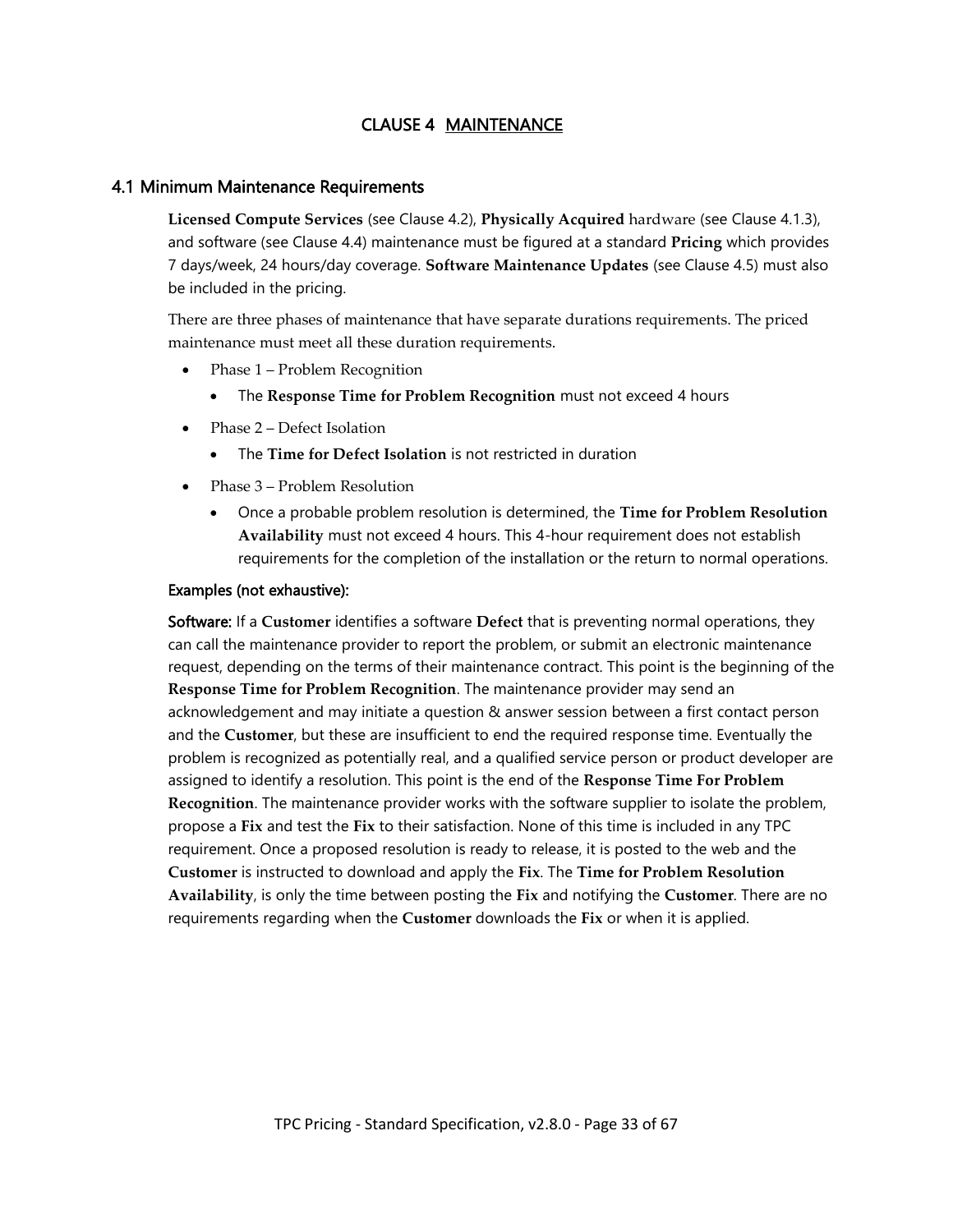Hardware: A memory DIMM indicates that it is about to fail. Memory is considered a **CRU** for this configuration. The system automatically disables the memory pair, sends a message to the system operator and to the maintenance provider and the system continues to run in degraded mode. An automated response system registers that a problem has been identified, schedules a courier to deliver a new DIMM, and sends a message to the **Customer**. In this case, the **Response Time for Problem Recognition** is nearly instantaneous. This is also the beginning of the **Time for Problem Resolution Availability**. The courier picks up the part at a distribution center and delivers it to the **Customer** location. This marks the end of the **Time for Problem Resolution Availability**. At a convenient time, the **Customer** decides when to actually install the memory. There is no restriction on this time.

Maintenance terms and conditions must be publicly **Available** and must be provided to the certified TPC auditor and/or **Pre-Publication Board** which is attesting to the validity of the **Result**.

- 4.1.1 Maintenance **Pricing** indicates a purchase of future services. There are many ways that **Customer**s purchase maintenance. Among the valid combinations for **Pricing** of maintenance are warranty coverage for one year, 1-year maintenance packaged pricing, warranty coverage for additional months, warranty coverage for a specific number of years and an additional yearly maintenance, or any of the above with a **Discount** for prepayment.
- 4.1.2 Any warranty coverage that is used to satisfy the maintenance requirement must meet the requirements for response time as defined in Clause 4.1.

## <span id="page-33-0"></span>4.2 Licensed Compute Services

If the requirements of clause 4.3 are met for hardware as a part of the **Licensed Compute Services** configuration price, then no further hardware maintenance needs to be priced. However, if the **Licensed Compute Services** configuration does not meet the requirements of Clause 4.3 then additional hardware maintenance will need to be priced to bring the level of maintenance up to a level to satisfy that clause.

If the requirements of Clauses 4.4 and 4.5 are met for the software included in the **Licensed Compute Services** configuration price, then no further **Software Maintenance Updates** need to be priced for that software. However, if the Licensed Compute Services configuration does not meet the requirements of clauses 4.43 and 4.5 then additional **Software Maintenance Updates** will need to be priced to bring the level of maintenance up to a level to satisfy those clauses.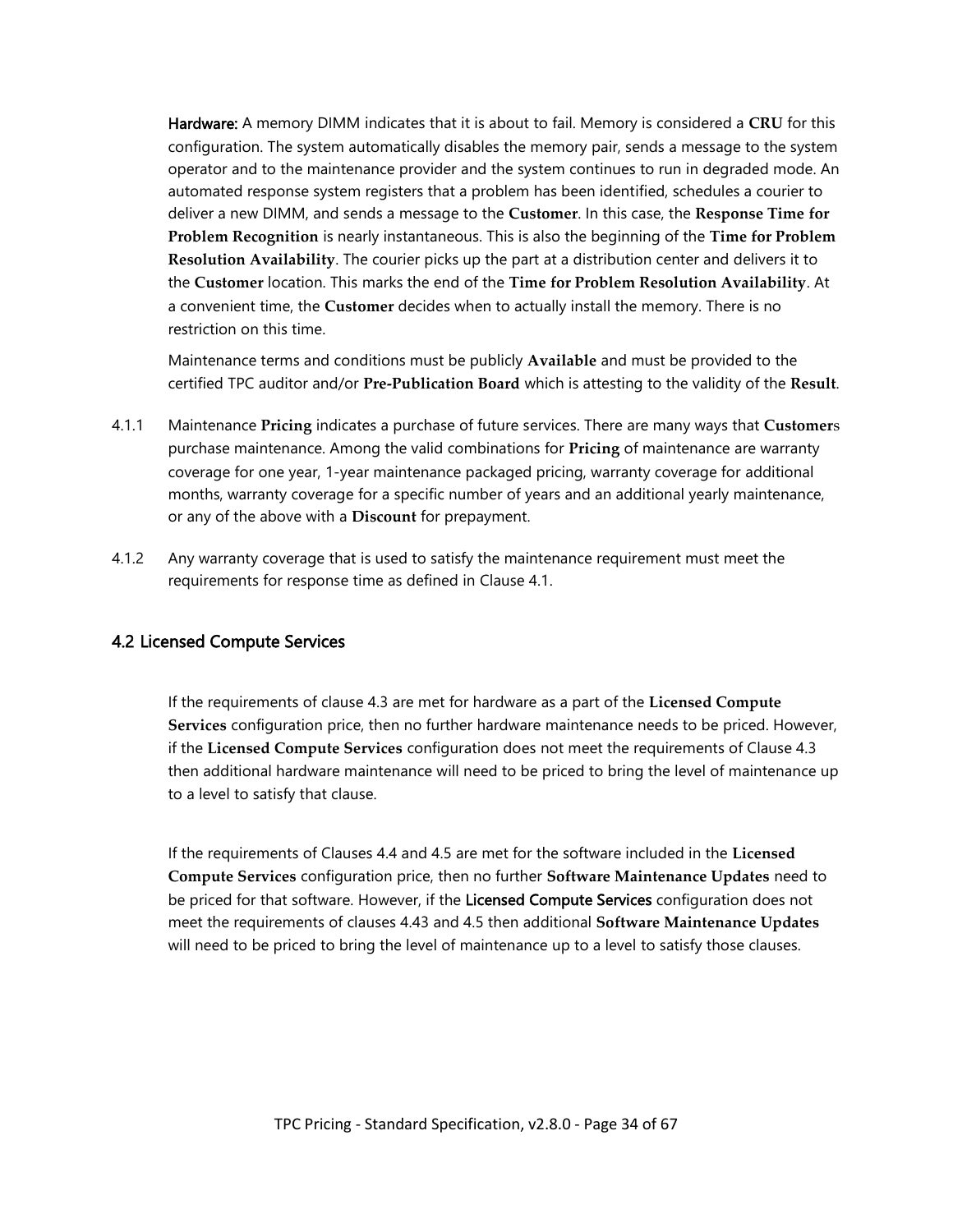## <span id="page-34-0"></span>4.3 Physically Acquired Hardware

**Physically Acquired** hardware maintenance must be figured at a standard **Pricing** which provides 7 days/week, 24 hours/day coverage, either on-site, or if **Available** as a standard offering, via a central support facility. **Maximum Response Time for Problem Recognition** must not exceed 4 hours on any part whose replacement is necessary to correct a **Failure**.

Once a probable problem resolution is determined, the Time for Problem Resolution Availability must not exceed 4 hours. For Customer Replaceable Units, this requirement can be satisfied by delivery of a Component to the Customer location (by service personnel or by courier service or by other means), or through the use of on-site spares, as defined in Clause [4.3.2.](#page-34-1) For Field Replaceable Units, there must be a qualified maintenance person on site within this time.

**Comment 1**: The requirements for maintenance **Pricing** cannot be met by basing the cost to fix specific **Failure**s, even if the **Failure** rate is calculated from Mean Time Between Failure (MTBF). The maintenance **Pricing** must be independent of actual failure rates over the maintenance period, no matter how many failures occur during that period.

**Comment 2**: To be commercially reasonable, standard maintenance contracts are not offered in all possible locations in a **Priced Locale**. The requirements for 4-hour **Response Time for Problem Recognition** and 4-hour **Time for Problem Resolution Availability** are met if the maintenance contract covers all areas within two hours travel time of an international airport in the **Priced Locale** where the system is being priced. It is not assumed to cover all physical locations in a **Priced Locale**.

## 4.3.1 Central Support

If central support is claimed, then the appropriate connection device, such as an auto-dial modem, must be included in the hardware price. Also, any software required to run the connection to the central support, as well as any diagnostic software which the central support facility requires to be resident on the tested system, must not only be included in **Pricing**, but must also be installed during the benchmark runs.

#### <span id="page-34-1"></span>4.3.2 On-site spares of Customer Replaceable Units

It is acceptable to incorporate, for **Pricing** purposes, the use of spare, **Customer** replaceable hardware items under the following conditions:

- 1. An additional 10% of the number of configured units of the replaceable items, with a minimum of 2, must be priced for spares.
- 2. The vendor must include a support service that guarantees replenishment on-site within 7 days throughout the 3-year maintenance period and covers every unit of the replaceable items (i.e. configured units and spare units).
- 3. The items must be **Generally Available** as spareable and must be replaceable for any **Customer** installation.
- 4. The designation of the items as spareable and replaceable cannot depend on a threshold of purchased quantity.

TPC Pricing - Standard Specification, v2.8.0 - Page 35 of 67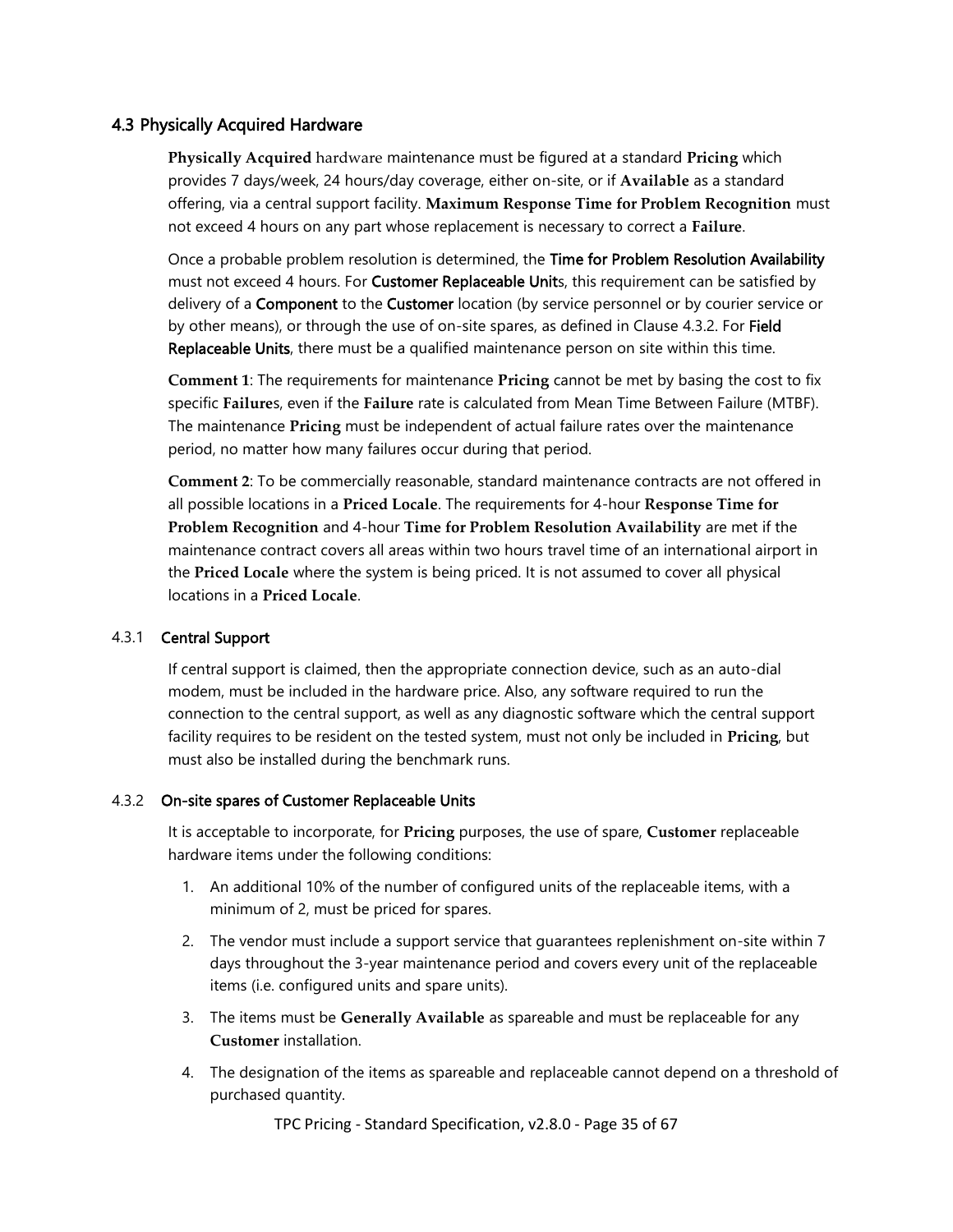- 5. The **Customer** must be able to identify which part has failed within 4 hours of **Failure**.
- 6. The method for identification and replacement of the replaceable items must have **Customer** documentation that is sufficient to accomplish the actions for item 5 above, without additional consultation.

**Comment**: The use of spares is intended to assist in complying with requirements for the fourhour **Response Time for Problem Recognition** requirement and the four-hour **Time for Problem Resolution Availability** requirement. The **Priced Configuration** must maintain the same quantities of **Component**s, including spares, for the number of months or years required by the **Pricing Methodology**. This requirement necessitates maintenance for the spares to ensure replenishment. Shipping costs need not be included in the replenishment support.

### <span id="page-35-0"></span>4.4 Software Maintenance for Defects

Software maintenance provides support to resolve **Defect**s in the **Priced Configuration**'s software. The highest priority **Defect** addressed by this support is a **Defect** that prevents normal operation of the **Customer**'s application. This does not include **Defect**s in the **Customer**'s application code. For those high priority **Defect**s, software maintenance support must provide the following within four hours:

- 1. Acknowledgment of the **Defect** with an identifier that may be used for reference.
- 2. The start of a **Defect** resolution process that requires some direct interaction with the **Customer**.
- 3. A commitment to fix **Defect**s.

## <span id="page-35-1"></span>4.5 Software Maintenance Updates

**Software Maintenance Update**s must be made available to **Customer**s over the period of time required by the **Pricing Methodology**. The distribution of the software is flexible, but **Customer**s must receive either the software automatically or notification of the means by which to obtain the software. The total cost of each **Software Maintenance Update** must include both the cost of distributing the **Software Maintenance Update**, as well as the cost of the actual update itself. The supplier must make clear to the **Customer** when and how to obtain each update. The **Software Maintenance Update** may include additional features and existing feature enhancements, in addition to the traditional bug **Fixes**.

- 4.5.1 The supplier must provide a defined mechanism for reporting **Defect**s. Acceptable mechanisms include personal interaction, telephone, or other electronic means.
- 4.5.2 The reporting mechanism must be available 7 days a week, 24 hours a day.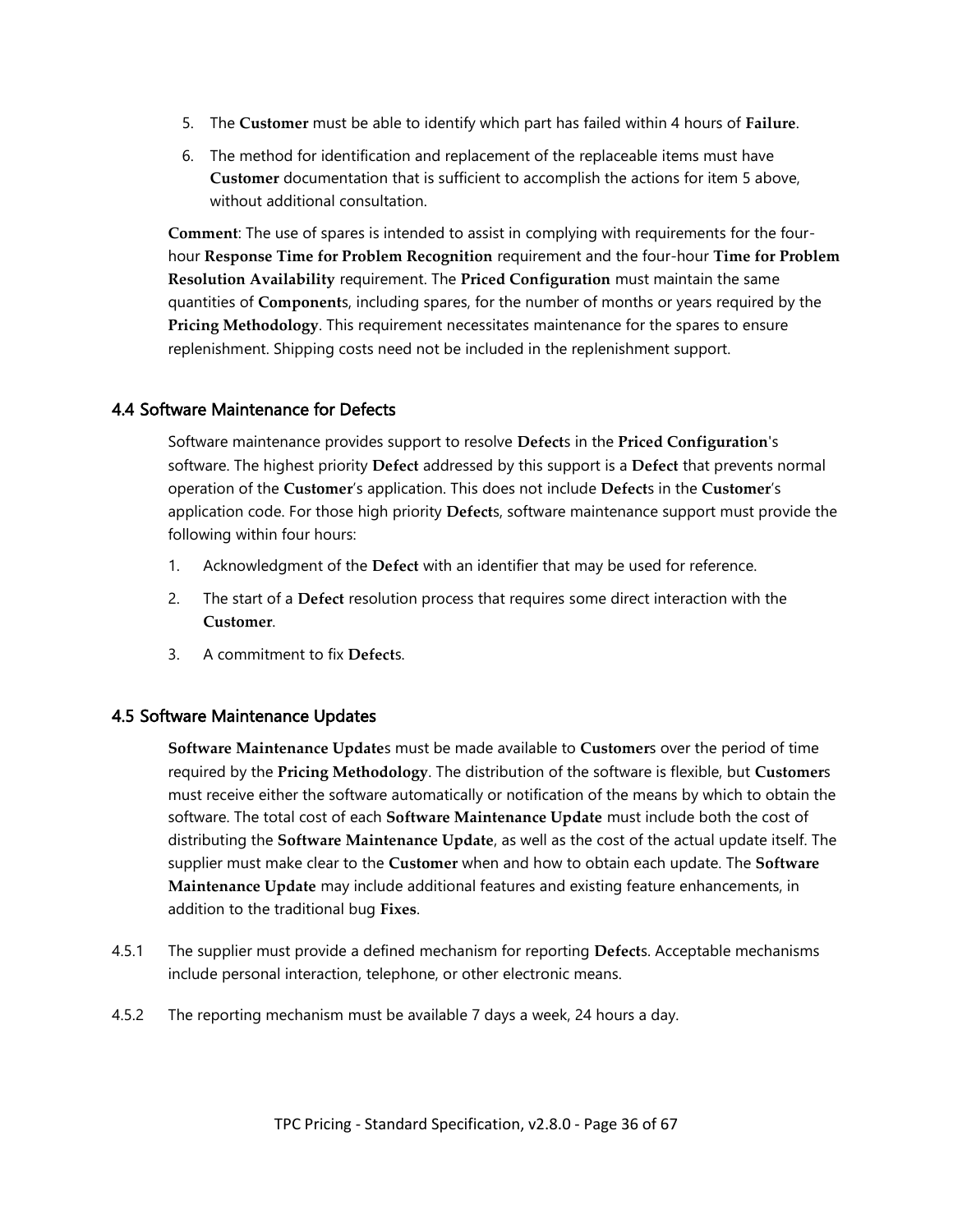- 4.5.3 A **Software Maintenance Update** must include all **Defect Fixes** that are qualified for general use and are not limited in scope. Included are **Fixes** for problems found by other **Customer**s and by the product owner that are applicable to most or all installations of the software. This requirement precludes the use of a software maintenance contract that only provides **Fixes** to bugs that are found by a specific customer.
- 4.5.4 A **Software Maintenance Update** must not require a level of knowledge, sophistication, or effort to apply beyond that needed to install and administer the software product.
- 4.5.5 The TPC only requires the supplier to resolve issues arising from software **Defect**s. It does not require service for operational problems, consultation or for errors in application code.
- 4.5.6 It is reasonable that a software product may be stable and mature enough that it would not require any bug **Fixes**; however, it should not be assumed at any time during the maintenance period that there will not be any bug **Fixes** available.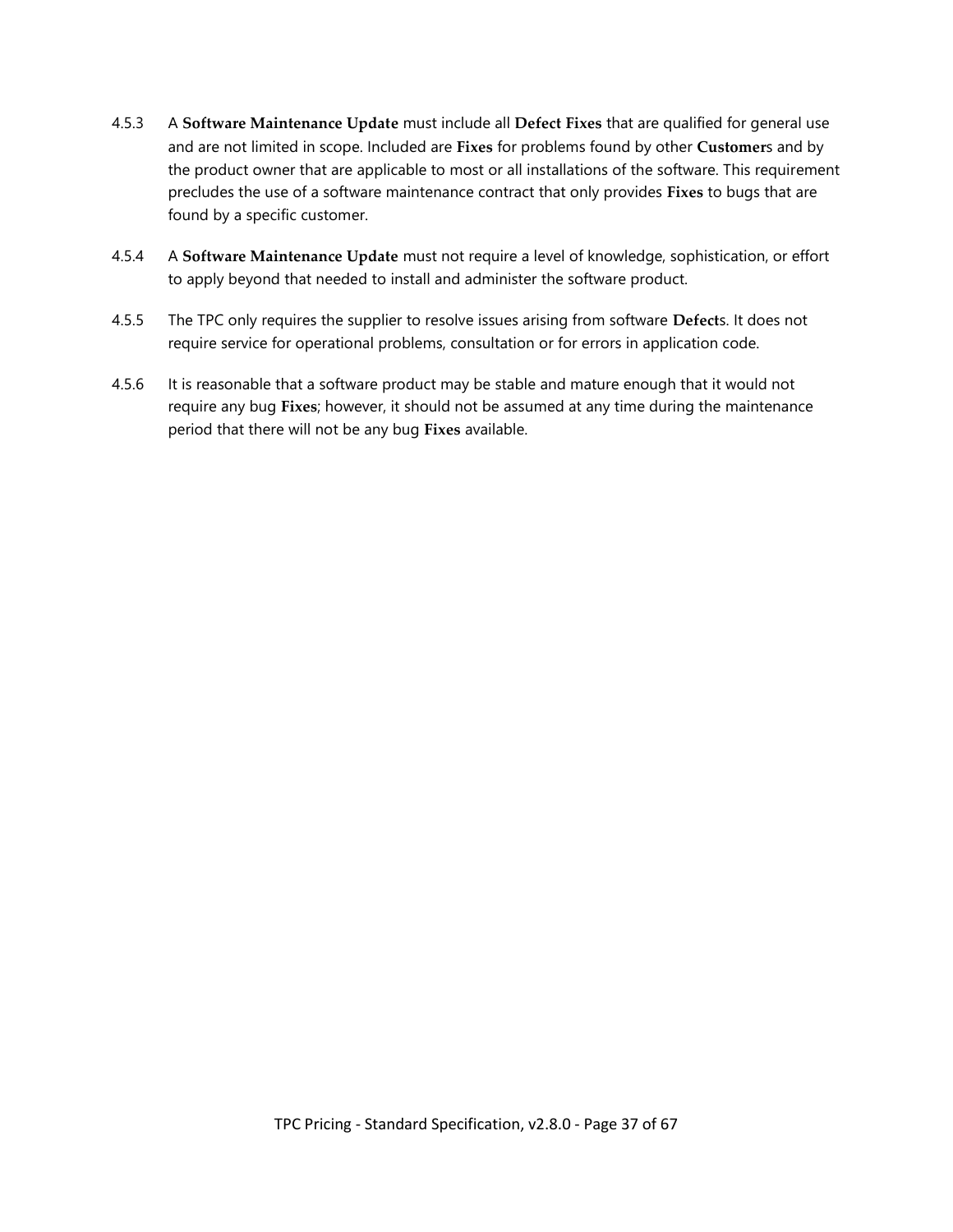## <span id="page-37-3"></span>CLAUSE 5 FULL DISCLOSURE REPORT

<span id="page-37-0"></span>This section includes a list of requirements for the **Pricing**-related items in the **Full Disclosure Report**.

## <span id="page-37-1"></span>5.1 General Items

- 5.1.1 The order and titles of sections in the Test Sponsor's **Full Disclosure Report** must correspond with the order and titles of sections from the Benchmark Standard. Reference material for **Pricing** (such as price quotations) is to be included as the final appendix in the **FDR**. The intent is to make it as easy as possible for readers to compare and contrast material in different **Full Disclosure Reports**.
- 5.1.2 The TPC Executive Summary must be included near the beginning of the **Full Disclosure Report**. An example of the pricing page of the Executive Summary is presented in Appendix B.

**Comment**: The Executive Summary must include all **Pricing Sources** and **Sales Channels**, as required in clause [1.4.](#page-23-0)

- 5.1.3 Diagrams of both **Measured Configuration** and **Priced Configuration** must be provided, accompanied by a description of the differences.
- 5.1.4 Any Priced Currency must be identified by its **ISO Currency Code**.
- 5.1.5 All prices must be verifiable from the date of publication of the **FDR**.
- 5.1.6 Documentation of all **Currency Conversions** from the **Currency Conversion Source**, including the date of the conversion, must be included in the **FDR**.
- 5.1.7 Written price quotations from all **Third Party Pricing Source**s must be included in the **FDR**.

## <span id="page-37-2"></span>5.2 Pricing Spreadsheet

The **Pricing Spreadsheet** details how the cost of ownership is computed. It contains the prices, allowed **Discount**s, warranty information, and if applicable maintenance costs for all the hardware, software, and Licensed Compute Services **Line Item**s in the **Priced Configuration**. Price disclosure shall be presented in a structured fashion to enhance clarity and comparability between **Result**s.

**Comment 1**: **Discount**s, warranty, and maintenance prices may apply to one or a group of **Line Item**(s) in the **Pricing Spreadsheet**. The spreadsheet must identify which **Line Item**s are included in the group.

**Comment 2**: A representative **Pricing Spreadsh**eet is included in each TPC Benchmark Standard in the sample executive summaries.

TPC Pricing - Standard Specification, v2.8.0 - Page 38 of 67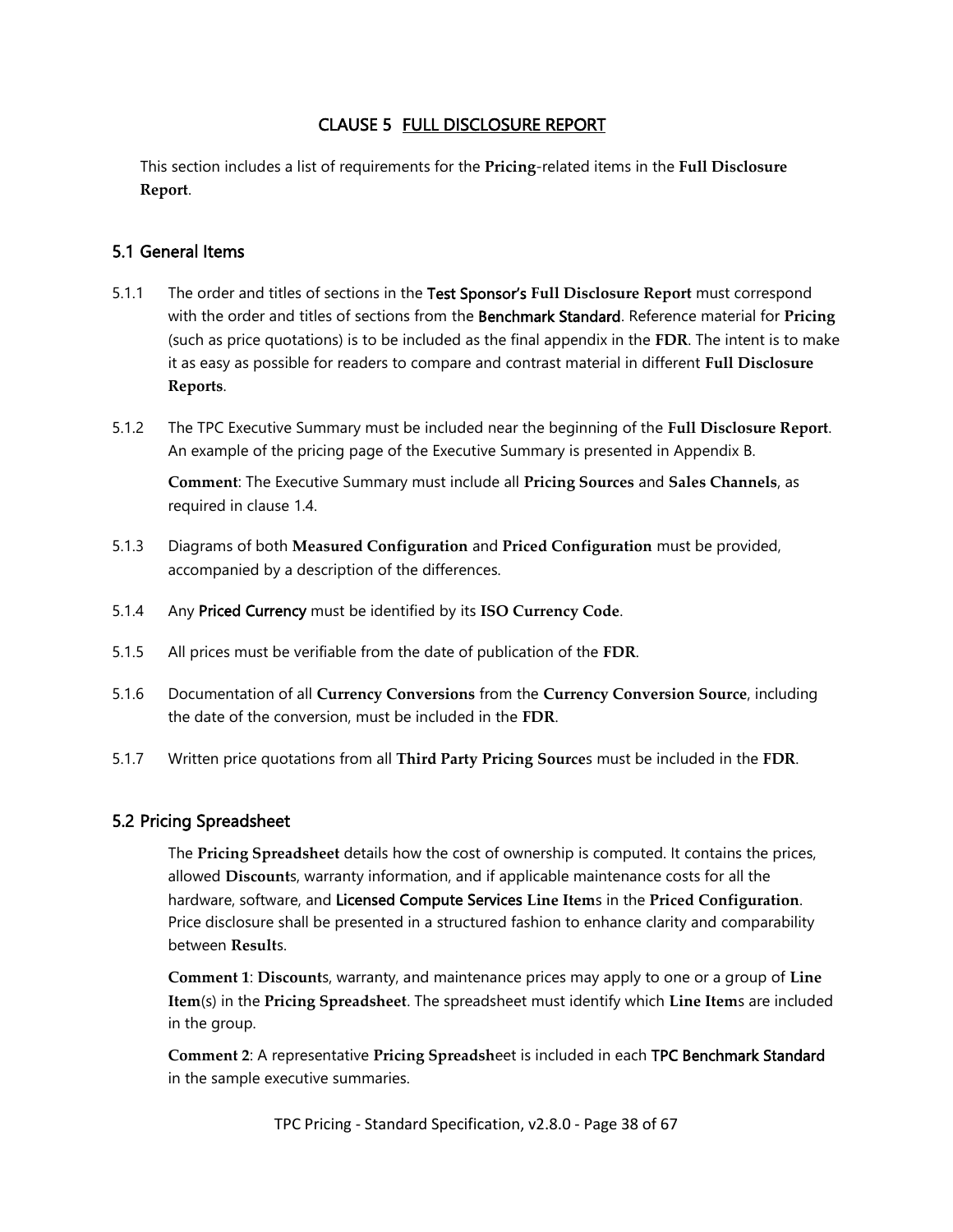- 5.2.1 All primary metrics of the Benchmark Standard must appear on the **Pricing Spreadsheet**.
- 5.2.2 The **Pricing Spreadsheet** must be included in the Executive Summary and must include the following items for each **Line Item** in the **Priced Configuration**:
	- 1. Part name or brief description
	- 2. **Part Number** (see definitions)
	- 3. **Pricing Source** of the **Line Item**, whether from a benchmark sponsor or a **Third Party** (note: this can be an index into a list of **Line Item Pricing Sources,** provided that the list is included in the **Pricing Spreadsheet**)
	- **4.** For all **Line Item**s that are not **Orderable** at the time of the publication of the **FDR**, the **Pricing Source** must be appended with an "\*", pointing to the following footnote: "\* These line items are not immediately **Orderable**. See the **FDR** for more information."
	- 5. For all **Line Item**s that contain substitutions at the time of publication of the **FDR**, the **Pricing Source** must be appended with an "S"
	- 6. **List Price** of the **Line Item** (see definitions), including the **ISO Currency Code**
	- 7. Quantity of the **Line Item** used in the **Priced Configuration**
	- 8. The extended price of the **Line Item** (including the **ISO Currency Code)**, based on the **List Price** of the **Line Item**, the quantity included in the **Priced Configuration**, and any allowed **Line Item**-level **Discount**ing
	- 9. If applicable, the maintenance price (including the **ISO Currency Code**), or a notation that maintenance for the part is included in another maintenance charge

**Comment:** If all **List Price**s of all **Line Item**s use the same **ISO Currency Code**, the **ISO Currency Code** may be added to the column header. If more than one **ISO Currency Code** is used, an **ISO Currency Code** must be listed for each **Line Item**.

- 5.2.3 For each different server type used in the **Priced Configuration** (e.g., Database Server, Client, Image Server, Web Server, etc.) or server configuration (e.g., 4-way Database Server and 8-way Database Server in same benchmark), **Pricing** subtotals for **Line Item**s and associated maintenance (including the **ISO Country Code**s must be disclosed and grouped into the following categories:
	- 1. General **Physically Acquired** Hardware or **Licensed Compute Services** (e.g., processors, memory, controllers, packaged **Component**s, etc.);
	- 2. Storage devices, including interconnect hardware (if applicable). Storage that is included in the base price of a system need not be split into a separate category.
	- 3. Software licenses (if applicable). Software that is included in the purchase price of the Priced Configuration need not be split into a separate category.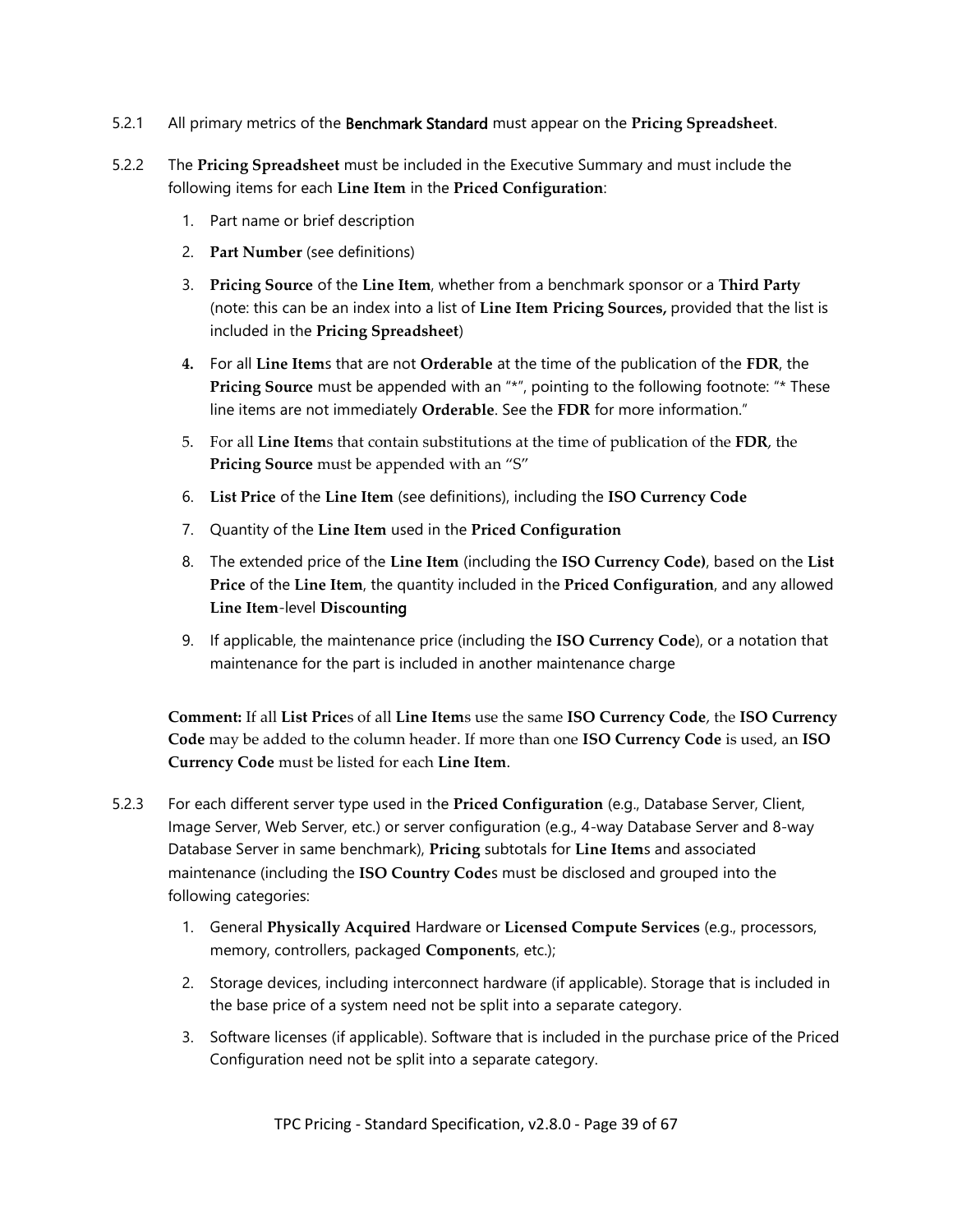The total purchase price of the **Priced Configuration** and if applicable its associated maintenance price must be included in the **Pricing Spreadsheet**, along with the price/performance metric.

5.2.4 The percentage, amount, and basis (including type and justification) of all allowed **Discount**s listed must be disclosed (see Clause [5.1.2\)](#page-37-3). A tabular summary may be employed to simplify the presentation.

**Comment**: Thresholds for **Discount**s need not be disclosed.

- 5.2.5 Each **Pricing Source**'s items and prices (including **ISO Country Code**s), including allowed **Discount**s, must be listed separately. **Discount**s may not be dependent on purchases from any other suppliers.
- 5.2.6 The following advisory notice must be reproduced at the bottom of the spreadsheet, using a sans serif font no smaller than 8pt:

"Prices used in TPC benchmarks reflect the actual prices a customer would pay for a one-time purchase of the stated **Line Item**s. Individually negotiated discounts are not permitted. Special prices based on assumptions about past or future purchases are not permitted. All discounts reflect standard pricing policies for the listed **Line Item**s. For complete details, see the pricing section of the TPC Benchmark Standard. If you find that the stated prices are not available according to these terms, please inform the TPC at pricing@tpc.org. Thank you."

## <span id="page-39-0"></span>5.3 Price Reporting

- 5.3.1 **Total Price** and the Price/Performance metric must be reported. The Price/Performance metric is defined in the TPC Benchmark Standard.
- 5.3.2 The **Test Sponsor** must include the currency symbol and the **ISO Currency Code** when reporting the
- 5.3.3 The Priced Locale and Priced Currency of the **Priced Configuration** must be disclosed. All **Line Item**s of the system must be **Generally Available** in the Priced Locale by the **Availability Date**.
- 5.3.4 The **Total Price** metric must be represented in the basic ISO monetary unit of the **Priced Currency**. The price/performance metric may be represented in basic ISO monetary units or 1/100th of the basic ISO monetary unit. If the price/performance metric is less than one monetary unit, it must be displayed with 2 significant digits. The monetary units chosen for reporting these metrics are known as the reported monetary units. Any fraction of a reported monetary unit must be raised to the next highest reported monetary unit.

TPC Pricing - Standard Specification, v2.8.0 - Page 40 of 67 Example: In the United States, prices are reported in US Dollars (USD). The system price must be reported in whole dollars and the price/performance may be reported in whole dollars or dollars and cents. A total system price of \$13,456.23 must be reported as \$13,457 USD. A price/performance of \$12.123 may be reported as \$13.00 USD or as \$12.13 USD. A price/performance of \$0.173 may be reported as \$1.00 USD or \$0.18 USD.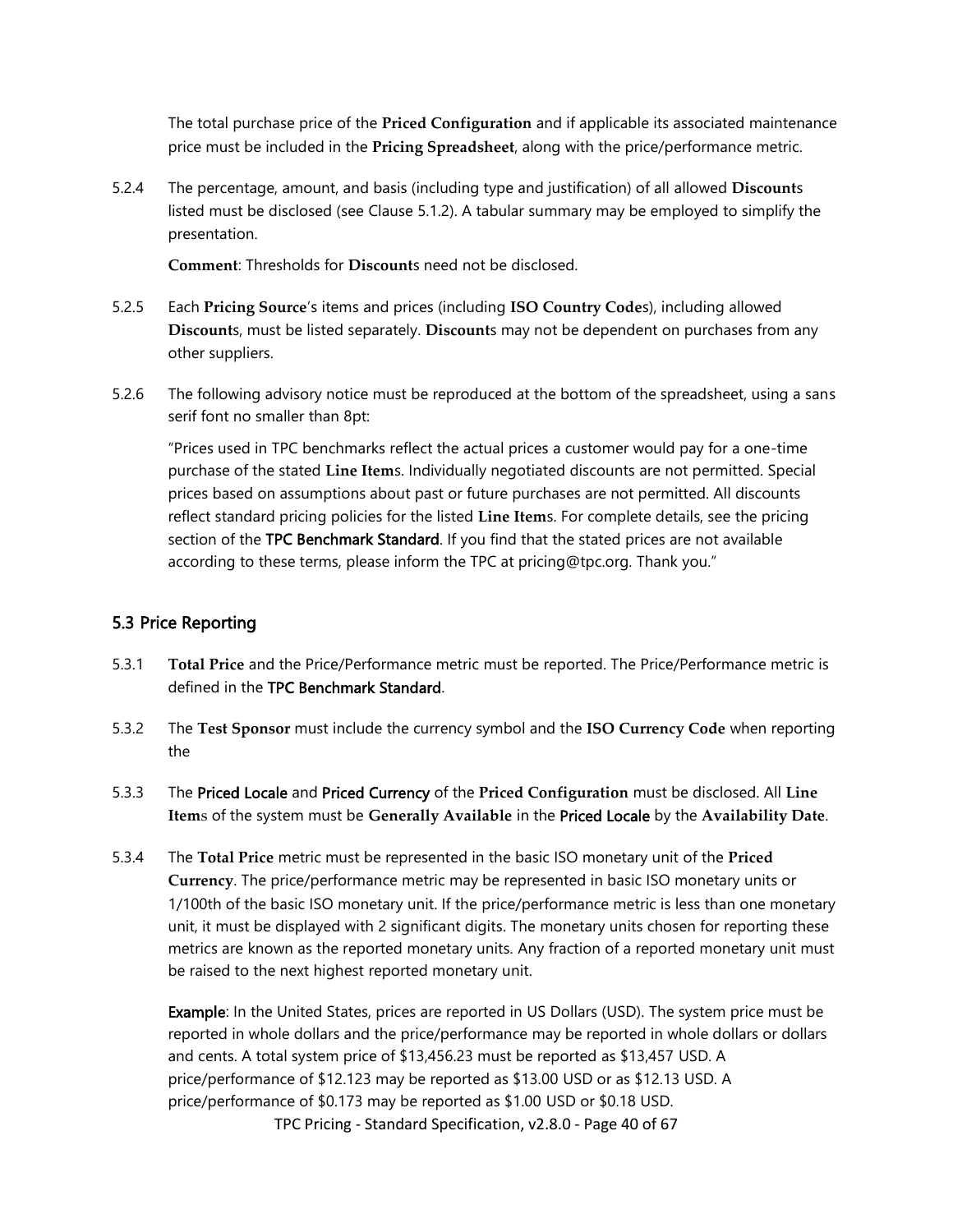- 5.3.5 The **Total Price** must be rounded up to the nearest ISO monetary unit of the **Priced Currency**.
- 5.3.6 Any **Discount**s must be rounded down to the nearest ISO monetary unit of the **Priced Currency**.

## <span id="page-40-0"></span>5.4 Clause 1 Pricing Related Items

TPC disclosures are, by definition, showing **Generally Available** prices and any allowed **Discount**s. The intent of this clause is to provide sufficient information for any **Customer** to obtain a quote for a price on a **Line Item**, group, package, or configuration that is similar to one used in a benchmark disclosure.

- 5.4.1 A detailed list of hardware, software, and/or **Licensed Compute Services** used in the **Priced Configuration** must be reported. The listing for each separately **Orderable** item must have:
	- vendor **Part Number**
	- description and applicable release/revision level
	- **Pricing Source**
	- **List Price**, including the **ISO Currency Code**
	- quantity
	- extended price, including the **ISO Currency Code**
	- applicable **Discount**ed price, including the **ISO Currency Code**
	- 3-year maintenance price, including the **ISO Currency Code**

If package-pricing is used, the vendor **Part Number** of the package and a description uniquely identifying each of the **Component**s of the package must be disclosed to a sufficient level of detail to meet the requirements of Clause [5.2.](#page-37-2)

5.4.2 The justification of any allowed **Discount**s applied must be disclosed in the Pricing Spreadsheet. Sufficient detail of what items are being discounted and by how much they are being discounted must be provided so that the **Discount** amount used in the computation of the total system cost can be independently reproduced. If only certain **Line Item**s are discounted, they must be identified.

<span id="page-40-1"></span>**Comment**: The purpose of this clause is to allow a reader to determine which **Line Item**s are discounted and the aggregate **Discount** applied to them. The following are examples of possible **Discount** disclosures:

- "All hardware components from manufacturer A are discounted x% based on total dollar volume of those components in this configuration."
- "Single order amounts from Vender A above \$y receive x% discounts."
- "All storage devices in this configuration are discounted by \$z per device, based on the number of devices purchased."
- "An x% discount was based on the overall value of the specific components from vendor A in this single quotation. Discounts for similarly sized configurations will be similar to those quoted here but may vary based on the components in the configuration."

TPC Pricing - Standard Specification, v2.8.0 - Page 41 of 67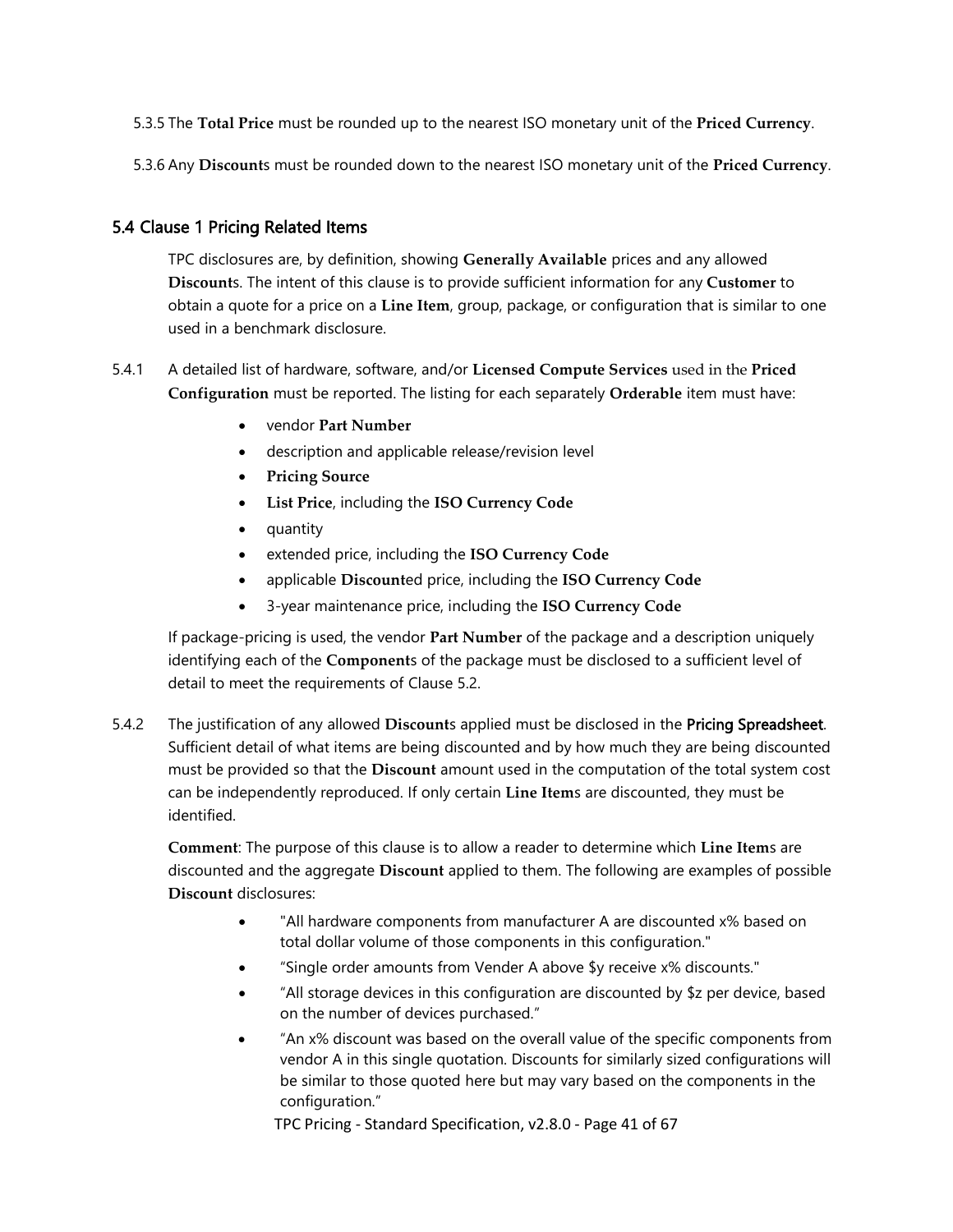- 5.4.3 For each **Line Item** or group of **Line Item**s, the same prices and allowed **Discount**s must apply.
- 5.4.4 The **Total Price**, including the **ISO Currency Code**, of the entire **Priced Configuration** must be reported.
- 5.4.5 The date, rate(s), and source of any **Currency Conversion**s must be reported.
- 5.4.6 The **Availability Date** must be within 185 days of the F**ull Disclosure Report** submittal date.
- 5.4.7 The committed **Availability Date** of **Line Item**s used in the price calculations must be reported. The **Availability Date** must be reported on the first page of the Executive Summary and with a precision of one day. When the priced system includes products and/or **Licensed Compute Services** with different **Availability Date**s, the reported **Availability Date** for the priced system must be a date at which all **Line Item**s are committed to be **Generally Available**. Each **Line Item** used in the **Priced Configuration** is considered to be **Available** on the **Availability Date** unless an earlier date is specified.
- 5.4.8 For each of the **Line Item**s that are not **Orderable** on the report date of the **FDR**, the following information must be included in the **FDR**:
	- Name and **Part Number** of the item that is not **Orderable**
	- The date when the **Line Item** can be ordered (on or before the **Availability Date**)
	- The method to be used to order the **Component** (at or below the quoted price) when the order date arrives
	- The method for verifying the price
- 5.4.9 The following items must be included in the **Full Disclosure Report** and Executive Summary:
	- the benchmark performance metric
	- respective calculations for the **Pricing Methodology** pricing time period (See Clauses 1.7 through 1.10)
	- price/performance
	- **Availability Date**
- 5.4.10 Additional Clause 1 related items may be included in the **Full Disclosure Report** for each Pricing Locale-specific **Priced Configuration**. Pricing Locale-specific **Pricing** is subject to Clause [1.1.](#page-21-1)
- 5.4.11 The sponsor must disclose the usage level at which the **Line Item** was priced.

**Comment**: Usage **Pricing** may include, but is not limited to, the operating system, database management software, and any limitations of CPU, memory, storage, etc. used during the measurement.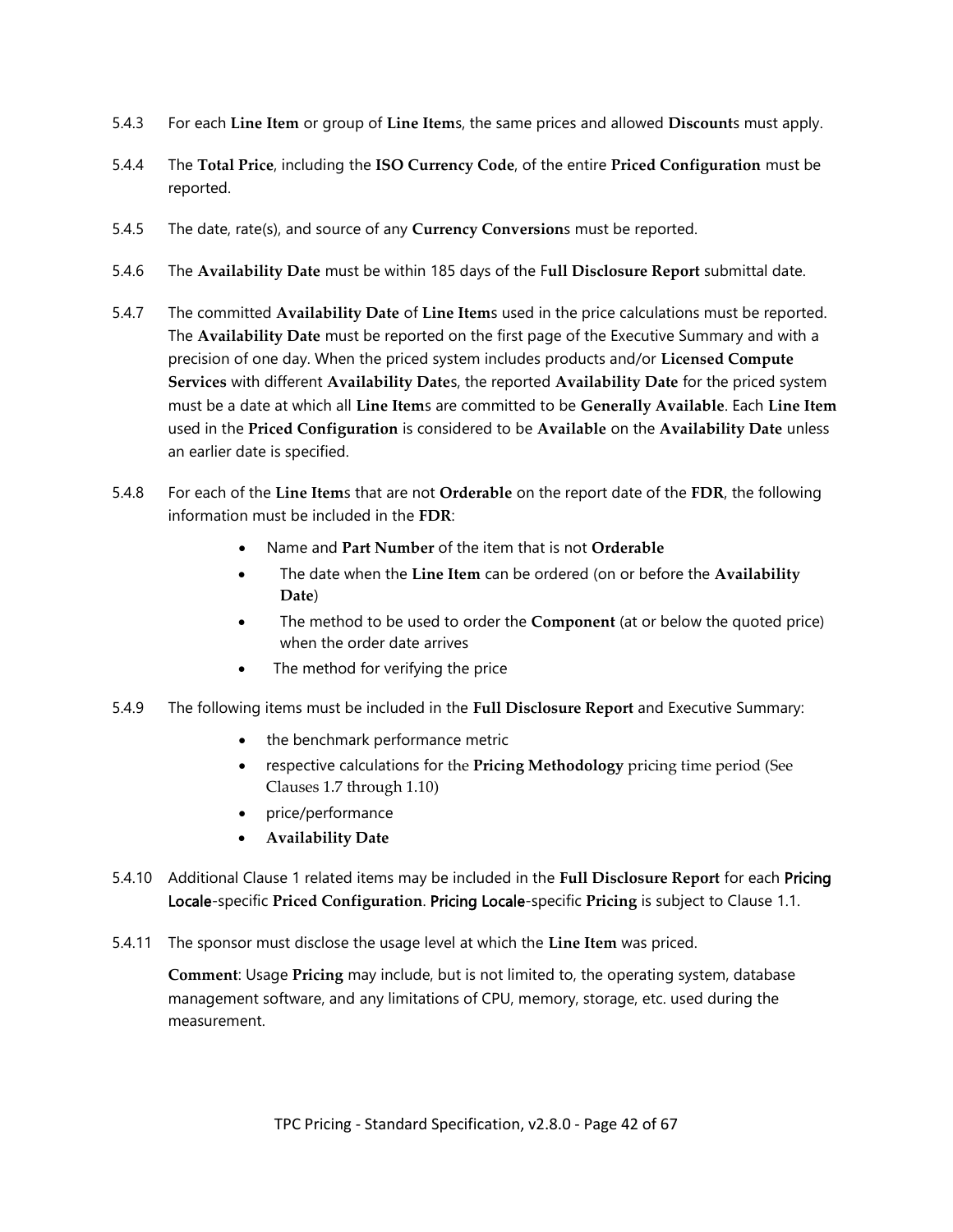## <span id="page-42-0"></span>5.5 Clause 3 Audit Related Items

- 5.5.1 The attestation letter provided by the certified TPC auditor and/or **Pre-Publication Board** must be included in the Full Disclosure Report.
- 5.5.2 A review of the **Pricing Spreadsheet** is required to ensure that all required **Component**s are priced (see Clause [6.2.1\)](#page-53-3). The certified TPC auditor and/or **Pre-Publication Board** is required to review pricing calculations prior to issuing the attestation letter.

## <span id="page-42-1"></span>5.6 Revisions to the Full Disclosure Report

Any modification to **Pricing** or **Component**s may require that the **Pricing Spreadsheet** and metrics be revised.

Revisions to the full disclosure documentation shall be handled as follows:

### 5.6.1 Required Revisions

Revisions to the full disclosure documentation are required to be published under the following circumstances:

5.6.1.1 When cumulative price changes have resulted in an increase of 2% or more from the reported price/performance, the Test Sponsor must submit revised price/performance **Result**s to the TPC within 30 days of the effective date of the price change(s) to remain in compliance. The benchmark need not be re-run to remain compliant.

**Comment 1**: The intent of this clause is that the published price/performance reflects the actual current price/performance.

**Comment 2**: There may be instances where a **Line Item** increases in price by more than 2%. However, a revision is only required when the cumulative price change totals 2% or more of the reported price/performance.

**Comment 3**: Cumulative price changes include changes in **Line Item** prices and **Currency Conversion** rate changes.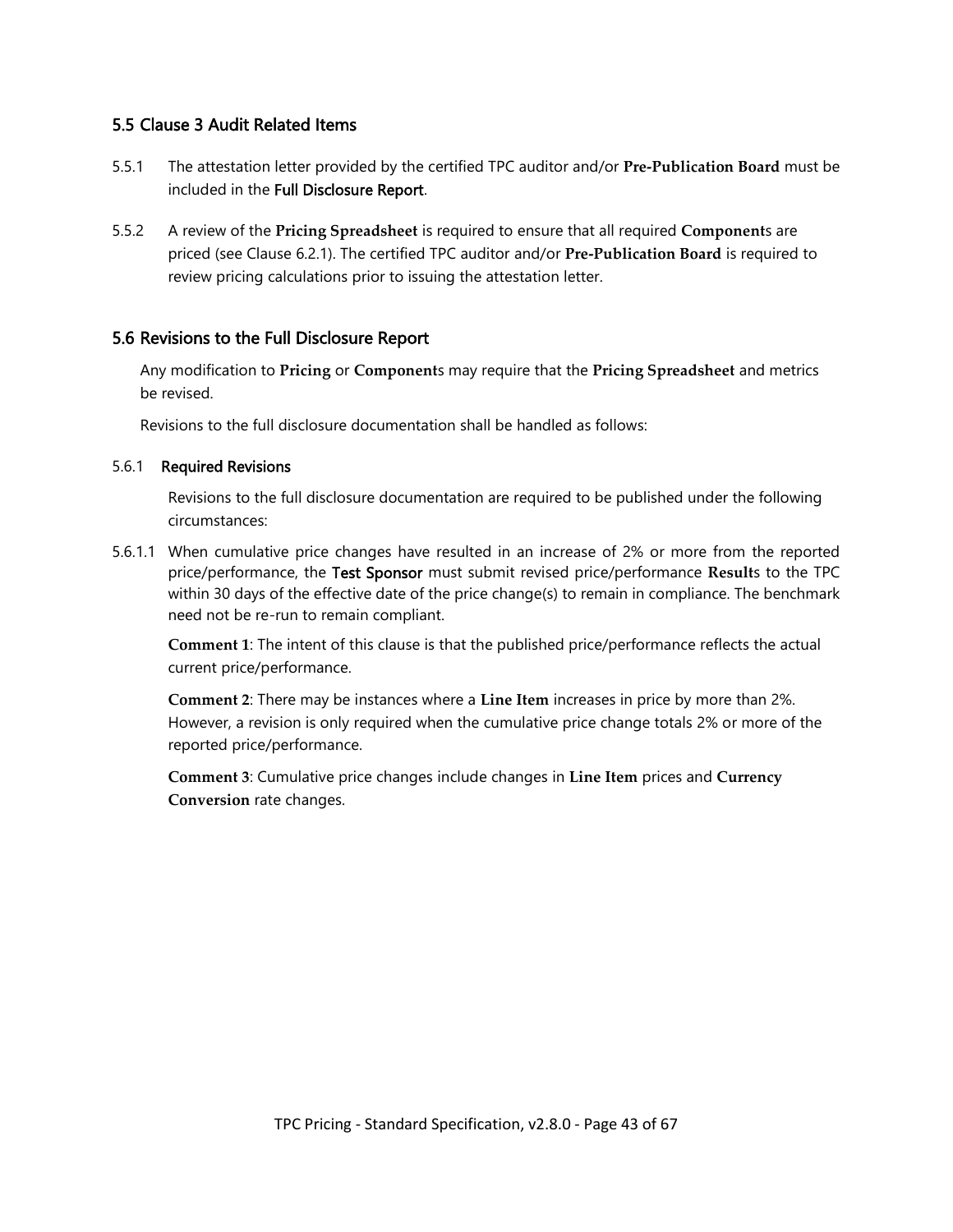- 5.6.1.2 A change in the committed **Availability Date** for the priced system that is later than the published **Availability Date** must be published in a revised Full Disclosure Report. If the revised **Availability Date** is greater than 185 days after the initial publication of the Full Disclosure Report, the benchmark must be withdrawn.
- 5.6.1.3 If hardware, software, or **Licensed Compute Services** substitutions within the **Priced Configuration** are allowed in the Benchmark Standard, such substitutions require that the **Pricing Spreadsheet** and metrics be revised.
- <span id="page-43-1"></span>5.6.1.4 A change in the **Orderable** date for any **Line Item** (per Clause 5.4.7) **of the Priced Configuration** that is later than the published **Orderable** date must be published in a revised **Full Disclosure Report**. The new **Orderable** date for the **Line Item** may not be later than the **Availability Date** for the **Result**.
- 5.6.1.5 If a Component ceases to be **Available** and the **Result** is to be retained on the **Active Result**s list, a valid substitution must be made, and a revised **FDR** must be published.

#### 5.6.2 Optional Revisions

- 5.6.2.1 Revisions to the full disclosure documentation are allowed to be published to reflect decreases in the price of one or more of the **Component**s of the **Priced Configuration.**
- 5.6.2.2 Revisions to the full disclosure documentation are allowed to be published to reflect an overall price/performance change that is less than a 2% increase in the published price/performance.
- 5.6.2.3 Revisions to the full disclosure are allowed to be published to reflect an overall price/performance change based on the **Currency Conversion** rate changes. Changes of this nature require withdrawal of the existing result and a republish of the updated result.
- 5.6.2.4 A change in the committed **Availability Date** for the priced system that is earlier than the published **Availability Date** may be published in a revised Full Disclosure Report. The **Availability Date** cannot be moved earlier than the submission date of the revised **FDR**.

<span id="page-43-0"></span>**Comment**: The implication of [5.6.2.4](#page-43-0) and [5.6.1.4](#page-43-1) is that the **Availability Date** for the priced system may be changed to any date that is at least the date of the change and at most 185 days from the original **FDR** publication date.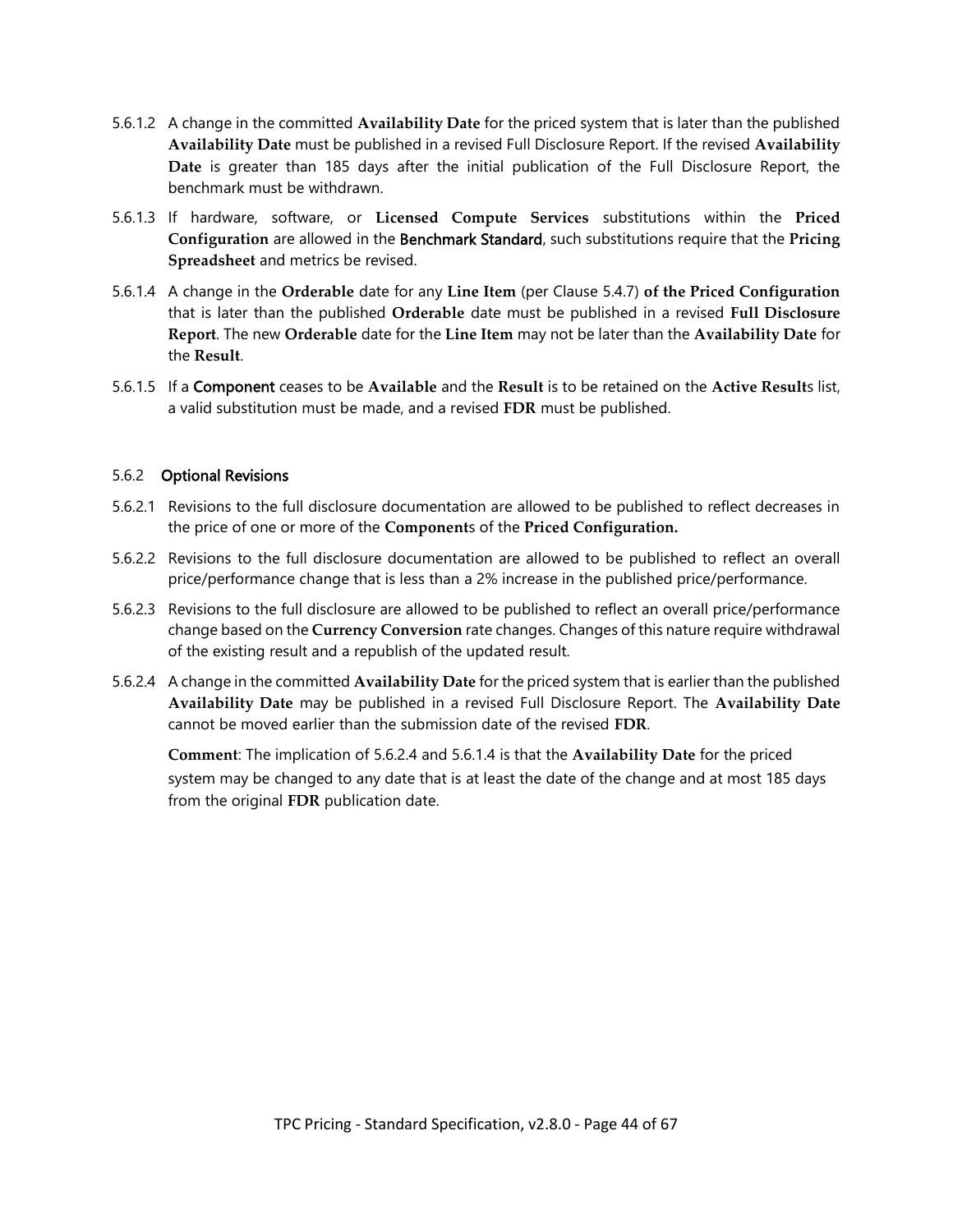#### 5.6.3 Audit requirements for FDR revisions

- 5.6.3.1 When the **Pricing Convention** is changed in a revised **FDR**, it must be reviewed and approved by the certified TPC auditor and/or **Pre-Publication Board**. The letter of attestation must be attached to the revised **Full Disclosure Report**.
- 5.6.3.2 If hardware, software, or **Licensed Compute Services** substitutions within the **Priced Configuration** are made in a revision of an **FDR**, such substitutions require that the **Pricing Spreadsheet** and metrics be revised. Product substitutions must be reviewed and approved by the certified TPC auditor and/or **Pre-Publication Board**. The letter of attestation must be attached to the revised **Full Disclosure Report**.
- 5.6.3.3 Changes to the price of an existing **Component** of a **Priced Configuration**, including changes due to a change in the **Pricing Convention**, need not be reviewed by a certified TPC auditor and/or **Pre-Publication Board**.
- 5.6.3.4 Changes to the **Availability Date** of the **Priced Configuration** or the **Orderable** date for **Line Item**s for the **Priced Configuration** do not need to be reviewed by a certified TPC auditor and/or **Pre-Publication Board**.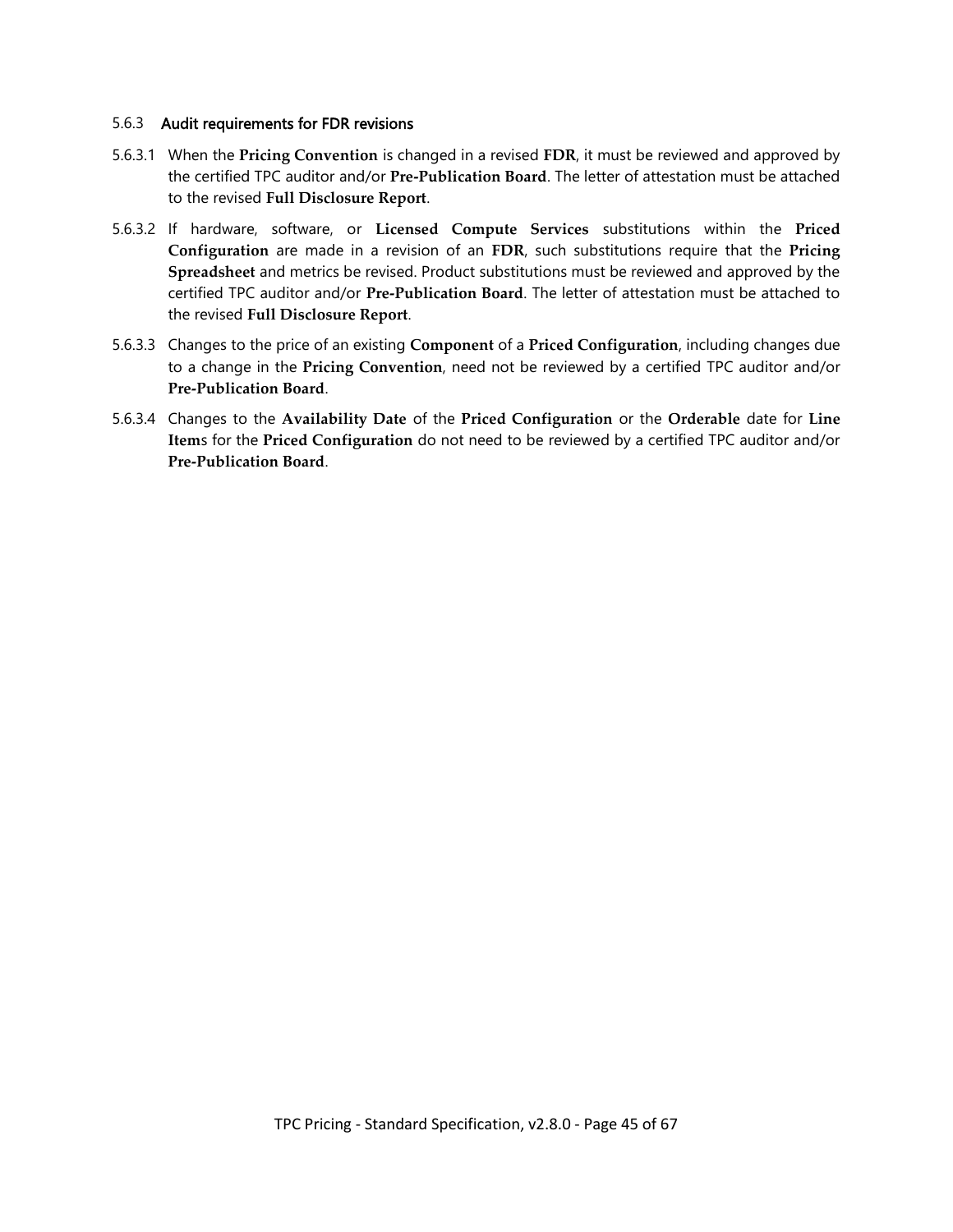## <span id="page-45-0"></span>5.7 Rules for Substitution of Components in a Priced Configuration

If allowed by the **Pricing Methodology**, the following requirements must be followed for the substitution of **Priced Component**s.

### 5.7.1 Intent of Component substitution

The TPC recognizes the difficulties of conducting benchmarks that require large complex configurations. Sufficient quantities of **Component**s, which sponsors want to showcase in the **FDR**, may not be available. After the **FDR** is published, some **Component** used in the original benchmark may become unavailable (e.g., end-of-life) or superseded by newer technology. As concessions for ease of benchmarking and business realities, the TPC allows **Component** substitution only as set forth in this section of the pricing specification.

Under no circumstance may a **Component** substitution degrade benchmark performance. Proof(s) of comparable performance must be cited in the **FDR** and certified TPC auditor's attestation letter. Any substitution must comply with all other benchmark requirements. For some substitutions, sufficient proof may be satisfied by product documentation, published specifications or Component measurement (see Clause [5.7.3\)](#page-45-1). All other substitutions require proof by measurement in the benchmark environment.

**Comment**: When proving substitution without measurement in a full benchmark run, the intent is to demonstrate that the individual **Component** that is the substitute is equal or superior in performance to the measured **Component**. When proving substitution using a measurement in the benchmark environment, the intent is to prove that the Primary Metric(s) for performance will not degrade with the substitute **Component**s in place.

**Comment**: Due to the technical review requirements of component substitution, a **Pre-Publication Board** shall not certify a benchmark submission using component substitution.

#### 5.7.2 Identification of Components that can be substituted

TPC Benchmark Standards specify those **Component**s that can be substituted. When a benchmark specification does not specify that certain **Component**s can be substituted, they cannot be substituted.

#### <span id="page-45-1"></span>5.7.3 Criteria for Component substitution when a measurement is not required.

There are some cases where **Component** substitution can be proven through product documentation or other **Component**-level evaluation. The intent is to show that there is no adverse effect on the performance of the **Priced Configuration**. The certified TPC auditor has the option to require additional work beyond these rules.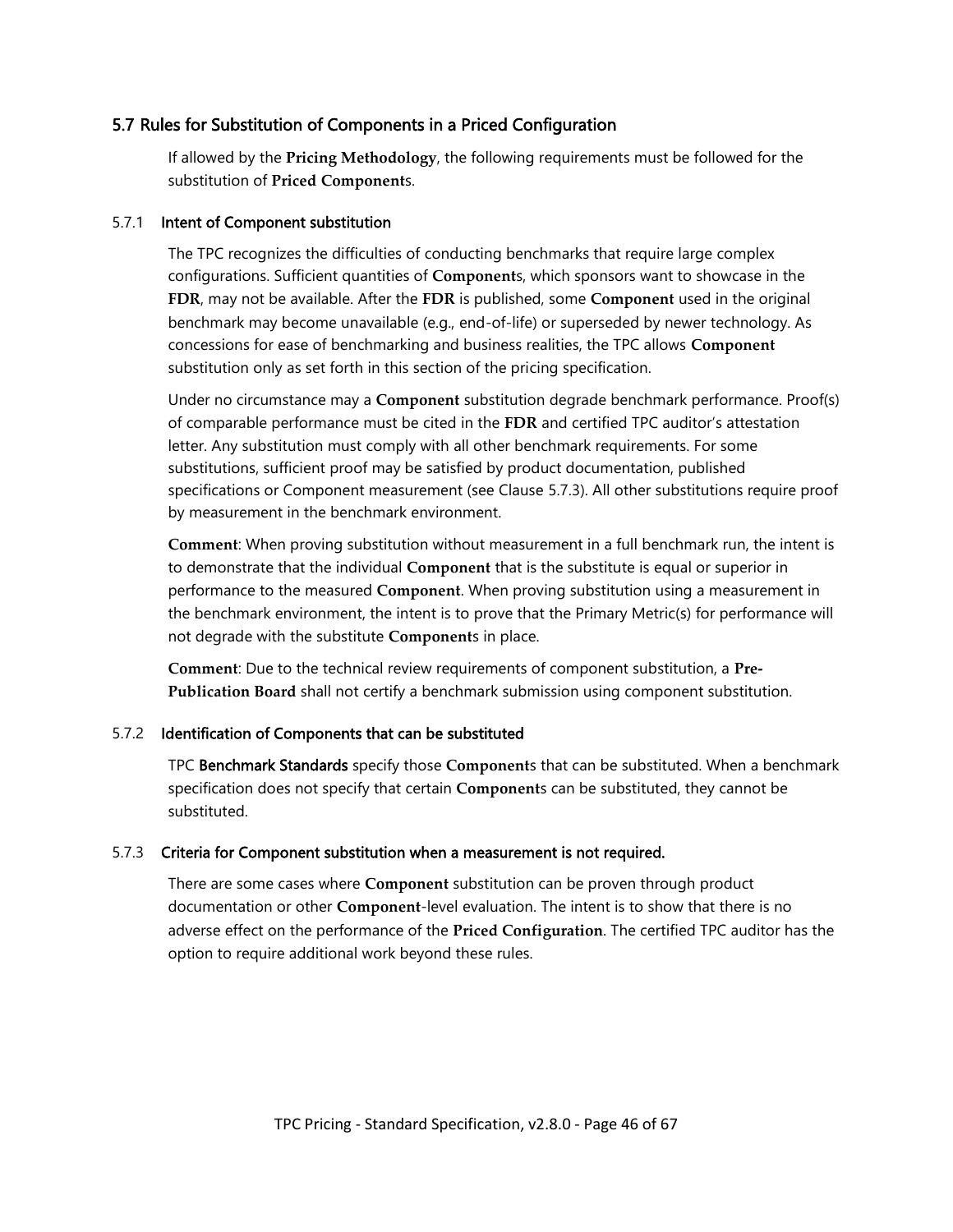#### 5.7.3.1 Licensed Compute Services Component Substitution

When **Licensed Compute Services Component**s substitution is allowed by the Benchmark Standard, it is permissible to substitute only the components that are specifically identified and only with units that are equal-to or greater-than those used in the **Measured Configuration**. **Component**s are substituted on a 1 for 1 basis. This includes (if allowed by the Benchmark Standard) storage, networking, memory and/or the compute resources.

**Comment**: It is expected that different **Licensed Compute Service** providers will have different terms and units for identifying, configuring, capacity and performance, but the underlying service level agreement as determined by the reported measurement must be upheld.

#### 5.7.3.2 Physically Acquired Middle-tier Component Substitution

When middle-tier **Component** substitution is allowed by the Benchmark Standard, it is permissible to substitute the hard drive(s), the CPU, the cache, or the storage controller of a middle-tier system without measurement, provided that

- 1. **Component**s are substituted on a 1 for 1 basis.
- 2. When substituting the processor
	- a. the bus speed, or equivalent, is not decreased.
	- b. the cache size is not decreased at each cache level.
	- c. the architecture is not changed.
	- d. the number of cores/threads is not decreased.
	- e. the clock speed is not decreased.
- 3. When substituting memory
	- a. the capacity is not decreased.
	- b. the CAS latency, or equivalent, is not increased.
	- c. the clock speed is not decreased.
- 4. When substituting the disk(s) and/or storage controller(s)
	- a. the disk I/O are negligible (less than 5 I/Os per second)
	- b. the cache size is not decreased at each cache level.
	- c. the cache architecture (e.g., Write-Thru) is not changed.
- 5. Alternately, when substituting disk(s) and/or storage controller(s) at higher disk I/O levels
	- a. the rules for storage substitution apply. (see Clause [5.7.3.3\)](#page-47-0).
	- b. the cache size is not decreased at each cache level.
	- c. the cache architecture (e.g., Write-Thru) is not changed.

TPC Pricing - Standard Specification, v2.8.0 - Page 47 of 67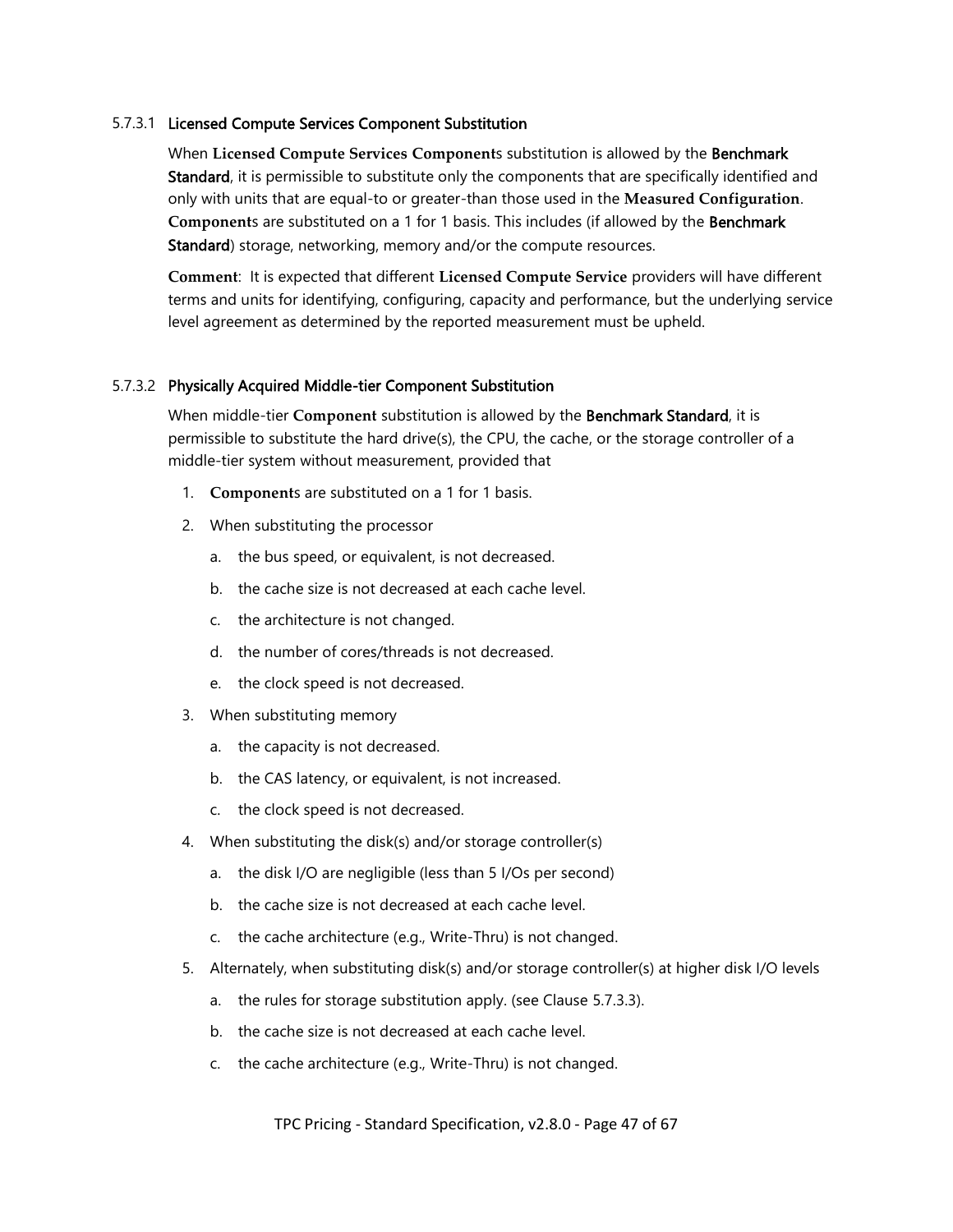- 6. When substituting the network controller(s)/adapter(s)
	- a. no utilized protocols have been removed.
	- b. the data rate per port is not decreased.
	- c. the interface type is not changed.
	- d. any utilized off-load functionality is not reduced.

### <span id="page-47-0"></span>5.7.3.3 Physically Acquired Storage device substitution

If the following criteria are completely satisfied, an allowed storage device substitution can be done without additional measurement.

- 1. The **formatted capacity** of the substitute device must be equal or greater than the substituted device.
- 2. The substitute device must have the same interface type as the substituted device.
- 3. The characteristics of the substitute device, which contributes to the performance of the benchmark, must meet or exceed the characteristics of the substituted device. Device characteristics which may be evaluated include:
	- HDD read/write latency, read/write throughput, interface speed, on disk buffer size, rotational speed, media density
	- SSD read/write latency, read/write throughput, form factor, NAND type, cache size, controller sizing, memory population model, write endurance, amount of NAND on the board, PCIe lanes
	- Persistent Memory read/write latency, read/write throughput, form factor, NAND type, cache size, controller sizing, interface, memory population model, write endurance, amount of NAND on the board

**Comment**: The list above is provided to give the certified TPC Auditor guidance as to the types of device characteristics they may choose to review for substitution. It is not intended to constitute a definitive or exhaustive list of device characteristics.

**Comment:** The certified TPC Auditor is permitted to use reasonable discretion to determine if a specific device characteristic contributes to the performance of the benchmark.

- 4. The number of substitute devices must be greater than or equal to the number of substituted devices in the published **Result**.
- 5. There must be sufficient physical connectivity to attach the new devices and the substitute devices must be supported in the priced enclosures within the **Priced Configuration**.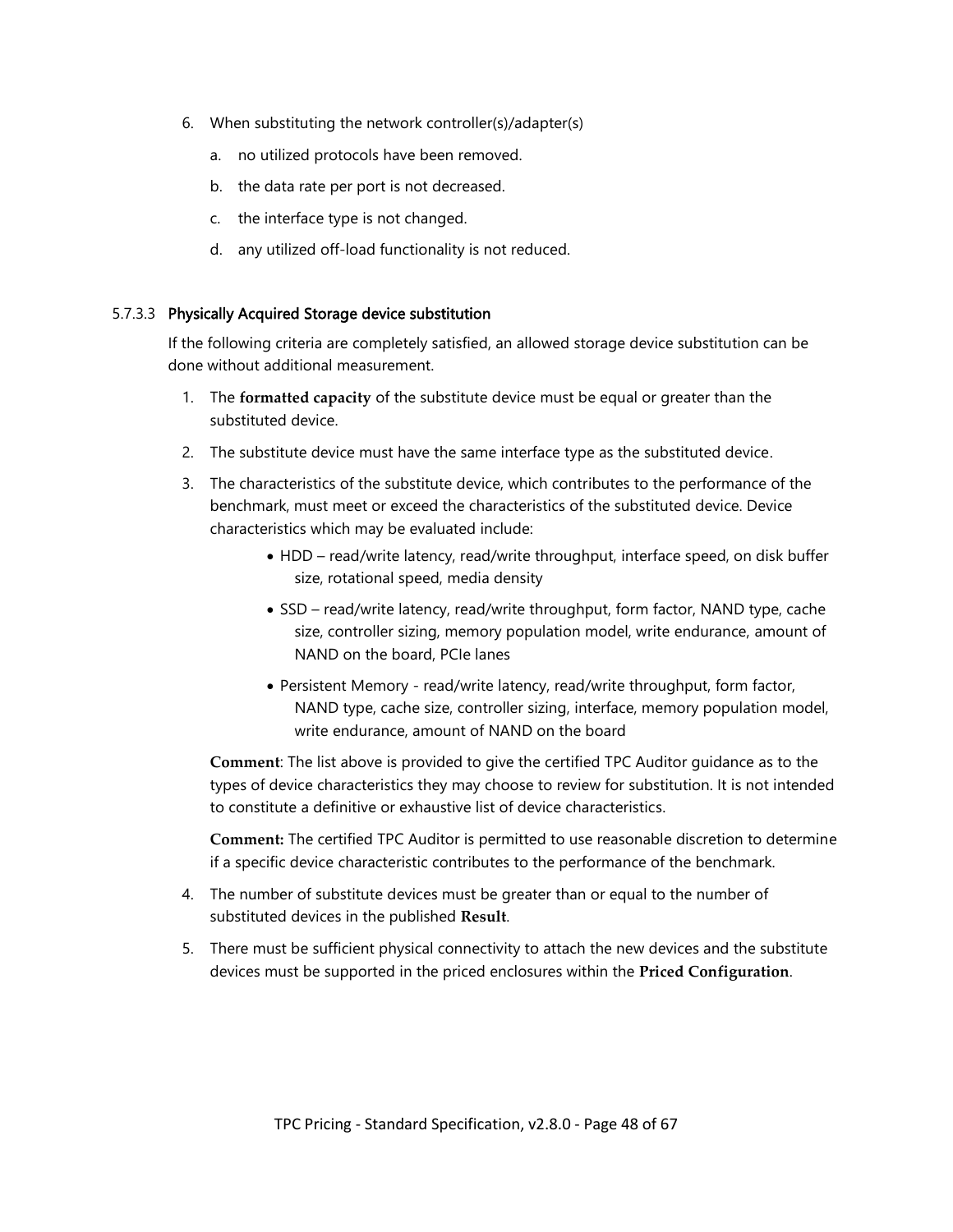<span id="page-48-0"></span>5.7.3.4 Other **Physically Acquired Component** substitutions (e.g., storage enclosures, external storage controllers, network adapters, routers, bridges, repeaters, switches and cables)

**Component**s must be replaced on a 1-for-1 basis and must satisfy the same functions as those of the substituted **Component**s.

In the case of proof for substitution without a full benchmark run, the Test Sponsor must show that the capacity, response time and throughput performance characteristics are equal to or better than the benchmarked **Component**s. Proof(s) (e.g., detailed specification comparison or **Component**-level measurement) of comparable performance must be cited in the **FDR** and the certified TPC auditor's attestation letter. Any substitution must comply with all other benchmark requirements.

**Comment**: The purpose of any proof is to ensure that the substitute configuration will deliver a benchmark performance result that is at least as good as the measured configuration.

#### 5.7.4 Criteria for Component Substitution Performance Characteristics

For **Physically Acquired** and **Licensed Compute Services** environments, when a **Component** is allowed to be substituted and the performance impact cannot be proven from procedures detailed in Clause [5.7.3,](#page-45-1) the sponsor must provide proof through full benchmark measurement. The overall Primary Metric(s) for performance of the substitute configuration must be equal to or better than the original measured configuration. The certified TPC auditor has the option to require additional work beyond these rules.

- 5.7.4.2 If not covered under Clause 5.7.3.2, one-to-one **Physically Acquired** middle-tier substitution requires a measurement and the following conditions must be met.
	- 1. At least one of the priced middle-tier systems must be run along with the substituted middle-tier systems during the measurement interval.
	- 2. The average benchmark throughput per user or job for all substituted work cannot exceed the average benchmark throughput per user or job of all priced middle-tier systems.
	- 3. The benchmark throughput per user or job of each substituted middle-tier system cannot exceed the average benchmark throughput per user or job of the priced middle-tier systems by more than 2%.
	- 4. Differences in the hardware and/or software between the substituted middle-tier systems and priced middle-tier systems are allowed as long as there is reasonable assurance that those differences do not enhance the performance characteristics of the data streams to or from the database server and the substituted clients.
	- 5. The type and number of connections, both physical and logical, to the database server(s) from the middle-tier systems must be the same in both the priced and benchmarked configurations.
	- 6. Any ACID test that includes one or more middle-tier systems must be proven with at least one of the priced systems.

TPC Pricing - Standard Specification, v2.8.0 - Page 49 of 67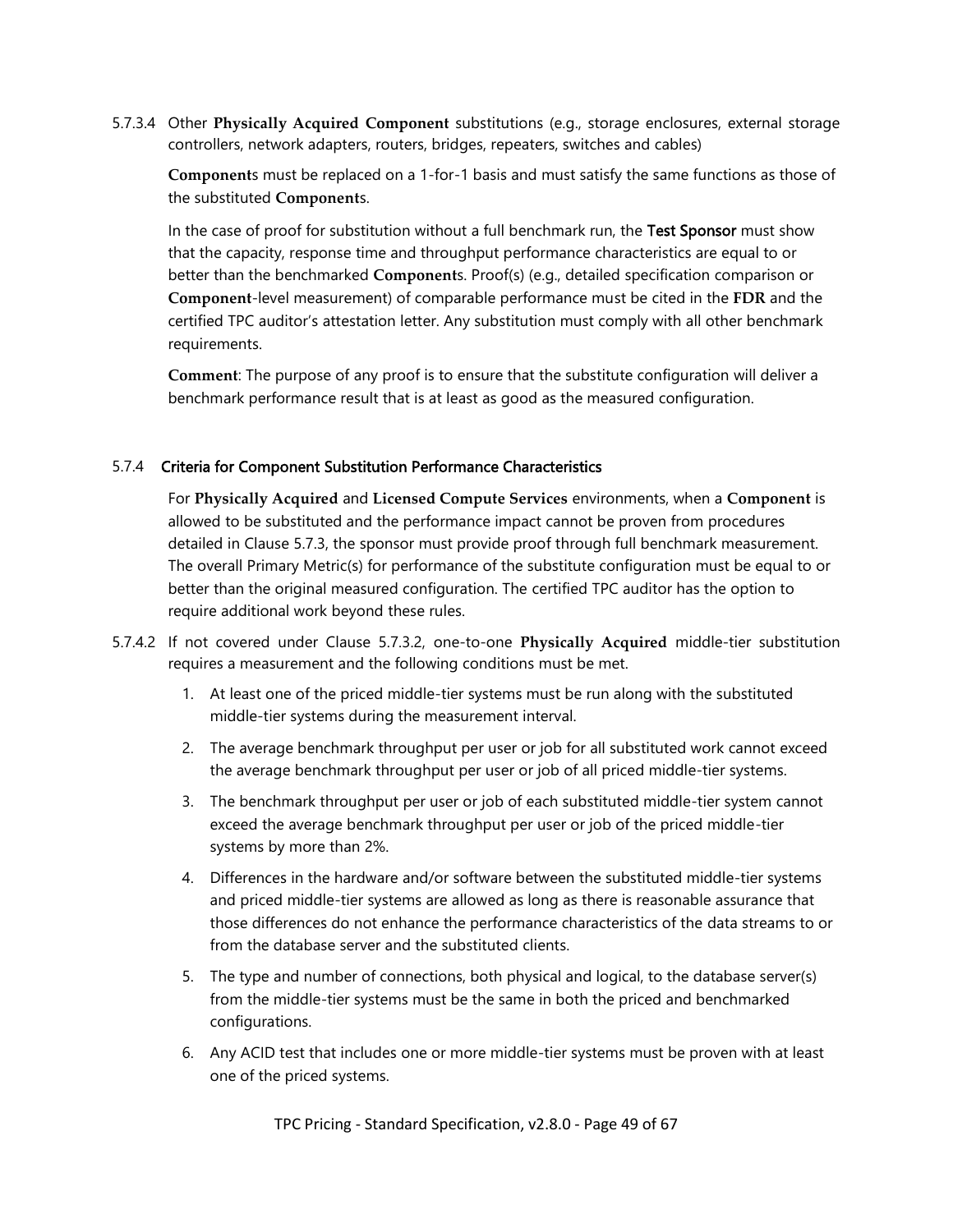- 7. The workload driver may dynamically add delays to the response time component of the cycle time to ensure the above criteria are met.
- 8. The values reported in the Numerical Quantities Summary page are aggregate values, where appropriate, from all middle-tier systems.

**Comment**: **Physically Acquired** middle-tier substitution is not permitted unless specifically allowed by the **Benchmark Standard**.

#### 5.7.4.3 Physically Acquired Middle-tier substitution on an n-m basis

For ease of benchmarking, if **Physically Acquired** middle-tier substitution is allowed, it is permissible to emulate one or more identically configured and loaded middle-tier systems (called the control set) using one or more non-priced middle-tier systems. Only priced systems in the control set are included in the substitution calculation/comparisons. Only one set of priced systems may be emulated (i.e. if there are multiple classes of priced middle-tier systems, only one of those classes may be emulated)

- 1. The actual benchmark runs must have at least 2 of the systems that are priced.
- 2. The average throughput per simulated user or job for all non-priced systems cannot exceed the average throughput per simulated user or job of all systems in the control set.
- 3. The ratio of throughput per simulated user or job of each non-priced system cannot exceed the average throughput per simulated user or job of the systems in the control set by more than 2%.
- 4. Differences in the hardware and/or software between the substituted middle-tier systems and priced middle-tier systems are allowed as long as there is reasonable assurance that those differences do not enhance the performance characteristics of the data streams to or from the database server and the substituted clients.
- 5. The number and type of connections, both physical and logical, to the database server(s) from the systems must be the same in both the priced and benchmarked configurations.
- 6. Any ACID test that includes one or more middle-tier systems must be proven with both at least one of the priced systems.
- 7. The workload emulator/driver may dynamically add delays to the response time component of the cycle time to ensure the above criteria are met.
- 8. The values reported in the Numerical Quantities Summary page are aggregate values, where appropriate, from all benchmarked systems.
- 9. Additional documentation must be included in the FDR, consisting of a table for each measured middle-tier system and the aggregate of non-priced middle-tier systems and of priced middle-tier systems for numerical quantities that is required by the Benchmark Standard.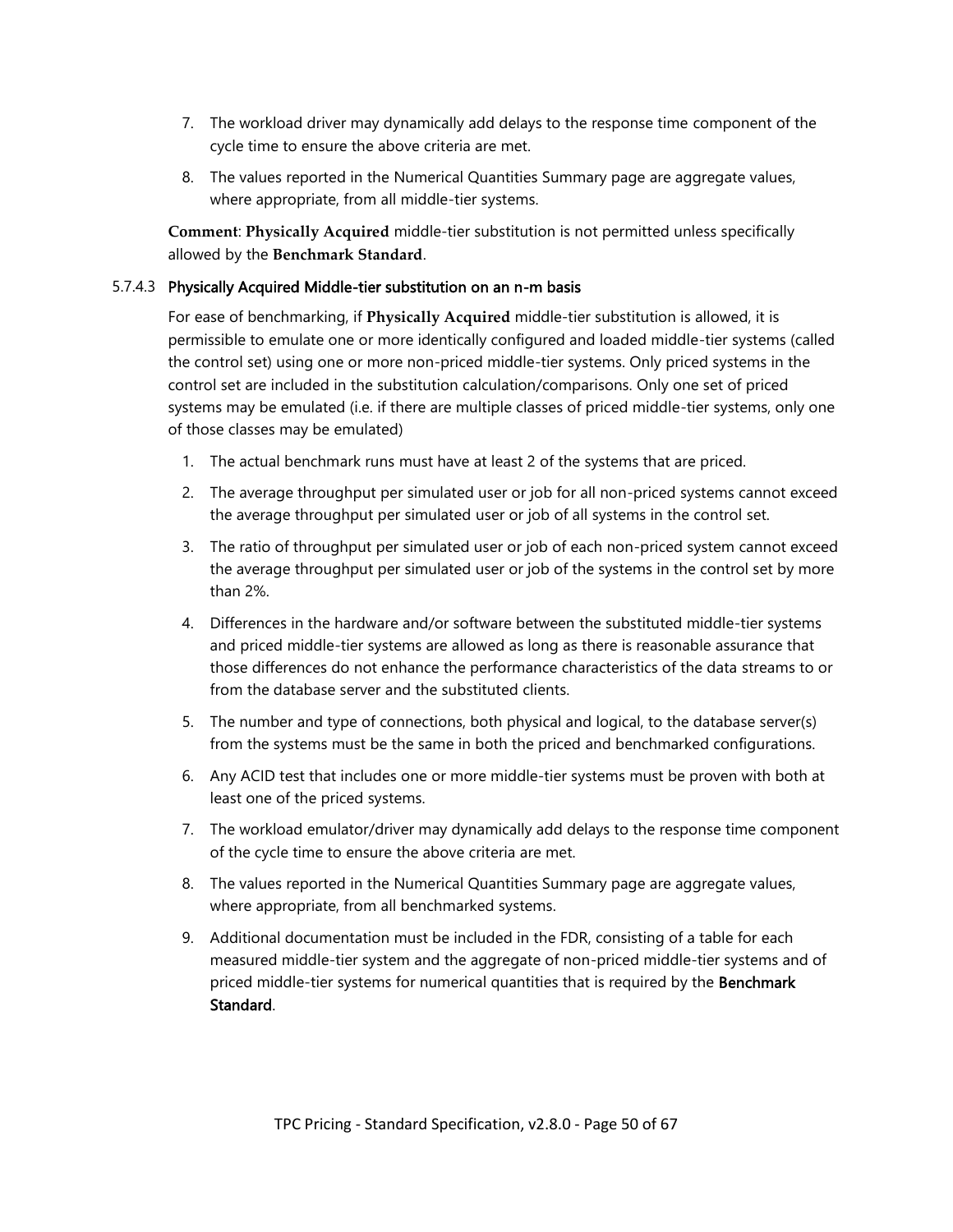#### 5.7.4.4 Physically Acquired Storage device substitution when a measurement is required

**Physically Acquired** Storage devices must be substituted on a one-for-one basis. To prove onefor-one storage device substitution of drive X for drive Y, the Test Sponsor:

- 1. Must collect device performance data while running the test under full measured configuration and at least 90% of the reported primary performance metric for the duration of the benchmark measurement
- 2. Must prove that drive X and Y are substantially doing the same work in terms of access patterns and I/O rates during the test.
- 3. Must put same mix of information (such as uniquely named tables, indexes, logs) on drive X and Y
- 4. Cannot mix drives in a monitored unit. A monitored unit is what the device performance monitor can uniquely measure. (Example: If a 7-drive RAID set is not monitored at the individual drive level, cannot have a mix of drive X and drive Y in the RAID set)
- 5. Can only substitute devices in terms of a monitored unit.

The logical and physical performance characteristics of the new drives must be at least as good as the old drives in terms of average service time and average queue depth or equivalent. The time measurement needs to be reported with 0.1 millisecond accuracy and the queue depth measurement needs to be reported in tenths.

**Comment 1**: There can be multiple instances of "X" and "Y" in each proof, depending on the functions performed by each substituted device.

**Comment 2**: All capacity requirements of the benchmark must be satisfied with the substitute configuration.

#### 5.7.4.5 Physically Acquired Storage Subsystem Substitution

To qualify for one-to-one external **Physically Acquired** storage subsystem substitution, the Test Sponsor must meet several conditions. For each substituted storage subsystem with a unique LUN configuration, there must be at least one corresponding priced storage subsystem in the measured configuration when the benchmark is re-run to which the following rules apply (Note: This applies only when a benchmark explicitly allows substitution of a storage subsystem as a **Component**. Otherwise, rules for storage devices, storage adapters, storage enclosures, etc. must be applied):

- 1. The storage subsystem must be external to the database server. This subsystem is externally powered and only connected to the database server through a host bus adaptor (HBA).
- 2. All RAID functions (duplication, parity, striping, etc.) on the originally measured configuration must be present and executed on the same **Component** as the newly **Priced Configuration**.
- 3. No software (e.g., driver) or host bus adaptor changes to the database server to which the storage subsystems are connected are allowed.

TPC Pricing - Standard Specification, v2.8.0 - Page 51 of 67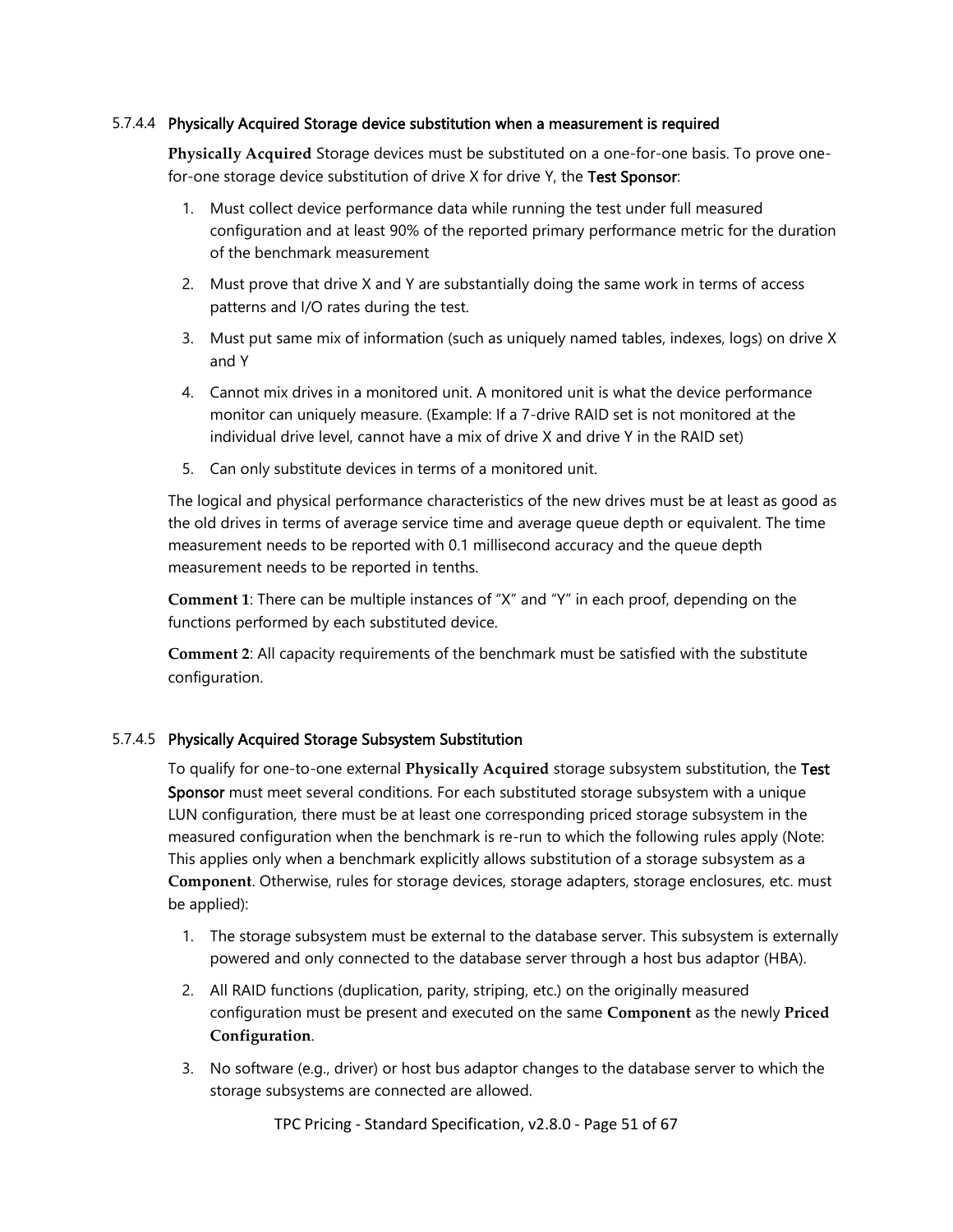- 4. For each substituted storage subsystem, the same type and number of connections must be used in the corresponding priced storage subsystem.
- 5. The total number of LUNs must be the same on each priced storage subsystem as on each substituted storage subsystem.
- 6. Each priced and substituted LUN must contain the same mix of database records (e.g., both have new order records, both have history records).
- 7. Perform a test under full load and on the same configuration used for the performance run.
	- a. Must collect performance data while running at least 90% of the reported Primary Metric(s) for performance for a duration equal in length to the measurement interval.
	- b. The average response time (ms/IO) per LUN over all priced storage subsystems cannot exceed the average response time per LUN over all substituted storage subsystems. All response times need to be reported with 0.1 millisecond accuracy.
	- c. The average throughput (IOs/sec) per LUN over all substituted storage subsystems must be no more than 1% higher than the average throughput per LUN over all priced storage subsystems.
	- d. All performance data must be measured from the perspective of the database server.

The certified TPC auditor must ensure that the priced storage subsystems conform to the benchmark durability requirements.

## 5.7.4.6 Substitution of other Physically Acquired Components (e.g., storage enclosures, external storage controllers, network adapters, routers, bridges, repeaters, switches)

When substitution of other **Physically Acquired Component**s cannot be proven under Clause [5.7.3.4,](#page-48-0) a full benchmark measurement is required. Sufficient performance information relating to the substitute and substituted **Component**s must be provided to show that the Primary Metric for performance will not be degraded with the substitute configuration.

**Component**s must be replaced on a 1-for-1 basis and must satisfy the same functions as those of the substituted **Component**s.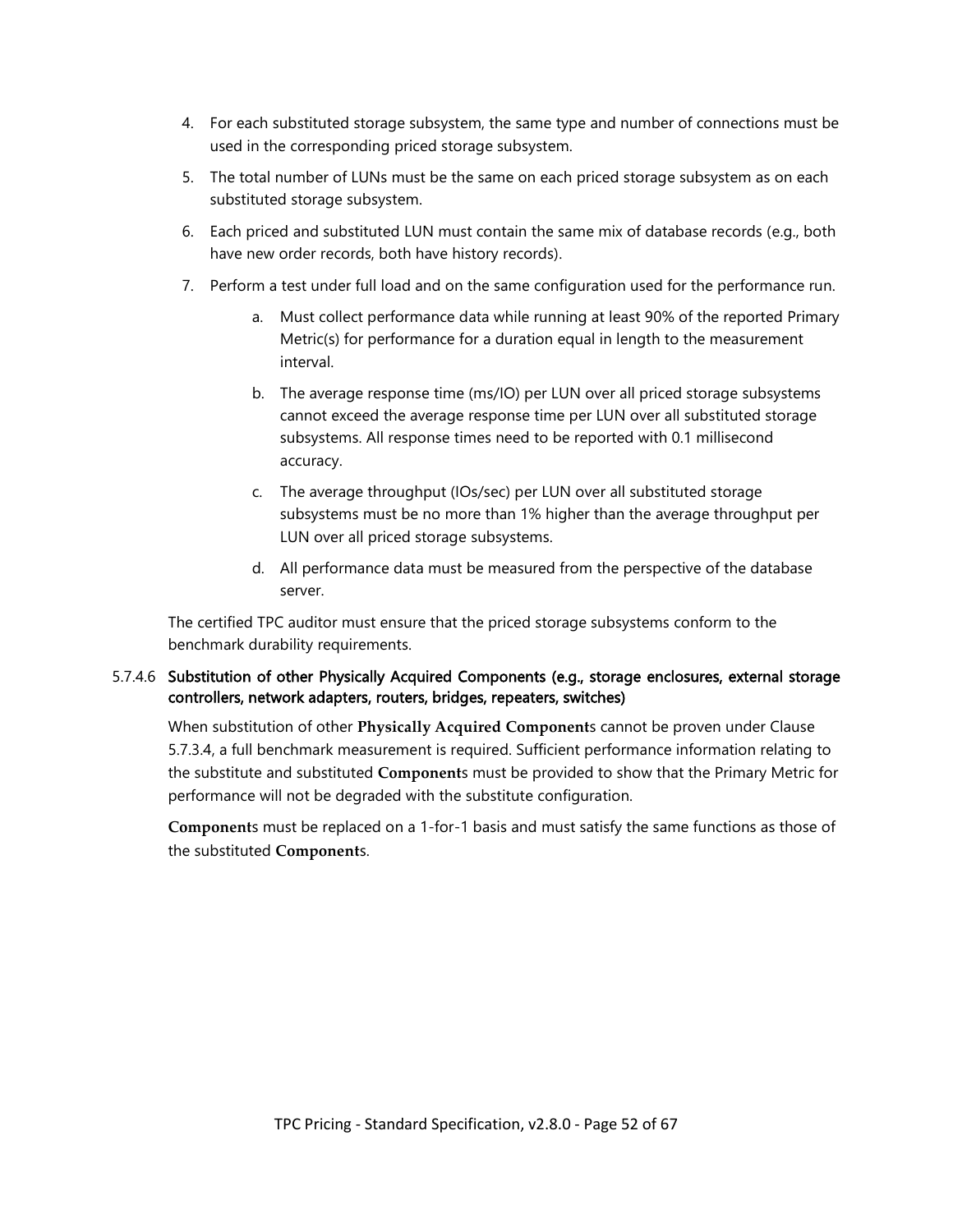#### 5.7.5 Additional Substitution rules

- 5.7.5.1 Substituted **Component**s must be clearly identified in the **FDR**.
- 5.7.5.2 Substitutions are not allowed on **Result**s that have been withdrawn.

Any information and/or measurement results used to prove the validity of a **Component** substitution must be included in the section of the **FDR** that describes the differences between the **Measured Configuration** and **Priced Configuration**. Original and substituted **Component**s must be clearly identified. **Line Item**s that contain substitutions must be designated with an 'S' suffix in the **Pricing Source** column of the price sheet of the Executive Summary and a note in the Notes section of the price sheet saying "One or more components of the **Measured Configuration** have been substituted in the **Priced Configuration**. See the **FDR** for details."

#### 5.7.6 When Components can be substituted

**Component**s can be substituted at initial publication of the **FDR** or whenever the **FDR** is revised.

#### 5.7.7 Challenge of Component substitution

The **Component** substitution is open to challenge according to TPC policies.

### <span id="page-52-0"></span>5.8 Official Language

The official F**ull Disclosure Report** must be written and submitted in English but can be translated into additional languages.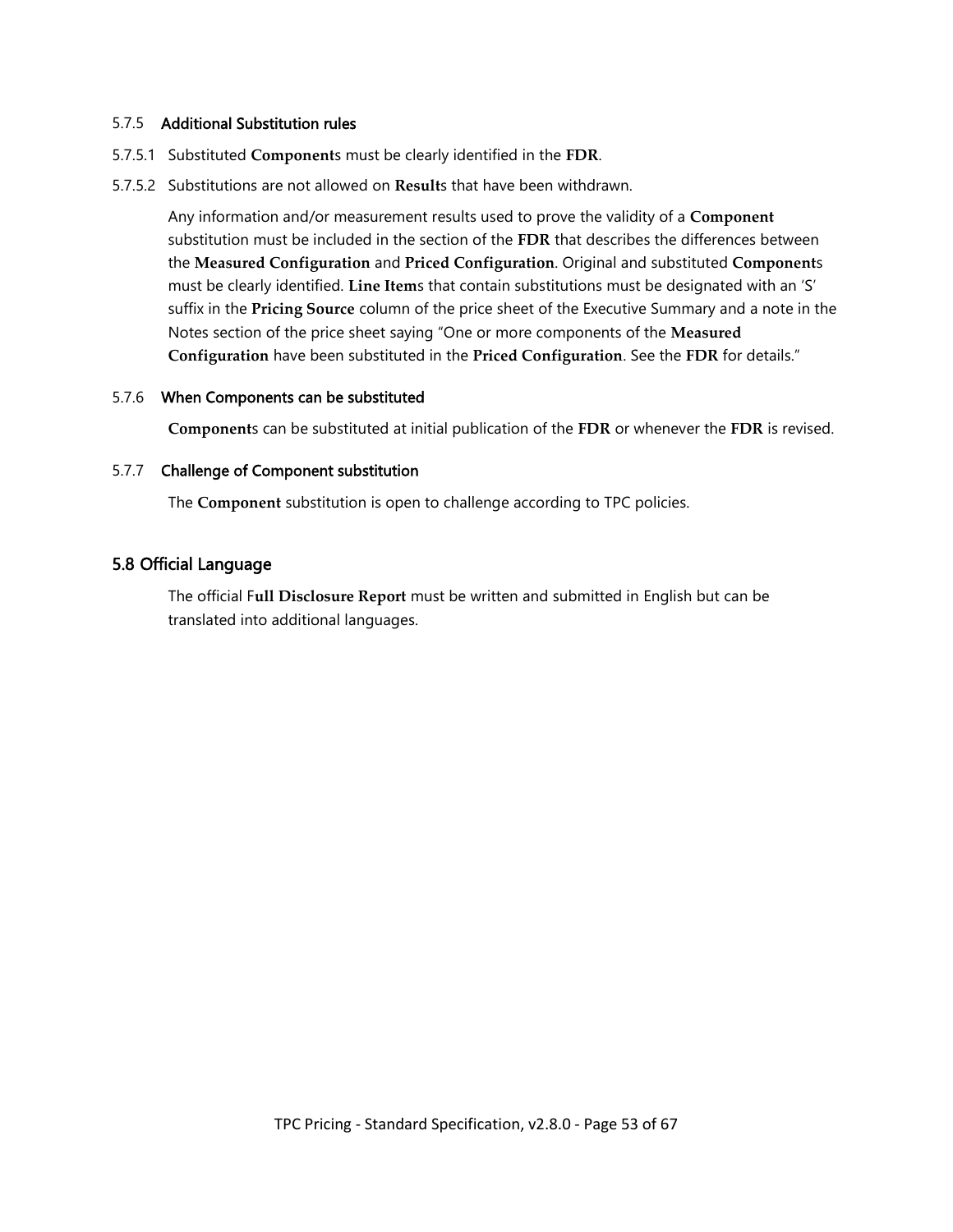## CLAUSE 6 AUDIT

## <span id="page-53-1"></span><span id="page-53-0"></span>6.1 General Rules

#### 6.1.1 General

An audit checklist for pricing-related items is provided as part of this specification. Other audit requirements are included in the individual Benchmark Standard. Certified TPC auditors and/or **Pre-Publication Board**s may enhance this checklist.

### 6.1.2 Attestation Letter

The certified TPC auditor's and/or **Pre-Publication Board**'s attestation letter must be made readily available to the public as part of the F**ull Disclosure Report**, but a detailed report from the certified TPC auditor and/or **Pre-Publication Board** is not required.

## <span id="page-53-2"></span>6.2 Reviewer's Check List

### <span id="page-53-3"></span>6.2.1 Clause 1 Pricing Related Items

- 6.2.1.1 Verify that all required **Component**s of the **Priced Configuration** are priced.
- 6.2.1.2 Verify that the **Pricing Spreadsheet** includes all the hardware or Licensed Compute Services and software licenses, warranty coverage, and additional maintenance costs as required in this specification.
- 6.2.1.3 Verify that price quotes for any items from **Third Party Pricing Source**s are available for inclusion in the **FDR**, as defined in Clause [1.4.4.](#page-24-1)

**Comment 1**: The **Pricing Spreadsheet** is a spreadsheet detailing how the cost of ownership is computed (see Clauses [1.7](#page-25-1) - [1.9,](#page-26-1) [5.1.2,](#page-37-3) and [5.4.2\)](#page-40-1). It must contain the prices, **Discount**s, warranty information, and maintenance costs for all the hardware, **Licensed Compute Services**, and software in the **Priced Configuration**.

**Comment 2**: Since final pricing for new products is typically set very close to the product announcement date, the certified TPC auditor and/or **Pre-Publication Board** is not required to verify the final pricing of the tested system prior to issuing the attestation letter.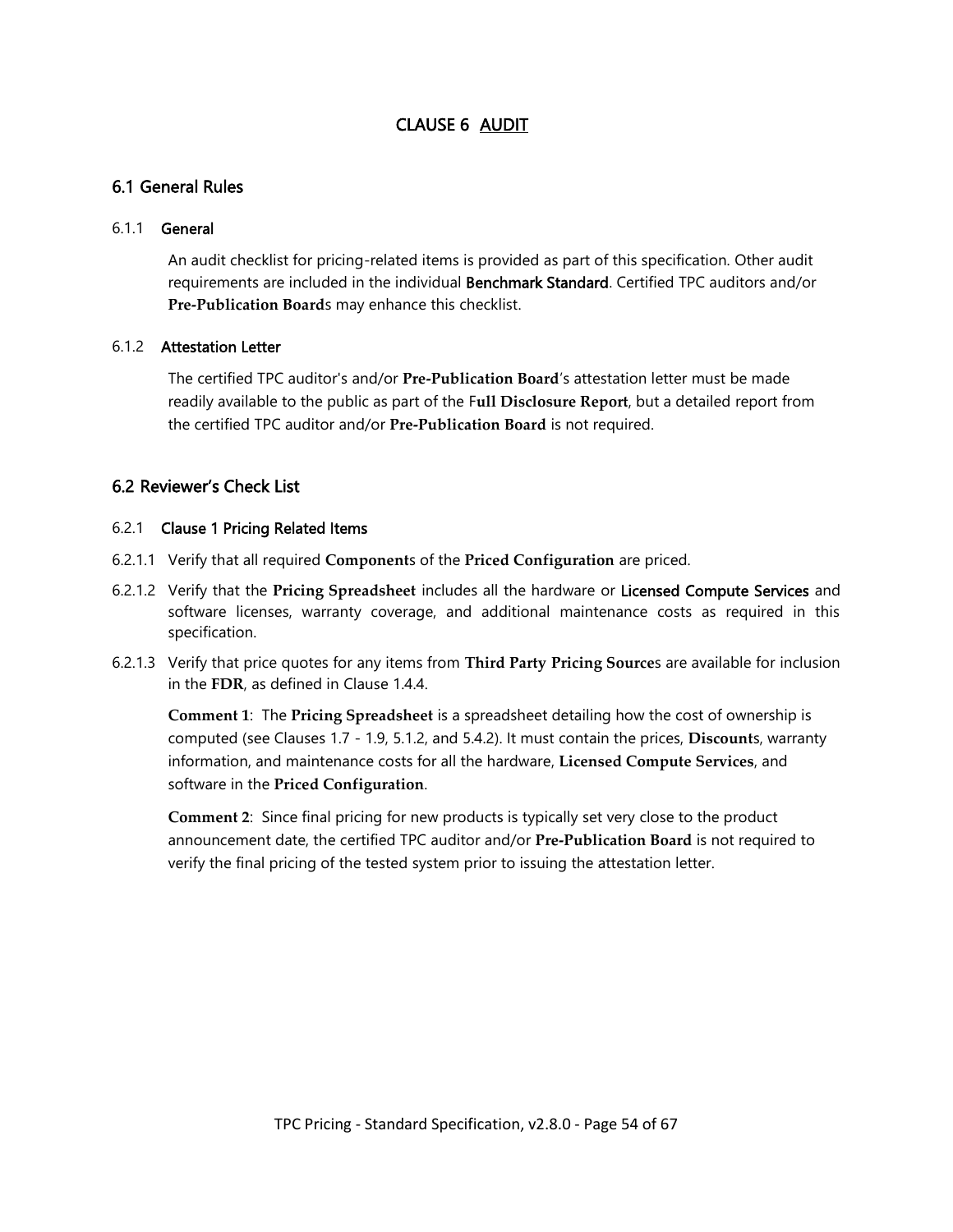- 6.2.1.4 Obtain a written statement from the Test Sponsor that the prices quoted are based on a single purchase, without requirements for past or future purchase, or any privileged relationship between buyer and seller.
- 6.2.1.5 Verify that all **Discount**s have been applied prior to any **Currency Conversion**.
- 6.2.1.6 Verify that the **Priced Configuration** has sufficient storage space for system software, database tables, and recovery logs as required by the Benchmark Standard.
- 6.2.1.7 Verify that storage and processing elements that are not included in the **Priced Configuration** are physically removed or made inaccessible during the performance test.
- 6.2.1.8 Verify that additional **Component**s that are required by Clause [3.3.2](#page-31-1) are included in the **Priced Configuration**.
- 6.2.1.9 Verify that all required maintenance is priced and that the terms and conditions of the priced maintenance satisfy this specification.
- 6.2.1.10 Verify that, when used, Customer spareable **Component**s are priced in sufficient quantity to meet the requirements in [Clause 4 .](#page-32-0)
- 6.2.1.11 If **Component**s in the **Priced Configuration** are being supplied by a company other than the Test Sponsor(s) (i.e., **Third Party** pricing), verify that valid price quotes have been received for all **Third Party Component**s and satisfy the requirement of Clause [1.4.4.](#page-24-1)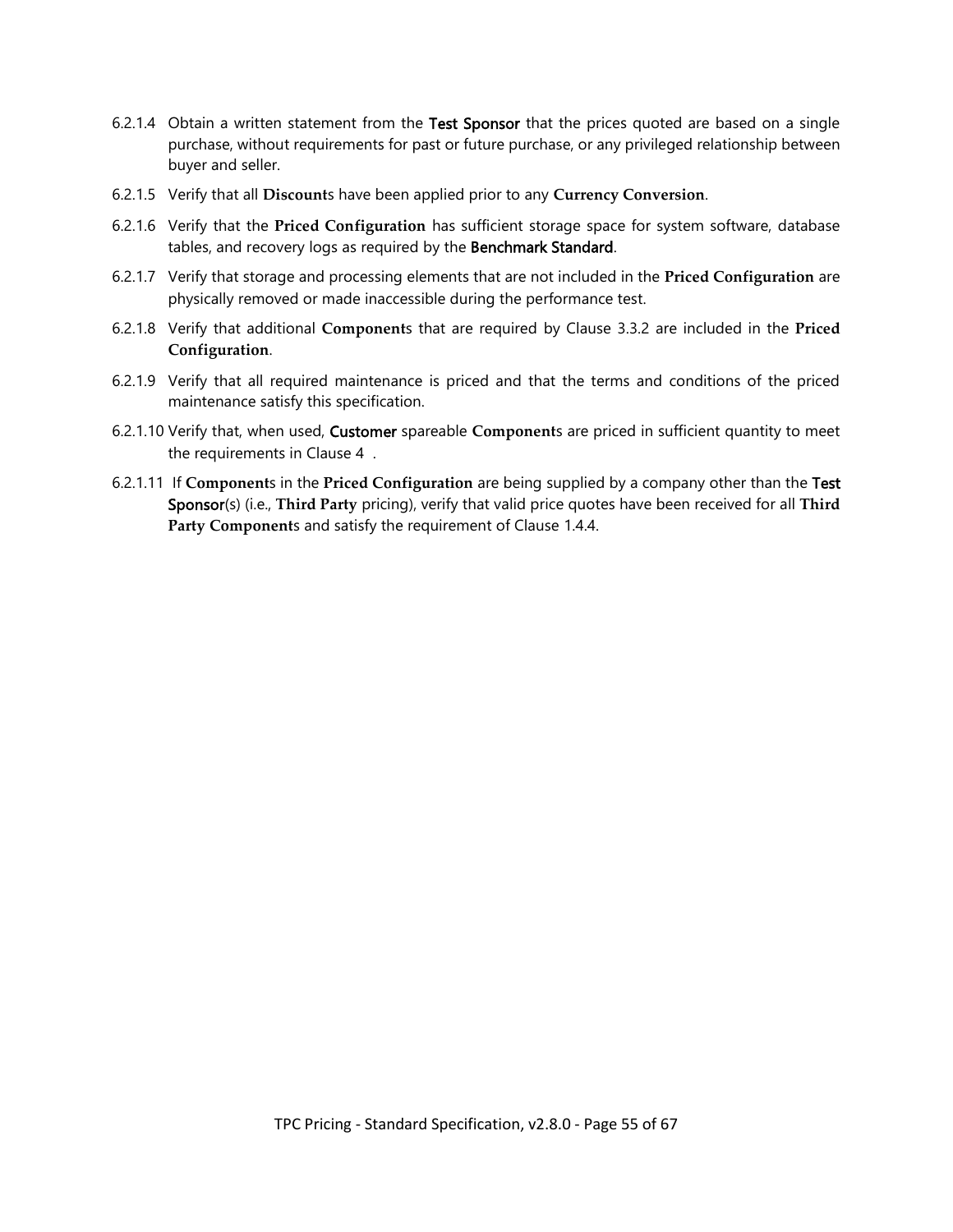## APPENDIX A -- REQUIREMENTS FOR BENCHMARK SPECIFICATIONS

<span id="page-55-0"></span>Each benchmark specification of the TPC shall have an abbreviated pricing clause that delineates benchmark-specific pricing items and points to the TPC Pricing Specification. References to the Pricing Specification should be made, as appropriate, in other sections of the benchmark specification, such as full disclosure and audit clauses.

The following lists identify what information is expected to be in the benchmark specification and what is in the pricing specification:

What is in Pricing Specification:

- 1. Pricing Methodologies (see Clauses 1.7. through 1.10)
- 2. Pricing Models (see Clause 2)
- 3. How things are priced
- 4. Availability and procedures associated with obtaining price
- 5. How substitutions can be priced
- 6. Maintenance/support properties and terms that must be included in the Priced Configuration

What is in Benchmark Specification:

- 1. Which Pricing Methodology is to be used
- 2. Which Pricing Models can be used
- 3. The Components to be priced
- 4. Functional requirements of what is priced
- 5. What substitutions are allowed

The following text must be included in the benchmark specifications:

In the Pricing-related Clause:

"Rules for pricing the **Priced Configuration** and associated software and maintenance are included in the current revision of the TPC Pricing Specification, located at www.tpc.org."

In the Disclosure-related Clause:

"Rules for reporting Pricing information are included in the current revision of the TPC Pricing Specification, located at www.tpc.org."

In the Audit-related Clause:

"Rules for auditing Pricing information are included in the current revision of the TPC Pricing Specification, located at www.tpc.org."

TPC Pricing - Standard Specification, v2.8.0 - Page 56 of 67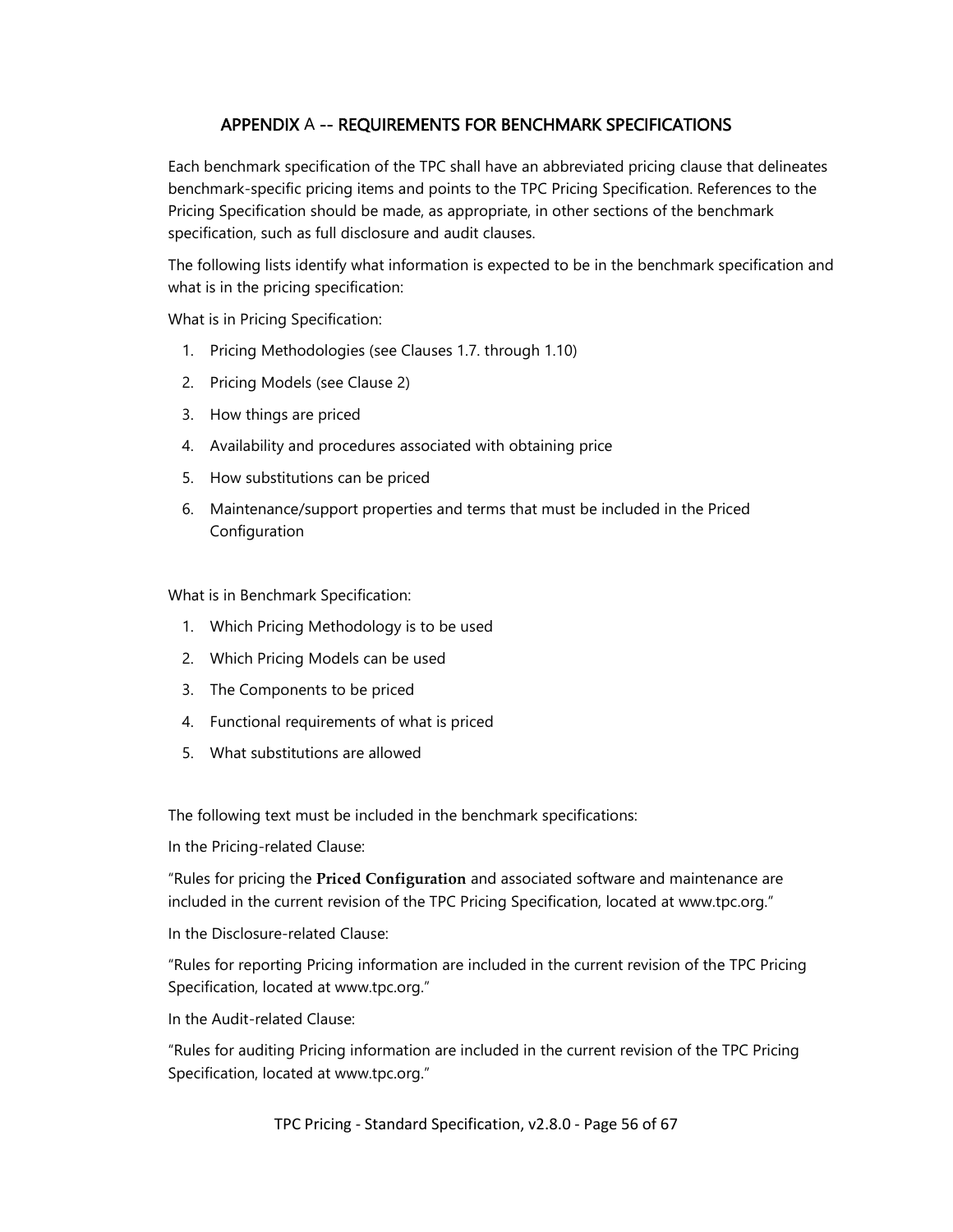TPC Pricing - Standard Specification, v2.8.0 - Page 57 of 67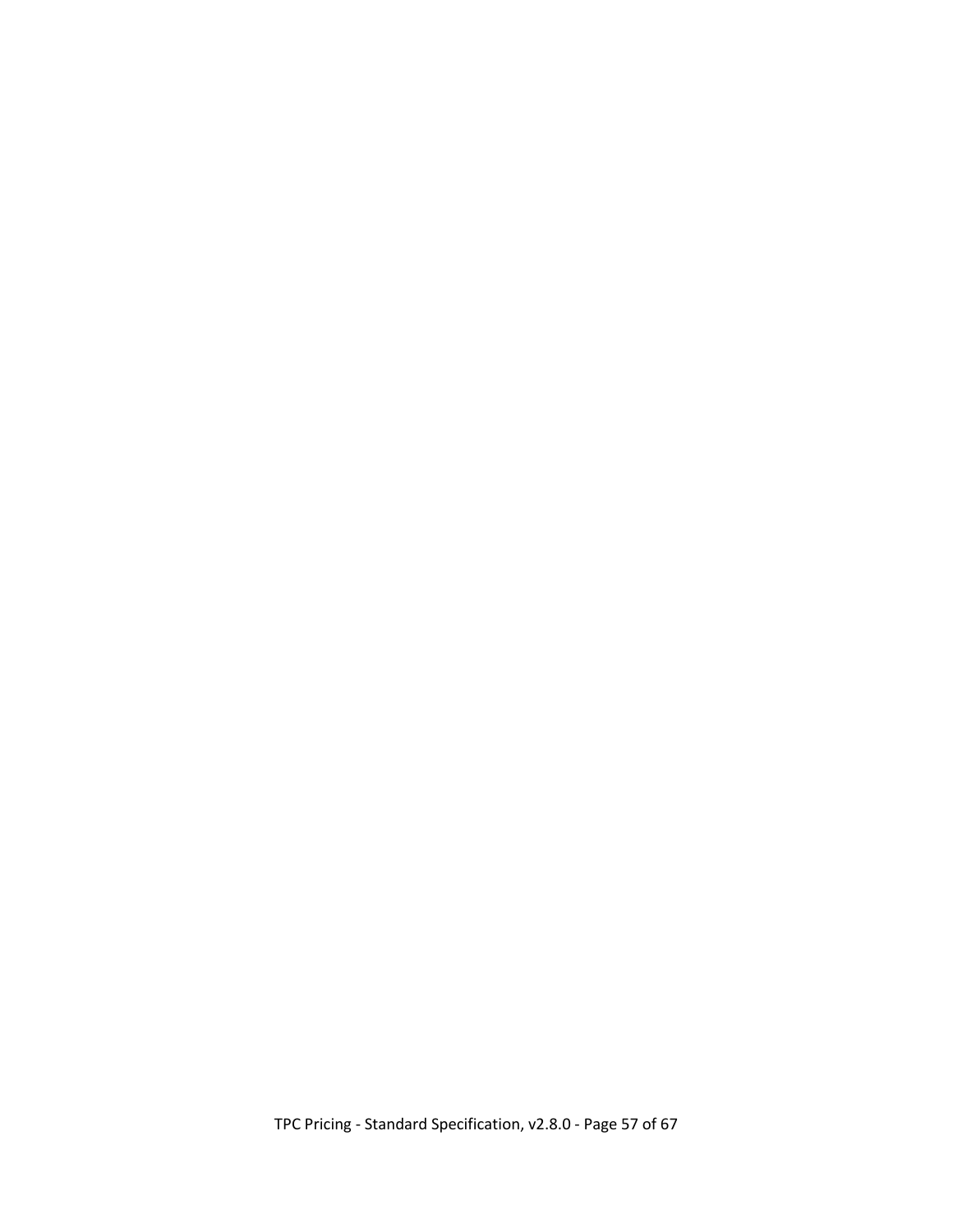### APPENDIX B – EXECUTIVE SUMMARY

<span id="page-57-0"></span>The tables on the following pages illustrate the formats of the Pricing Sheet for the TPC Executive Summary and **Full Disclosure Report**. If all information will not fit on a single page with this format, the Pricing Sheet should be extended to a second page instead of reducing font size. The major headings (e.g., "Server Hardware" in this example) are defined by the individual benchmark specifications.

|                                                                                                                                                                                                                                                                                                                                                                                                                                                                                                                                                                                                           |                    |                                  |                            |                                  | TPC Benchmark xx.y.z<br>TPC Pricing xx.y.z (12 point font) |                                   |  |  |
|-----------------------------------------------------------------------------------------------------------------------------------------------------------------------------------------------------------------------------------------------------------------------------------------------------------------------------------------------------------------------------------------------------------------------------------------------------------------------------------------------------------------------------------------------------------------------------------------------------------|--------------------|----------------------------------|----------------------------|----------------------------------|------------------------------------------------------------|-----------------------------------|--|--|
| <b>Really Good</b><br><b>Computer Corporation</b>                                                                                                                                                                                                                                                                                                                                                                                                                                                                                                                                                         |                    | Widget Model RYO1234             |                            |                                  | (Original) Report Date: 1-January-2020                     |                                   |  |  |
| (14 point font)                                                                                                                                                                                                                                                                                                                                                                                                                                                                                                                                                                                           |                    | (14 point font)                  |                            |                                  | (10 point font)<br>Revision Date: 1-January-2020           |                                   |  |  |
|                                                                                                                                                                                                                                                                                                                                                                                                                                                                                                                                                                                                           |                    |                                  |                            |                                  | (10 point font) (If applicable)                            |                                   |  |  |
|                                                                                                                                                                                                                                                                                                                                                                                                                                                                                                                                                                                                           |                    |                                  |                            |                                  | Availability Date: 1-February-2020                         |                                   |  |  |
|                                                                                                                                                                                                                                                                                                                                                                                                                                                                                                                                                                                                           |                    |                                  |                            |                                  | (10 point font)                                            |                                   |  |  |
| Description [10 point font, san serif bold (across<br>this row and for main titles below); 8 point font,<br>sanserif for other text in this section]                                                                                                                                                                                                                                                                                                                                                                                                                                                      | <b>Part Number</b> | <b>Pricing Source</b>            | <b>List Price</b><br>(CAD) | Qty                              | <b>Extended Price</b><br>(CAD)                             | <b>Maintenance Price</b><br>(CAD) |  |  |
| <b>Server Hardware</b>                                                                                                                                                                                                                                                                                                                                                                                                                                                                                                                                                                                    |                    |                                  |                            |                                  |                                                            |                                   |  |  |
| RO90214,32MB,CDROM,NO HDD, MOUSE                                                                                                                                                                                                                                                                                                                                                                                                                                                                                                                                                                          | $201 - A$          | $\overline{1}$                   | 15,995                     | $\mathbf{1}$                     | 15,995                                                     |                                   |  |  |
| RO90214.DUAL CPU UPGR CARD. 1MB CACHE                                                                                                                                                                                                                                                                                                                                                                                                                                                                                                                                                                     | 25657              | $\overline{1}$                   |                            | $\overline{1}$                   |                                                            |                                   |  |  |
| 128MB SIMMS (4X32MB) FOR ECC MEM BD                                                                                                                                                                                                                                                                                                                                                                                                                                                                                                                                                                       | 82038              | $\ddot{\phantom{0}}$             | 11,495                     | 3                                | 34,485                                                     |                                   |  |  |
| PCI LAN CONTROLLER/10                                                                                                                                                                                                                                                                                                                                                                                                                                                                                                                                                                                     | 654                | 1                                | 595                        | $\mathbf{1}$                     | 595                                                        |                                   |  |  |
| 14" EPA SVGA MONITOR                                                                                                                                                                                                                                                                                                                                                                                                                                                                                                                                                                                      | 26019              |                                  | 480                        |                                  | 480                                                        |                                   |  |  |
| 101-KEYBOARD, PWR CORD<br>DIFF PCI TO SCSI HOST BUS ADAPTER                                                                                                                                                                                                                                                                                                                                                                                                                                                                                                                                               | G6001A-A<br>1111   |                                  | 85<br>995                  | $\overline{1}$<br>$\mathfrak{p}$ | 85<br>1.990                                                |                                   |  |  |
| FCC MEMORY BOARD FOR PC TOWER SYS                                                                                                                                                                                                                                                                                                                                                                                                                                                                                                                                                                         | 77016              | 1                                | 695                        | $\overline{1}$                   | 695                                                        |                                   |  |  |
| SCSI CABLE, 68P HD-68P, 10FT                                                                                                                                                                                                                                                                                                                                                                                                                                                                                                                                                                              | 1EZ10              | $\overline{2}$                   | 130                        | $\overline{4}$                   | 520                                                        |                                   |  |  |
| ED FIE, 256-PORT AUI                                                                                                                                                                                                                                                                                                                                                                                                                                                                                                                                                                                      | 499578T256         | 1                                | 7,000                      | 5                                | 35,000                                                     |                                   |  |  |
| LIGHTER 10 BASE-T XCVR AUI TO RF45                                                                                                                                                                                                                                                                                                                                                                                                                                                                                                                                                                        | 40064              | 1                                | 109                        | $\overline{2}$                   | 218                                                        |                                   |  |  |
| ED IEEE802.3 TRANCEIVER                                                                                                                                                                                                                                                                                                                                                                                                                                                                                                                                                                                   | 4540-B             | 1                                | 289                        | $\overline{2}$                   | 578                                                        |                                   |  |  |
| SERVER MAINTENANCE - 3 YR/24x7/4HR RESPONSE                                                                                                                                                                                                                                                                                                                                                                                                                                                                                                                                                               | <b>SMH247</b>      | 1                                | 7.247                      | $\overline{1}$                   |                                                            | 7,247                             |  |  |
|                                                                                                                                                                                                                                                                                                                                                                                                                                                                                                                                                                                                           |                    |                                  |                            |                                  |                                                            |                                   |  |  |
|                                                                                                                                                                                                                                                                                                                                                                                                                                                                                                                                                                                                           |                    |                                  |                            | Sub-Total                        | 90,641                                                     | 7,247                             |  |  |
|                                                                                                                                                                                                                                                                                                                                                                                                                                                                                                                                                                                                           |                    |                                  |                            |                                  |                                                            |                                   |  |  |
| Server Storage <sup>A</sup>                                                                                                                                                                                                                                                                                                                                                                                                                                                                                                                                                                               |                    |                                  |                            |                                  |                                                            |                                   |  |  |
| 2GB 7200 RPM DISK MODULE<br><b>DESKSIDE CHASSIS</b>                                                                                                                                                                                                                                                                                                                                                                                                                                                                                                                                                       | 12009-HB<br>78900D | $\overline{1}$<br>$\overline{1}$ | 1,099<br>2.935             | 80<br>3                          | 87,920<br>8.805                                            |                                   |  |  |
| STORAGE MAINTENANCE - 3 YR/24x7/4HR RESPONSE                                                                                                                                                                                                                                                                                                                                                                                                                                                                                                                                                              | <b>SMS247</b>      |                                  | 1,190                      | $\overline{1}$                   |                                                            | 1,190                             |  |  |
|                                                                                                                                                                                                                                                                                                                                                                                                                                                                                                                                                                                                           |                    |                                  |                            |                                  |                                                            |                                   |  |  |
|                                                                                                                                                                                                                                                                                                                                                                                                                                                                                                                                                                                                           |                    |                                  |                            | Sub-Total                        | 96,725                                                     | 1,190                             |  |  |
|                                                                                                                                                                                                                                                                                                                                                                                                                                                                                                                                                                                                           |                    |                                  |                            |                                  |                                                            |                                   |  |  |
| Server Software<br>ACME UNIX                                                                                                                                                                                                                                                                                                                                                                                                                                                                                                                                                                              | K985               | $\overline{1}$                   | 9,800                      | $\overline{1}$                   | 9.800                                                      |                                   |  |  |
| ACME SERVICEPLUS FOR LINUX                                                                                                                                                                                                                                                                                                                                                                                                                                                                                                                                                                                | K467               | $\overline{1}$                   | $\overline{0}$             | $\overline{1}$                   | $\circ$                                                    | 6,960                             |  |  |
| <b>RDBMS &amp; SQL</b>                                                                                                                                                                                                                                                                                                                                                                                                                                                                                                                                                                                    | 123456789          | $3^*$                            | 106,500                    | $\overline{1}$                   | 106,500                                                    | 46,400                            |  |  |
|                                                                                                                                                                                                                                                                                                                                                                                                                                                                                                                                                                                                           |                    |                                  |                            |                                  |                                                            |                                   |  |  |
|                                                                                                                                                                                                                                                                                                                                                                                                                                                                                                                                                                                                           |                    |                                  |                            | Sub-Total                        | 116,300                                                    | 53,360                            |  |  |
|                                                                                                                                                                                                                                                                                                                                                                                                                                                                                                                                                                                                           |                    |                                  |                            |                                  |                                                            |                                   |  |  |
| <b>Client Hardware</b><br>RO90200,32MB,CDROM,NO HDD, MOUSE                                                                                                                                                                                                                                                                                                                                                                                                                                                                                                                                                | 200-A              |                                  | 12,995                     |                                  | 12,995                                                     | 4,622                             |  |  |
| 128MB SIMMS (4X32MB) FOR ECC MEM BD                                                                                                                                                                                                                                                                                                                                                                                                                                                                                                                                                                       | 82038              | $\mathbf{1}$<br>$\overline{1}$   | 11,495                     | $\mathbf{1}$<br>$\overline{2}$   | 22,990                                                     |                                   |  |  |
| PCI LAN CONTROLLER/10                                                                                                                                                                                                                                                                                                                                                                                                                                                                                                                                                                                     | 7422               | $\overline{1}$                   | 595                        | $\overline{1}$                   | 595                                                        | 130                               |  |  |
| STANDARD MAINTENANCE - 3 YR/24x7/4HR RESPONSE                                                                                                                                                                                                                                                                                                                                                                                                                                                                                                                                                             | <b>SMC247</b>      | 1                                | 1.150                      | $\overline{1}$                   |                                                            | 1,150                             |  |  |
|                                                                                                                                                                                                                                                                                                                                                                                                                                                                                                                                                                                                           |                    |                                  |                            |                                  |                                                            |                                   |  |  |
|                                                                                                                                                                                                                                                                                                                                                                                                                                                                                                                                                                                                           |                    |                                  |                            | Sub-Total                        | 36,580                                                     | 5,902                             |  |  |
| <b>Client Software</b>                                                                                                                                                                                                                                                                                                                                                                                                                                                                                                                                                                                    |                    |                                  |                            |                                  |                                                            |                                   |  |  |
| ACME UNIX                                                                                                                                                                                                                                                                                                                                                                                                                                                                                                                                                                                                 | K980               | $\overline{1}$                   | 2.250                      | $\mathbf{1}$                     | 2.250                                                      |                                   |  |  |
| ACME UNIX SERVICEPLUS                                                                                                                                                                                                                                                                                                                                                                                                                                                                                                                                                                                     | K466               | 1                                | $\overline{0}$             | $\overline{1}$                   | $^{\circ}$                                                 | 24,000                            |  |  |
| ACME UNIX UPGRADE TO UNLIMITED USERS                                                                                                                                                                                                                                                                                                                                                                                                                                                                                                                                                                      | POO1ASA9FN         |                                  | 24,000                     | 1                                | 24,000                                                     |                                   |  |  |
|                                                                                                                                                                                                                                                                                                                                                                                                                                                                                                                                                                                                           |                    |                                  |                            | Sub-Total                        | 26,250                                                     | 24,000                            |  |  |
|                                                                                                                                                                                                                                                                                                                                                                                                                                                                                                                                                                                                           |                    |                                  |                            |                                  |                                                            |                                   |  |  |
|                                                                                                                                                                                                                                                                                                                                                                                                                                                                                                                                                                                                           |                    |                                  |                            | Other Discounts <sup>B</sup>     | (\$16,397)                                                 | (\$2,566)                         |  |  |
|                                                                                                                                                                                                                                                                                                                                                                                                                                                                                                                                                                                                           |                    |                                  |                            | Total                            | \$350,099 CAD                                              | \$89,133 CAD                      |  |  |
| Notes: (8 point font, sans serif, bold)                                                                                                                                                                                                                                                                                                                                                                                                                                                                                                                                                                   |                    |                                  |                            |                                  |                                                            |                                   |  |  |
| Basis for discounts: <sup>A</sup> Server storage discounted 25% by dollar volume; <sup>B</sup> All Acme-sourced products and services discounted                                                                                                                                                                                                                                                                                                                                                                                                                                                          |                    |                                  |                            |                                  | Three-Year Cost of Ownership:                              | \$439,232 CAD                     |  |  |
| by 3% for good-guy discount.<br>Price Source: 1 = Acme, 2 = Allison Corp., 3 = Lena RDBMS, 4 = MonMon, Ltd.                                                                                                                                                                                                                                                                                                                                                                                                                                                                                               |                    |                                  |                            |                                  | <b>Benchmark Rating:</b>                                   | 4229.11                           |  |  |
| These components are not immediately orderable. See the FDR for more information.                                                                                                                                                                                                                                                                                                                                                                                                                                                                                                                         |                    |                                  |                            |                                  |                                                            |                                   |  |  |
| Audited by Benchmarks R' Us                                                                                                                                                                                                                                                                                                                                                                                                                                                                                                                                                                               |                    |                                  |                            |                                  | Price/Performance:                                         | \$103.86 CAD                      |  |  |
|                                                                                                                                                                                                                                                                                                                                                                                                                                                                                                                                                                                                           |                    |                                  |                            |                                  |                                                            |                                   |  |  |
| Prices used in TPC benchmarks must reflect the actual prices a customer would pay for purchase of the components in all regions specified in the result. Individually negotiated discounts are not permitted. Special<br>prices based on assumptions about past or future purchases are not permitted. All discounts reflect standard pricing conventions for the listed components. For complete details, see the pricing section of the TPC<br>benchmark specification. If you find that stated prices are not available according to these terms, please inform the TPC at pricing@tpc.org. Thank you. |                    |                                  |                            |                                  |                                                            |                                   |  |  |

**Figure 5 - Example pricing sheet with all Line Items using the same currency**

TPC Pricing - Standard Specification, v2.8.0 - Page 58 of 67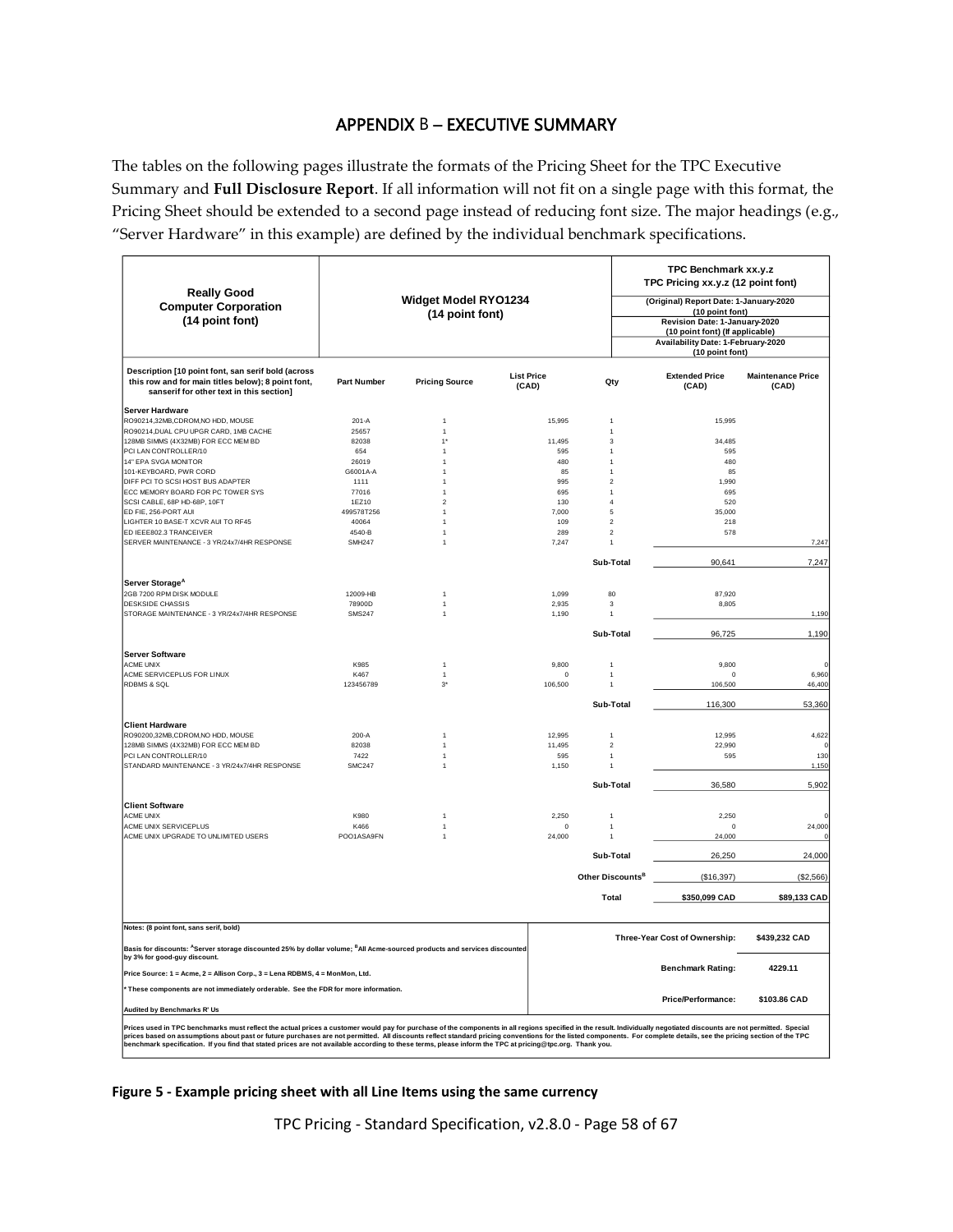|                                                                                                                                                                                                                                                                                                                                                                                                                                                                                                                                                                                   |                                                                |                                  |                          |                                                            |                          | TPC Benchmark xx.y.z                                                                                                                                                                                                                                                                                                                                                                                                                                                                                                                                                   |              |
|-----------------------------------------------------------------------------------------------------------------------------------------------------------------------------------------------------------------------------------------------------------------------------------------------------------------------------------------------------------------------------------------------------------------------------------------------------------------------------------------------------------------------------------------------------------------------------------|----------------------------------------------------------------|----------------------------------|--------------------------|------------------------------------------------------------|--------------------------|------------------------------------------------------------------------------------------------------------------------------------------------------------------------------------------------------------------------------------------------------------------------------------------------------------------------------------------------------------------------------------------------------------------------------------------------------------------------------------------------------------------------------------------------------------------------|--------------|
| <b>Really Good</b><br><b>Computer Corporation</b>                                                                                                                                                                                                                                                                                                                                                                                                                                                                                                                                 | Widget Model RYO1234<br>(Original) Report Date: 1-January-2020 |                                  |                          |                                                            |                          |                                                                                                                                                                                                                                                                                                                                                                                                                                                                                                                                                                        |              |
| (14 point font)                                                                                                                                                                                                                                                                                                                                                                                                                                                                                                                                                                   |                                                                | (14 point font)                  |                          |                                                            |                          |                                                                                                                                                                                                                                                                                                                                                                                                                                                                                                                                                                        |              |
|                                                                                                                                                                                                                                                                                                                                                                                                                                                                                                                                                                                   |                                                                |                                  |                          |                                                            |                          | TPC Pricing xx.y.z (12 point font)<br>(10 point font)<br>Revision Date: 1-January-2020<br>(10 point font) (If applicable)<br>Availability Date: 1-February-2020<br>line item discounts Maintenance Price<br>are used)<br>7,247 CAD<br>7,247 CAD<br>65,940 GBP<br>6,604 GBP<br>1,190 GBP<br>72,544 GBP<br>1,190 GBP<br>0 USD<br>6,960 USD<br>46,400 GBF<br>6,960 USD<br>46,400 GBP<br>1,150 CAD<br>1,150 CAD<br>0 USD<br>24,000 USD<br>0 USD<br>24,000 USD<br>(\$929) USD<br>81,035 CAD<br>123.525 CAD<br>39,532 CAD<br>\$124,606 CAD<br>\$121,495 CAD<br>\$535,113 CAD |              |
|                                                                                                                                                                                                                                                                                                                                                                                                                                                                                                                                                                                   |                                                                |                                  |                          |                                                            |                          | (10 point font)                                                                                                                                                                                                                                                                                                                                                                                                                                                                                                                                                        |              |
| Description [10 point font, san serif bold (across<br>this row and for main titles below); 8 point<br>font, sanserif for other<br>text in this<br>section]                                                                                                                                                                                                                                                                                                                                                                                                                        | <b>Part Number</b>                                             | <b>Pricing Source</b>            | <b>List Price</b>        | Qty                                                        | <b>Extended Price</b>    | Dicounted Price (if                                                                                                                                                                                                                                                                                                                                                                                                                                                                                                                                                    |              |
| <b>Server Hardware</b>                                                                                                                                                                                                                                                                                                                                                                                                                                                                                                                                                            |                                                                |                                  |                          |                                                            |                          |                                                                                                                                                                                                                                                                                                                                                                                                                                                                                                                                                                        |              |
| RO90214,32MB,CDROM,NO HDD, MOUSE<br>RO90214, DUAL CPU UPGR CARD, 1MB CACHE                                                                                                                                                                                                                                                                                                                                                                                                                                                                                                        | $201-A$<br>25657                                               | $\overline{1}$                   | 15,995 CAD<br>17,000 CAD | 1<br>$\overline{1}$                                        | 15,995 CAD<br>17,000 CAD |                                                                                                                                                                                                                                                                                                                                                                                                                                                                                                                                                                        |              |
| 128MB SIMMS (4X32MB) FOR ECC MEM BD                                                                                                                                                                                                                                                                                                                                                                                                                                                                                                                                               | 82038                                                          | $1*$                             | 11,495 CAD               | $\overline{3}$                                             | 34,485 CAD               |                                                                                                                                                                                                                                                                                                                                                                                                                                                                                                                                                                        |              |
| PCI LAN CONTROLLER/10                                                                                                                                                                                                                                                                                                                                                                                                                                                                                                                                                             | 654                                                            |                                  | 595 CAD                  | $\overline{1}$                                             | 595 CAD                  |                                                                                                                                                                                                                                                                                                                                                                                                                                                                                                                                                                        |              |
| 14" EPA SVGA MONITOR<br>101-KEYBOARD, PWR CORD                                                                                                                                                                                                                                                                                                                                                                                                                                                                                                                                    | 26019<br>G6001A-A                                              |                                  | 480 CAD<br>85 CAD        | 1                                                          | 480 CAD<br>85 CAD        |                                                                                                                                                                                                                                                                                                                                                                                                                                                                                                                                                                        |              |
| DIFF PCI TO SCSI HOST BUS ADAPTER                                                                                                                                                                                                                                                                                                                                                                                                                                                                                                                                                 | 1111                                                           |                                  | 995 CAD                  | $\overline{2}$                                             | 1,990 CAD                |                                                                                                                                                                                                                                                                                                                                                                                                                                                                                                                                                                        |              |
| ECC MEMORY BOARD FOR PC TOWER SYS                                                                                                                                                                                                                                                                                                                                                                                                                                                                                                                                                 | 77016                                                          |                                  | 695 CAD                  | 1                                                          | 695 CAD                  |                                                                                                                                                                                                                                                                                                                                                                                                                                                                                                                                                                        |              |
| SCSI CABLE, 68P HD-68P, 10FT<br>ED FIE. 256-PORT AUI                                                                                                                                                                                                                                                                                                                                                                                                                                                                                                                              | 1EZ10<br>499578T256                                            |                                  | 130 CAD<br>7,000 CAD     | $\overline{4}$<br>$\mathbf 5$                              | 520 CAD<br>35,000 CAD    |                                                                                                                                                                                                                                                                                                                                                                                                                                                                                                                                                                        |              |
| LIGHTER 10 BASE-T XCVR AUI TO RF45                                                                                                                                                                                                                                                                                                                                                                                                                                                                                                                                                | 40064                                                          |                                  | 109 CAD                  | $\overline{2}$                                             | 218 CAD                  |                                                                                                                                                                                                                                                                                                                                                                                                                                                                                                                                                                        |              |
| ED IFFF802.3 TRANCEIVER                                                                                                                                                                                                                                                                                                                                                                                                                                                                                                                                                           | 4540-B                                                         |                                  | 289 CAD                  | $\overline{2}$                                             | 578 CAD                  |                                                                                                                                                                                                                                                                                                                                                                                                                                                                                                                                                                        |              |
| SERVER MAINTENANCE - 3 YR/24x7/4HR RESPONSE                                                                                                                                                                                                                                                                                                                                                                                                                                                                                                                                       | <b>SMH247</b>                                                  |                                  | 7,247 CAD                | 1                                                          |                          |                                                                                                                                                                                                                                                                                                                                                                                                                                                                                                                                                                        |              |
|                                                                                                                                                                                                                                                                                                                                                                                                                                                                                                                                                                                   |                                                                |                                  |                          | Sub-Total                                                  | 107,641 CAD              |                                                                                                                                                                                                                                                                                                                                                                                                                                                                                                                                                                        |              |
| Server Storage <sup>A</sup>                                                                                                                                                                                                                                                                                                                                                                                                                                                                                                                                                       |                                                                |                                  |                          |                                                            |                          |                                                                                                                                                                                                                                                                                                                                                                                                                                                                                                                                                                        |              |
| 2GB 7200 RPM DISK MODULE                                                                                                                                                                                                                                                                                                                                                                                                                                                                                                                                                          | 12009-HB                                                       |                                  | 1,099 GBP                | 80                                                         | 87,920 GBP               |                                                                                                                                                                                                                                                                                                                                                                                                                                                                                                                                                                        |              |
| <b>DESKSIDE CHASSIS</b><br>STORAGE MAINTENANCE - 3 YR/24x7/4HR RESPONSE                                                                                                                                                                                                                                                                                                                                                                                                                                                                                                           | 78900D<br><b>SMS247</b>                                        |                                  | 2.935 GBP<br>1.190 GBP   | $\mathbf{3}$<br>1                                          | 8,805 GBP                |                                                                                                                                                                                                                                                                                                                                                                                                                                                                                                                                                                        |              |
|                                                                                                                                                                                                                                                                                                                                                                                                                                                                                                                                                                                   |                                                                |                                  |                          |                                                            |                          |                                                                                                                                                                                                                                                                                                                                                                                                                                                                                                                                                                        |              |
|                                                                                                                                                                                                                                                                                                                                                                                                                                                                                                                                                                                   |                                                                |                                  |                          | Sub-Total                                                  | 96,725 GBP               |                                                                                                                                                                                                                                                                                                                                                                                                                                                                                                                                                                        |              |
| Server Software                                                                                                                                                                                                                                                                                                                                                                                                                                                                                                                                                                   |                                                                |                                  |                          |                                                            |                          |                                                                                                                                                                                                                                                                                                                                                                                                                                                                                                                                                                        |              |
| ACME UNIX<br>ACME SERVICEPLUS FOR LINUX                                                                                                                                                                                                                                                                                                                                                                                                                                                                                                                                           | K985<br>K467                                                   | $\overline{2}$<br>$\overline{2}$ | 9,800 USD<br>0 USD       | $\mathbf{1}$<br>$\mathbf{1}$                               | 9,800 USD<br>0 USD       |                                                                                                                                                                                                                                                                                                                                                                                                                                                                                                                                                                        |              |
| <b>RDBMS &amp; SQL</b>                                                                                                                                                                                                                                                                                                                                                                                                                                                                                                                                                            | 123456789                                                      | $\mathbf{R}^{\prime}$            | 58,000 GBP               | 1                                                          | 58,000 GBP               |                                                                                                                                                                                                                                                                                                                                                                                                                                                                                                                                                                        |              |
|                                                                                                                                                                                                                                                                                                                                                                                                                                                                                                                                                                                   |                                                                |                                  |                          | Sub-Total (USD)                                            | 9,800 USD                |                                                                                                                                                                                                                                                                                                                                                                                                                                                                                                                                                                        |              |
|                                                                                                                                                                                                                                                                                                                                                                                                                                                                                                                                                                                   |                                                                |                                  |                          | Sub-Total (GBP)                                            | 58,000 GBP               |                                                                                                                                                                                                                                                                                                                                                                                                                                                                                                                                                                        |              |
|                                                                                                                                                                                                                                                                                                                                                                                                                                                                                                                                                                                   |                                                                |                                  |                          |                                                            |                          |                                                                                                                                                                                                                                                                                                                                                                                                                                                                                                                                                                        |              |
| <b>Client Hardware</b><br>RO90200 32MB CDROM NO HDD. MOUSE                                                                                                                                                                                                                                                                                                                                                                                                                                                                                                                        | $200 - A$                                                      |                                  | 12.995 CAD               | $\overline{1}$                                             | 12.995 CAD               |                                                                                                                                                                                                                                                                                                                                                                                                                                                                                                                                                                        |              |
| 128MB SIMMS (4X32MB) FOR ECC MEM BD                                                                                                                                                                                                                                                                                                                                                                                                                                                                                                                                               | 82038                                                          |                                  | 11,495 CAD               | $\overline{a}$                                             | 22,990 CAD               |                                                                                                                                                                                                                                                                                                                                                                                                                                                                                                                                                                        |              |
| PCI LAN CONTROLLER/10                                                                                                                                                                                                                                                                                                                                                                                                                                                                                                                                                             | 7422                                                           |                                  | 595 CAD                  | $\mathbf{1}$                                               | 595 CAD                  |                                                                                                                                                                                                                                                                                                                                                                                                                                                                                                                                                                        |              |
| STANDARD MAINTENANCE - 3 YR/24x7/4HR RESPONSE                                                                                                                                                                                                                                                                                                                                                                                                                                                                                                                                     | SMC247                                                         |                                  | 1,150 CAD                | 1                                                          |                          |                                                                                                                                                                                                                                                                                                                                                                                                                                                                                                                                                                        |              |
|                                                                                                                                                                                                                                                                                                                                                                                                                                                                                                                                                                                   |                                                                |                                  |                          | Sub-Total                                                  | 36,580 CAD               |                                                                                                                                                                                                                                                                                                                                                                                                                                                                                                                                                                        |              |
| <b>Client Software</b>                                                                                                                                                                                                                                                                                                                                                                                                                                                                                                                                                            |                                                                |                                  |                          |                                                            |                          |                                                                                                                                                                                                                                                                                                                                                                                                                                                                                                                                                                        |              |
| <b>ACME UNIX</b>                                                                                                                                                                                                                                                                                                                                                                                                                                                                                                                                                                  | <b>K980</b>                                                    | $\overline{z}$                   | 2.250 USD                | 1                                                          | 2.250 USD                |                                                                                                                                                                                                                                                                                                                                                                                                                                                                                                                                                                        |              |
| ACME UNIX SERVICEPLUS<br>ACME UNIX UPGRADE TO UNLIMITED USERS                                                                                                                                                                                                                                                                                                                                                                                                                                                                                                                     | K466<br>POO1ASA9FN                                             | $\overline{a}$<br>$\overline{z}$ | 0 USD<br>24,000 USD      | 1                                                          | 0 USD<br>24,000 USD      |                                                                                                                                                                                                                                                                                                                                                                                                                                                                                                                                                                        |              |
|                                                                                                                                                                                                                                                                                                                                                                                                                                                                                                                                                                                   |                                                                |                                  |                          | Sub-Total                                                  | 26,250 USD               |                                                                                                                                                                                                                                                                                                                                                                                                                                                                                                                                                                        |              |
|                                                                                                                                                                                                                                                                                                                                                                                                                                                                                                                                                                                   |                                                                |                                  |                          | Other Discounts <sup>B</sup>                               | (\$1,082) USD            |                                                                                                                                                                                                                                                                                                                                                                                                                                                                                                                                                                        |              |
|                                                                                                                                                                                                                                                                                                                                                                                                                                                                                                                                                                                   |                                                                |                                  |                          |                                                            |                          |                                                                                                                                                                                                                                                                                                                                                                                                                                                                                                                                                                        |              |
|                                                                                                                                                                                                                                                                                                                                                                                                                                                                                                                                                                                   |                                                                |                                  |                          | <b>Currency Conversion**</b><br>GBP to CAD:<br>USD to CAD: | 98,760 CAD<br>46,031 CAD |                                                                                                                                                                                                                                                                                                                                                                                                                                                                                                                                                                        |              |
|                                                                                                                                                                                                                                                                                                                                                                                                                                                                                                                                                                                   |                                                                |                                  |                          | Total                                                      | \$289,012 CAD            |                                                                                                                                                                                                                                                                                                                                                                                                                                                                                                                                                                        |              |
|                                                                                                                                                                                                                                                                                                                                                                                                                                                                                                                                                                                   |                                                                |                                  |                          |                                                            |                          |                                                                                                                                                                                                                                                                                                                                                                                                                                                                                                                                                                        |              |
| Notes: (8 point font, sans serif, bold)<br>Basis for discounts: <sup>A</sup> Server storage discounted 25% by dollar volume; <sup>B</sup> All Acme-sourced products and services discounted                                                                                                                                                                                                                                                                                                                                                                                       |                                                                |                                  |                          |                                                            |                          | Three-Year Cost of Ownership:                                                                                                                                                                                                                                                                                                                                                                                                                                                                                                                                          |              |
| by 3% for good-guy discount.                                                                                                                                                                                                                                                                                                                                                                                                                                                                                                                                                      |                                                                |                                  |                          |                                                            |                          | <b>Benchmark Rating:</b>                                                                                                                                                                                                                                                                                                                                                                                                                                                                                                                                               | 4229.11      |
| Price Source: 1 = Allison Corp., 2 = Acme, 3 = Lena RDBMS, 4 = Cables, Cables, Cables Inc                                                                                                                                                                                                                                                                                                                                                                                                                                                                                         |                                                                |                                  |                          |                                                            |                          |                                                                                                                                                                                                                                                                                                                                                                                                                                                                                                                                                                        |              |
| These components are not immediately orderable. See the FDR for more information.<br>Currency Conversion Date: 10/31/2019: 1 USD = 1.3163495781 CAD; 1 GBP = 1.7027643510 CAD                                                                                                                                                                                                                                                                                                                                                                                                     |                                                                |                                  |                          |                                                            |                          | Price/Performance:                                                                                                                                                                                                                                                                                                                                                                                                                                                                                                                                                     | \$126.54 CAD |
| Source: https://www.xe.com/currencytables/?from=CAD&date=2019-10-31                                                                                                                                                                                                                                                                                                                                                                                                                                                                                                               |                                                                |                                  |                          |                                                            |                          |                                                                                                                                                                                                                                                                                                                                                                                                                                                                                                                                                                        |              |
| Audited by Benchmarks R' Us                                                                                                                                                                                                                                                                                                                                                                                                                                                                                                                                                       |                                                                |                                  |                          |                                                            |                          |                                                                                                                                                                                                                                                                                                                                                                                                                                                                                                                                                                        |              |
| Prices used in TPC benchmarks must reflect the actual prices a customer would pay for purchase of the components in all regions specified in the result. Individually negotiated discounts are not permitted. Special prices b<br>assumptions about past or future purchases are not permitted. All discounts reflect standard pricing conventions for the listed components. For complete details, see the pricing section of the TPC benchmark specification.<br>stated prices are not available according to these terms, please inform the TPC at pricing@tpc.org. Thank you. |                                                                |                                  |                          |                                                            |                          |                                                                                                                                                                                                                                                                                                                                                                                                                                                                                                                                                                        |              |

**Figure 6 - Example pricing sheet with Line Items using the different currencies and currency conversion**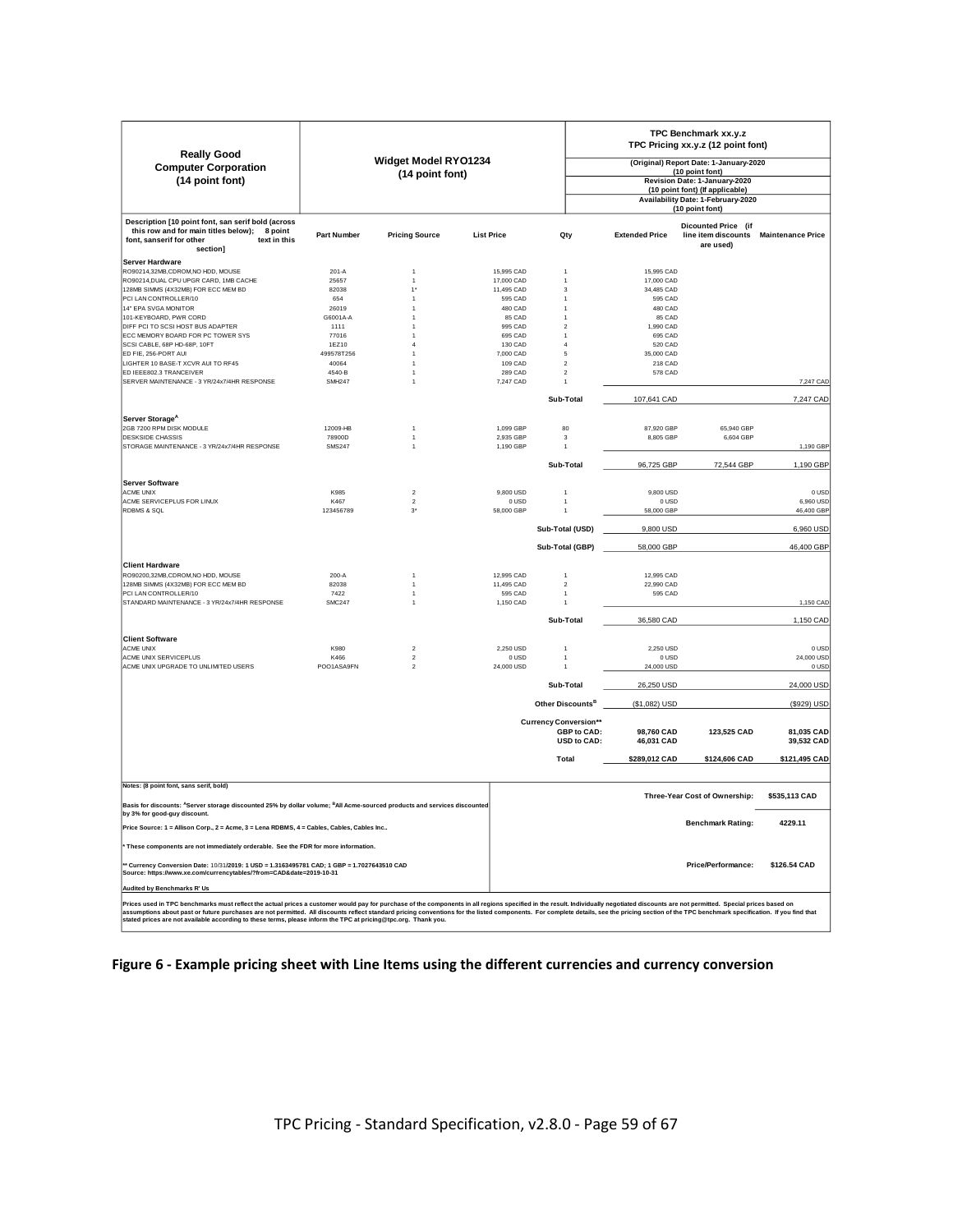| <b>Really Good Cloud</b><br><b>Computing Corporation</b><br>(14 point font)                              |                                     | Widget Model RYO1234<br>(14 point font) |                   |                                  | TPC Benchmark xx.y.z<br>TPC Pricing xx.y.z (12 point font)<br>(Original) Report Date: 1-January-2020<br>(10 point font)<br>Revision Date: 1-January-2020<br>(10 point font) (If applicable)<br>Availability Date: 1-February-2020 |                          |  |
|----------------------------------------------------------------------------------------------------------|-------------------------------------|-----------------------------------------|-------------------|----------------------------------|-----------------------------------------------------------------------------------------------------------------------------------------------------------------------------------------------------------------------------------|--------------------------|--|
| Description [10 point font, san serif bold (across<br>this row and for main titles below); 8 point font, | <b>Part Number</b>                  | <b>Pricing Source</b>                   | <b>List Price</b> | Qty                              | (10 point font)<br><b>Extended Price</b>                                                                                                                                                                                          | <b>Maintenance Price</b> |  |
| sanserif for other text in this section]                                                                 |                                     |                                         | (CAD)             |                                  | (CAD)                                                                                                                                                                                                                             | (CAD)                    |  |
| <b>Server Hardware</b>                                                                                   |                                     |                                         |                   |                                  |                                                                                                                                                                                                                                   |                          |  |
| E32-16s v3 (East US 2) (Windows)                                                                         | E32-16s v3                          | $\overline{1}$                          | 72,036            | $\overline{1}$                   | 72,036                                                                                                                                                                                                                            |                          |  |
|                                                                                                          |                                     |                                         |                   | Sub-Total                        | 72,036                                                                                                                                                                                                                            |                          |  |
| <b>Server Storage</b>                                                                                    |                                     |                                         |                   |                                  |                                                                                                                                                                                                                                   |                          |  |
| P30: 1024GiB, 5000 IOPS, 200 MB/sec                                                                      | P30                                 | $\overline{1}$                          | 3,672             | $\overline{\mathbf{c}}$          | 7,344                                                                                                                                                                                                                             |                          |  |
|                                                                                                          |                                     |                                         |                   | Sub-Total                        | 7,344                                                                                                                                                                                                                             |                          |  |
| <b>Server Software</b>                                                                                   |                                     |                                         |                   |                                  |                                                                                                                                                                                                                                   |                          |  |
| <b>RDBMS</b>                                                                                             | 987654321                           | $\mathbf 2$<br>$\overline{2}$           | 104,000           | $\mathbf{1}$<br>$\overline{1}$   | 104,000                                                                                                                                                                                                                           |                          |  |
| Maintenance                                                                                              | 56728                               |                                         | 2,748             |                                  |                                                                                                                                                                                                                                   | 2,748                    |  |
|                                                                                                          |                                     |                                         |                   | Sub-Total                        | 104,000                                                                                                                                                                                                                           | 2,748                    |  |
| <b>Client Hardware</b>                                                                                   |                                     |                                         |                   |                                  |                                                                                                                                                                                                                                   |                          |  |
| D2 v3 (East US 2) (Red Hat Enterprise Linux)<br>E4: 32GiB Standard SSD                                   | D <sub>2</sub> v <sub>3</sub><br>E4 | $\overline{1}$<br>$\ddot{\phantom{1}}$  | 2,196<br>144      | $\overline{1}$<br>$\overline{1}$ | 2,196<br>144                                                                                                                                                                                                                      |                          |  |
|                                                                                                          |                                     |                                         |                   | Sub-Total                        | 2.340                                                                                                                                                                                                                             | 0                        |  |
| <b>Support</b>                                                                                           |                                     |                                         |                   |                                  |                                                                                                                                                                                                                                   |                          |  |
| Professional Direct Support Plan - 24x7/4HR Response                                                     |                                     | $\overline{1}$                          | 35.280            | $\mathbf{1}$                     | 35,280                                                                                                                                                                                                                            |                          |  |
|                                                                                                          |                                     |                                         |                   | Sub-Total                        | 35,280                                                                                                                                                                                                                            |                          |  |
|                                                                                                          |                                     |                                         |                   | <b>Other Discounts</b>           | 0                                                                                                                                                                                                                                 | $\mathbf 0$              |  |
|                                                                                                          |                                     |                                         |                   | Total                            | \$221,000 CAD                                                                                                                                                                                                                     | \$2,748 CAD              |  |
| Notes: (8 point font, sans serif, bold)                                                                  |                                     |                                         |                   |                                  |                                                                                                                                                                                                                                   |                          |  |
| Price Source: 1 = RGCCC, 2 = Lena RDBMS                                                                  |                                     |                                         |                   |                                  | Three-Year Cost of Ownership:                                                                                                                                                                                                     | \$223,748 CAD            |  |
|                                                                                                          |                                     |                                         |                   |                                  | <b>Benchmark Rating:</b>                                                                                                                                                                                                          | 4229.11                  |  |
|                                                                                                          |                                     |                                         |                   |                                  | Price/Performance:                                                                                                                                                                                                                | \$52.91 CAD              |  |
| Audited by Benchmarks R' Us                                                                              |                                     |                                         |                   |                                  |                                                                                                                                                                                                                                   |                          |  |

**Figure 7 - Example pricing sheet for Licensed Compute Services**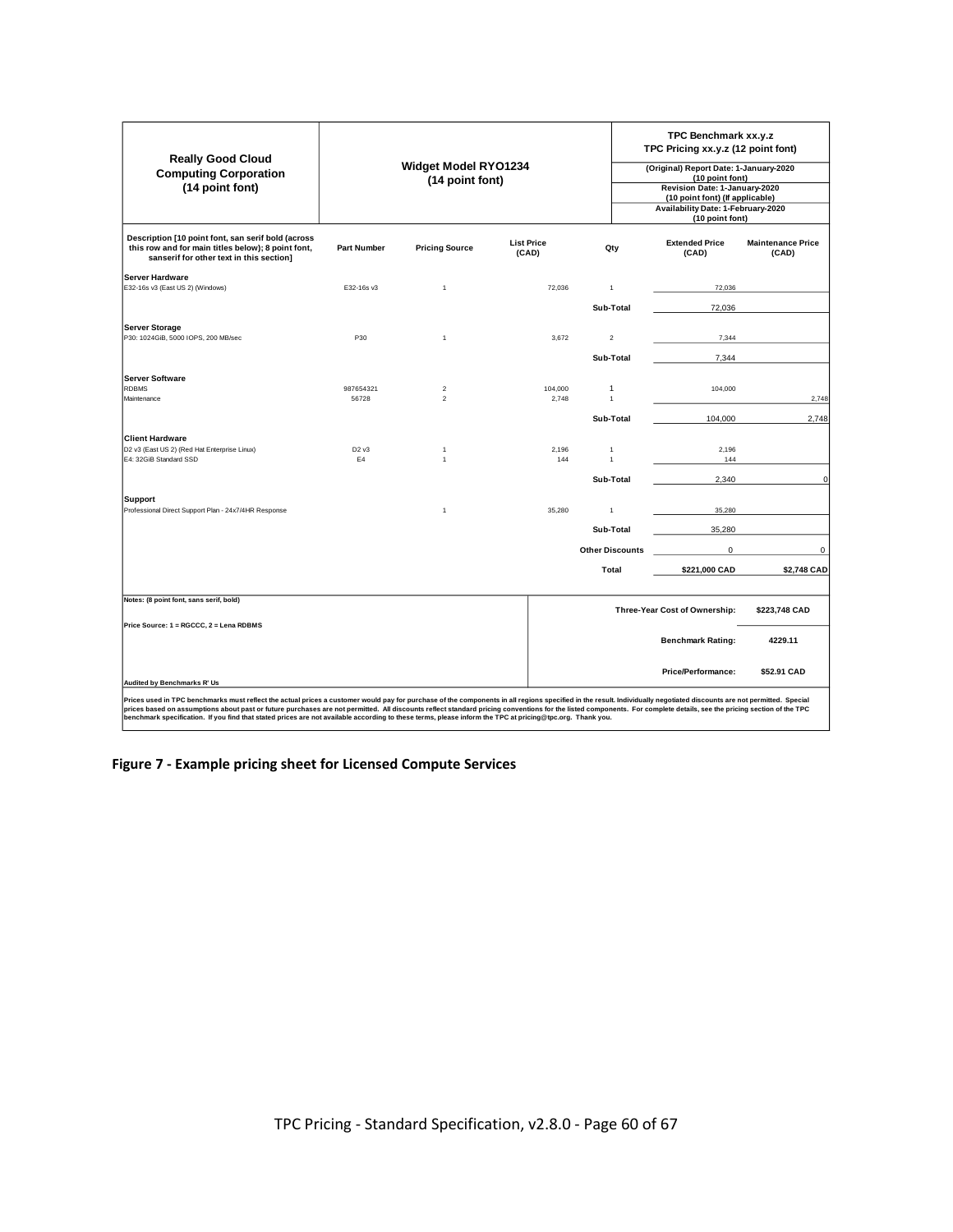## <span id="page-60-0"></span>APPENDIX C -- EXAMPLE OF INTEGRATING PRICING SPECIFICATION IN BENCHMARK **SPECIFICATIONS**

The information contained in this appendix is intended as a non-binding sample/example text that might be implemented in a benchmark specification, where it would then become binding.

### (7.0) PRICING

Rules for pricing the **Priced Configuration** and associated software and maintenance are included in the latest level of the TPC Pricing Specification, located at www.tpc.org. The following requirements are intended to supplement the Pricing Specification:

### (7.1) **Priced Configuration**

The system to be priced shall include the hardware and software **Component**s present in the System Under Test (SUT), a communication interface that can support user interface devices, additional operational **Component**s configured on the test system, and maintenance on all of the above.

(7.1.1) The driver is not required to be priced.

(7.1.2) System Under Test

(7.1.2.1) Calculation of the **Priced Configuration** consists of:

- 1. Price of the SUT as tested and defined in Clause X;
- 2. Price of a communication interface capable of supporting the required number of user interface devices defined in Clause X;
- 3. Price of on-line storage for the database as described in Clause X and storage for all software included in the **Priced Configuration**;
- 4. Price of additional products (software or hardware) required for customary operation, administration and maintenance of the SUT
- 5. Price of all products required to create, execute, administer, and maintain the executable query texts or necessary to create and populate the test database.

(7.1.2.2) Specifically excluded from the priced system calculation are:

- 1. End-user communication devices and related cables, connectors, and concentrators;
- 2. Equipment and tools used exclusively in the production of the F**ull Disclosure Report**;
- 3. Equipment and tools used exclusively for the execution of the DBGEN or QGEN (see Clause X) programs.

TPC Pricing - Standard Specification, v2.8.0 - Page 61 of 67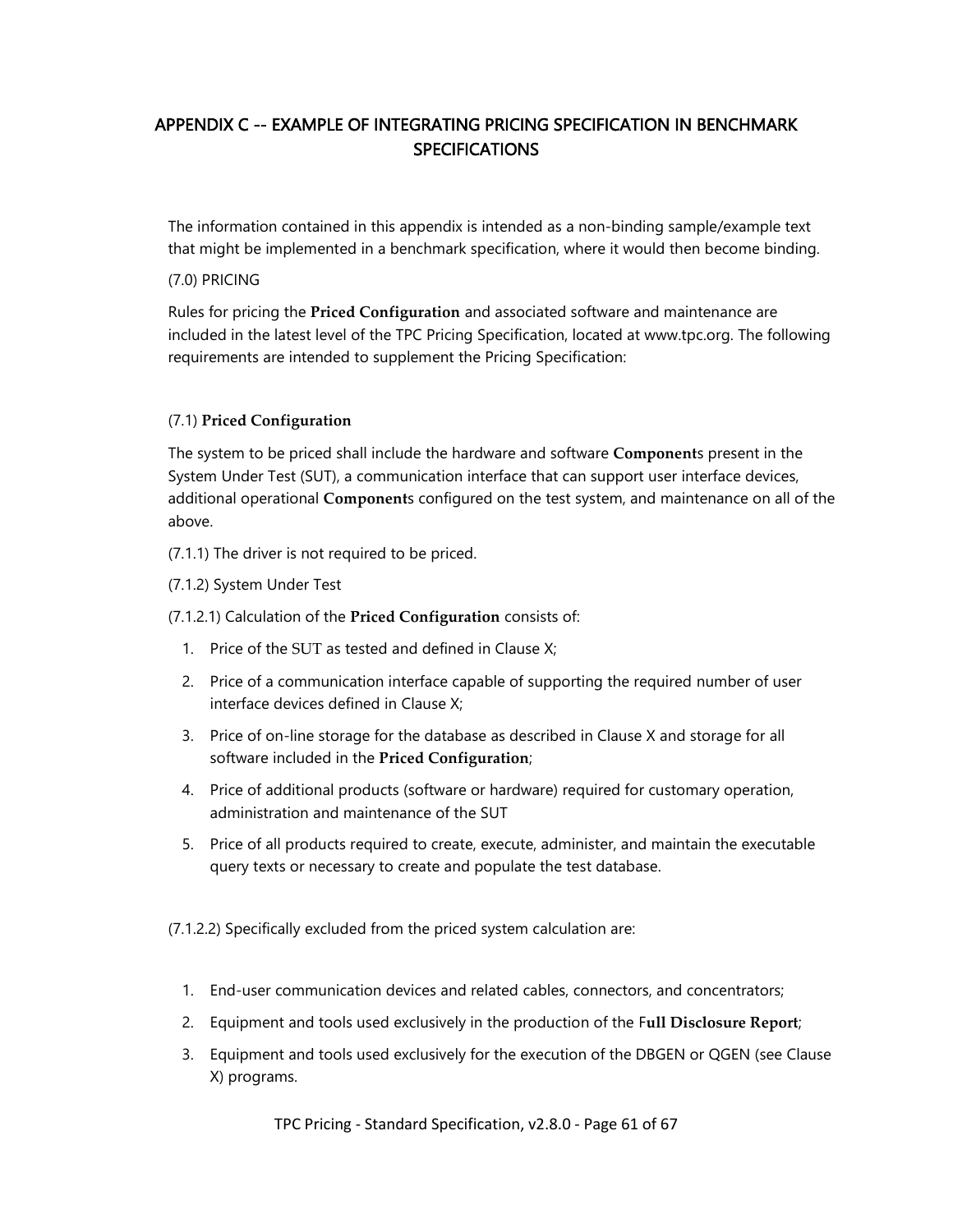(7.1.3) User Interface Devices and Communications

(7.1.3.1) The priced system must include the hardware and software **Component**s of a communication interface capable of supporting a number of user interface devices (e.g., terminals, workstations, PCs, etc.) at least equal to 10 times the number of sessions used for the query test.

Comment: Test sponsors are encouraged to configure the SUT with a general-purpose communication interface capable of supporting a large number of user interface devices.

(7.1.3.2) Only the interface is to be priced. Not to be included in the priced system are the user interface devices themselves and the cables, connectors and concentrators used to connect the user interface devices to the SUT. For example, in a configuration that includes an Ethernet interface to communicate with PCs, the Ethernet card and supporting software must be priced, but not the Ethernet cables and the PCs.

**Comment**: Active **Component**s (e.g., workstations, PCs, concentrators, etc.) can only be excluded from the priced system under the assumption that their role is strictly limited to submitting executable query text and receiving output data and that they do not participate in the query execution. All query processing performed by the tested configuration is considered part of the performance test and can only be done by **Component**s that are included in the priced system.

(7.1.3.3) The communication interface used must be an industry standard interface, such as Ethernet, Token Ring, or RS232.

(7.1.3.4) The following diagram illustrates the boundary between what is priced (on the right) and what is not (on the left):

Figure 1: The Pricing Boundary

#### (7.1.4) Database Storage and Recovery Log

(7.1.4.1) Recovery data must be maintained for at least the duration of the run used to compute the published performance metric. (see Clause X).

Roll-back recovery data must be either in memory or in on-line storage at least until all transactions dependent on it are committed. Roll-forward recovery data may be stored on an offline device provided that:

1. The process that stores the roll-forward data is active during the measurement interval;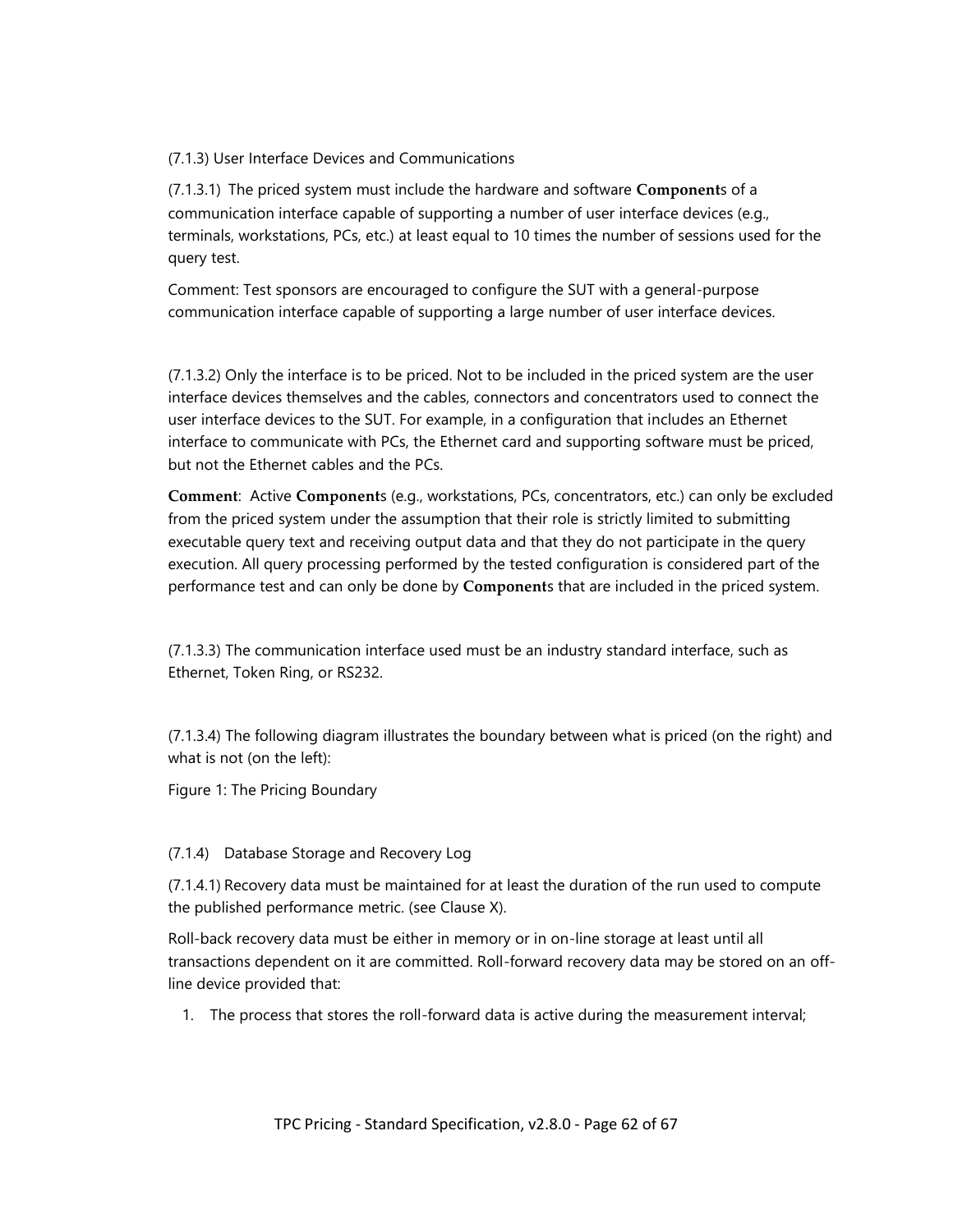- 2. The roll-forward data that is stored off-line during the measurement interval must be at least as great as the roll-forward recovery data that is generated during the period (i.e., the data may be first created in on-line storage and then moved to off-line storage, but the creation and the movement of the data must be in steady state);
- 3. All ACID properties must be retained.

**Comment**: Storage is considered on-line if any record can be accessed randomly and updated within 1 second even if this access time requires the creation of a logical access path not present in the tested database. For example, a disk-based sequential file might require the creation of an index to satisfy the access time requirement. On-line storage may include magnetic disks, optical disks, or any combination of these, provided that the above-mentioned access criteria are met.

(7.1.4.2) While the benchmark requires the configuration of storage sufficient to hold the requisite recovery data as specified in Clause X, it does not explicitly require the demonstration of roll forward recovery except as required by the ACID tests (See Clause X).

(7.1.4.3) The requirement to support at least eight hours of recovery log data can be met with storage on any durable media if all data required for recovery from failures listed in Clause 4 are on-line.

(7.1.4.4) The storage that is required to be priced includes:

- 1. storage required to execute the benchmark;
- 2. storage to hold recovery data (see Clause 0);
- 3. storage and media needed to assure that the test database meets the ACID requirements defined in Clause 4

(7.1.4.5) All storage required for the priced system must be present on the tested system.

#### (7.1.5) Additional Operational **Component**s

(7.1.5.1) Additional products that might be included on a customer installed configuration, such as operator consoles and magnetic tape drives, are also to be included in the priced system if explicitly required for the operation, administration, or maintenance, of the priced system.

(7.1.5.2) Copies of the software, on appropriate media, and a software load device, if required for initial load or maintenance updates, must be included.

TPC Pricing - Standard Specification, v2.8.0 - Page 63 of 67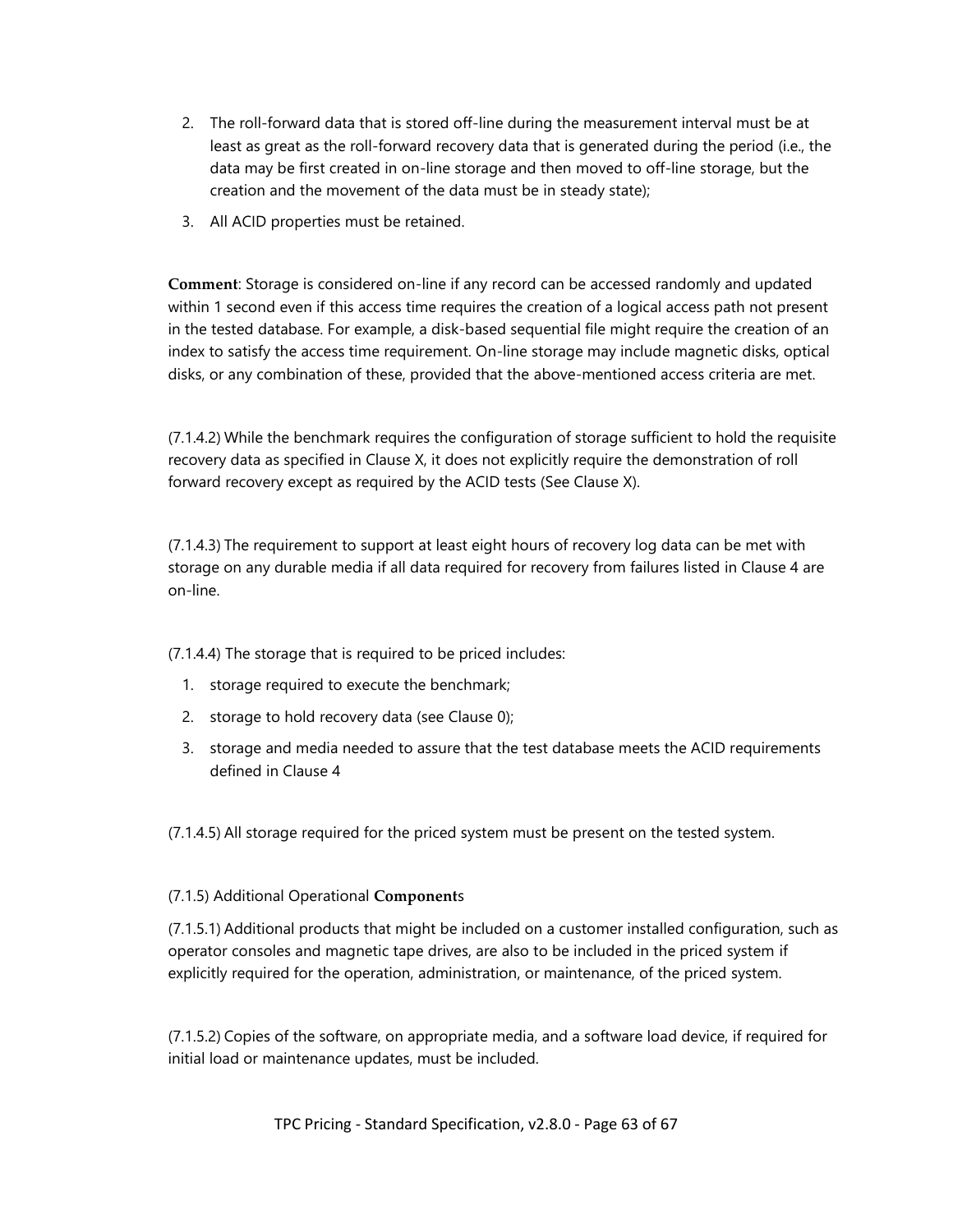(7.1.5.3) The price of an Uninterruptible Power Supply, if specifically contributing to a durability solution, must be included.

(7.1.5.4) The price of all cables used to connect **Component**s of the system (except as noted in Clause 0) must be included.

### (7.1.6) **Component** Substitution

Hardware or Software product substitutions within the SUT, with the exceptions noted below, require the benchmark to be re-run with the new **Component**s in order to re-establish compliance. The exceptions are:

- 1. For any substitution of equipment emulated during the benchmark, (as allowed under Clause 6) a new test according to Clause 6.6.3.4 must be provided.
- 2. Secondary **Component**s such as front-end systems, storage devices, terminal servers, network adapters, routers, bridges, repeaters and the like may be substituted.
- 3. Substitution of the Server or Back-end system or the Host system, OS, DBMS or TP Monitor is not allowed under any circumstances.

**Comment**: The **Component** substitution will be open to challenge for a 60-day period.

#### (8.0) FULL DISCLOSURE

(8.x.y) Pricing Related Items

Rules for reporting Pricing information are included in the current revision of the TPC Pricing Specification, located at www.tpc.org.

(8.x.y.1) Price Spreadsheet Categories: The major categories for division in the Price Spreadsheet will be:

Server Hardware Server Storage Server Software Client Hardware

Client Storage

Client Software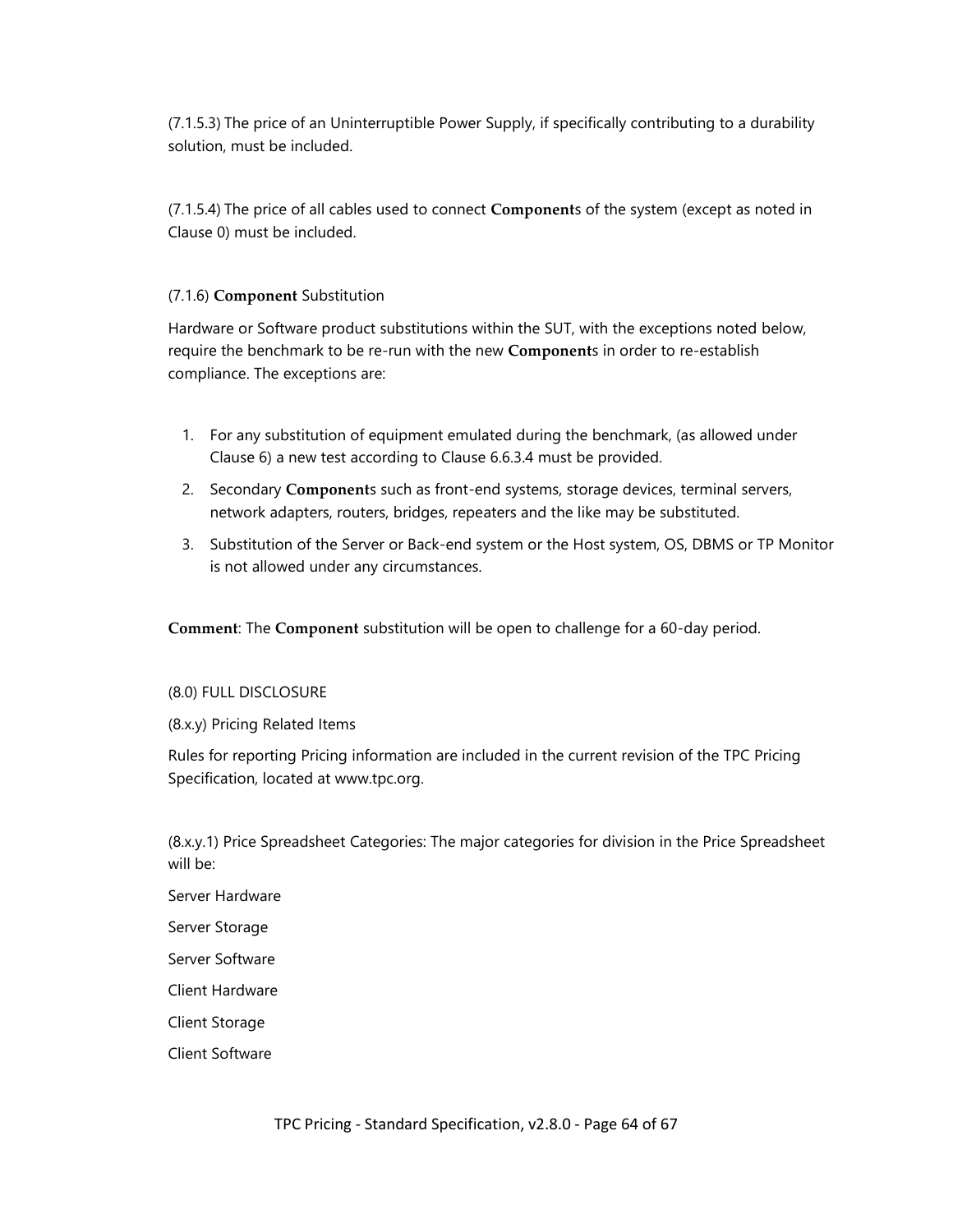Infrastructure (networking, UPS, consoles, other Components that do fit into the above categories)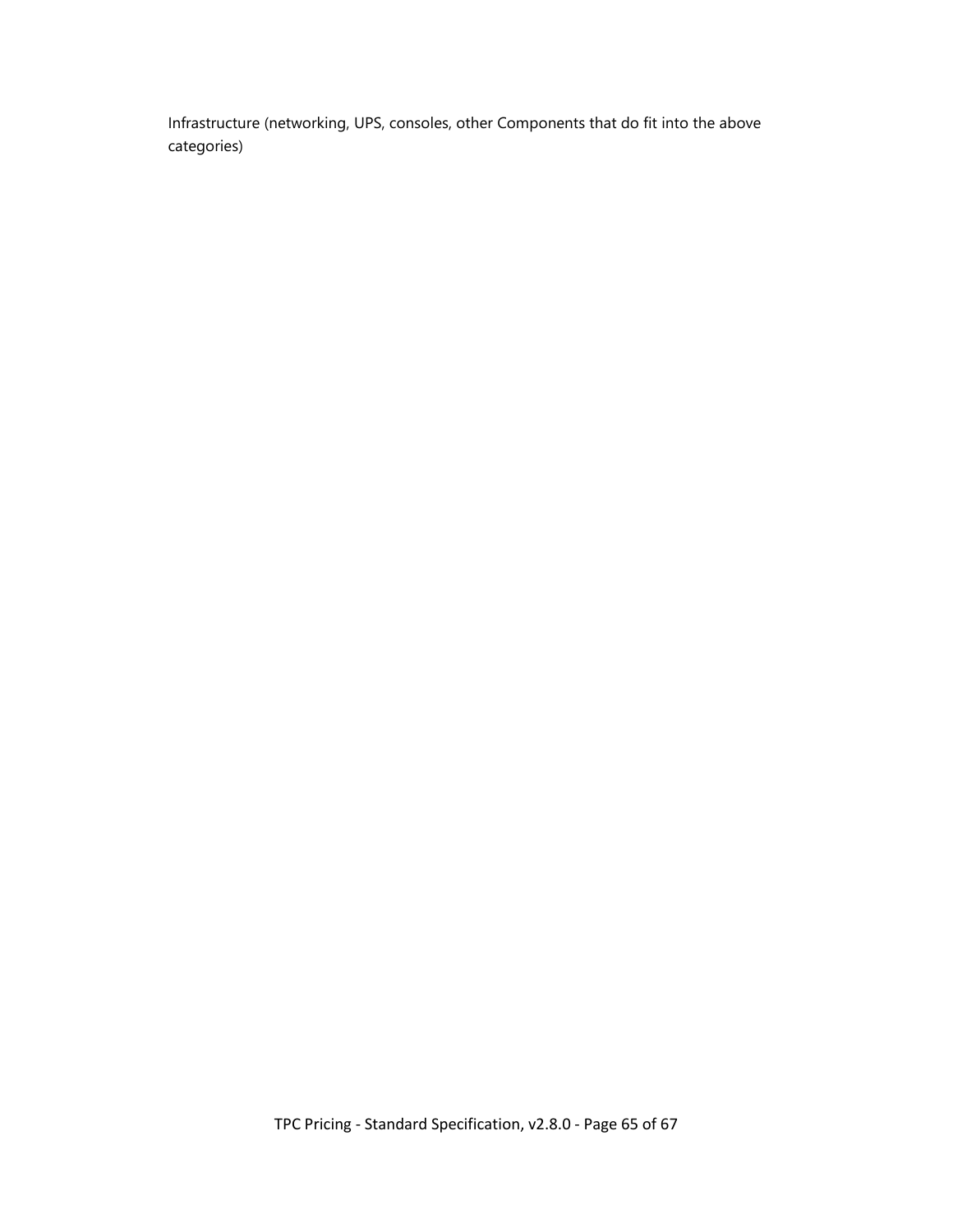## APPENDIX D -- PRICE VERIFICATION FLOWS

<span id="page-65-0"></span>The following flow can be used as guidelines for the verification of prices and **Discount**s in preparation for a possible challenge. This flow only covers a fraction of the requirements in the specification and the main text of the specification takes precedence when there is a perceived conflict between the two or when there is an area that is not covered by the flow. The pricing specification requires that sufficient information be disclosed that the prices and **Discount**s can be verified solely by contacting groups that would normally be involved in setting prices for consumers.

#### Notes:

- If the **Pricing Source** for verification of prices of non-**Orderable** items is not specified as being different from the **Pricing Source** for currently **Orderable** items, the assumption is that the same **Pricing Source** can be used for both **Orderable** and non-**Orderable** items.
- The flow provides a process that a potential challenger can follow to collect substantive evidence regarding the prices of a benchmark configuration  $-$  prior to contacting the Test Sponsor if he/she so chooses.
- Contacts with a sales organization must reference the quotation in the **FDR** and the name of the sales contact point who issued the quotation, if available
- The challenger is permitted and encouraged, but not required to perform background research prior to involving a certified TPC auditor and/or **Pre-Publication Board**
- Certified TPC Auditor and/or **Pre-Publication Board** involvement is recommended to provide an independent view that a good faith effort was made in pursuing the investigation. However, if sufficient evidence is available to proceed with a challenge, certified TPC auditor and/or **Pre-Publication Board** involvement is not specifically required (i.e., certified TPC auditor and/or **Pre-Publication Board** involvement can improve the strength of a challenge but is at the discretion of the challenger.)
- The Challenger is responsible for any necessary contracts with the certified TPC auditor and/or **Pre-Publication Board**.